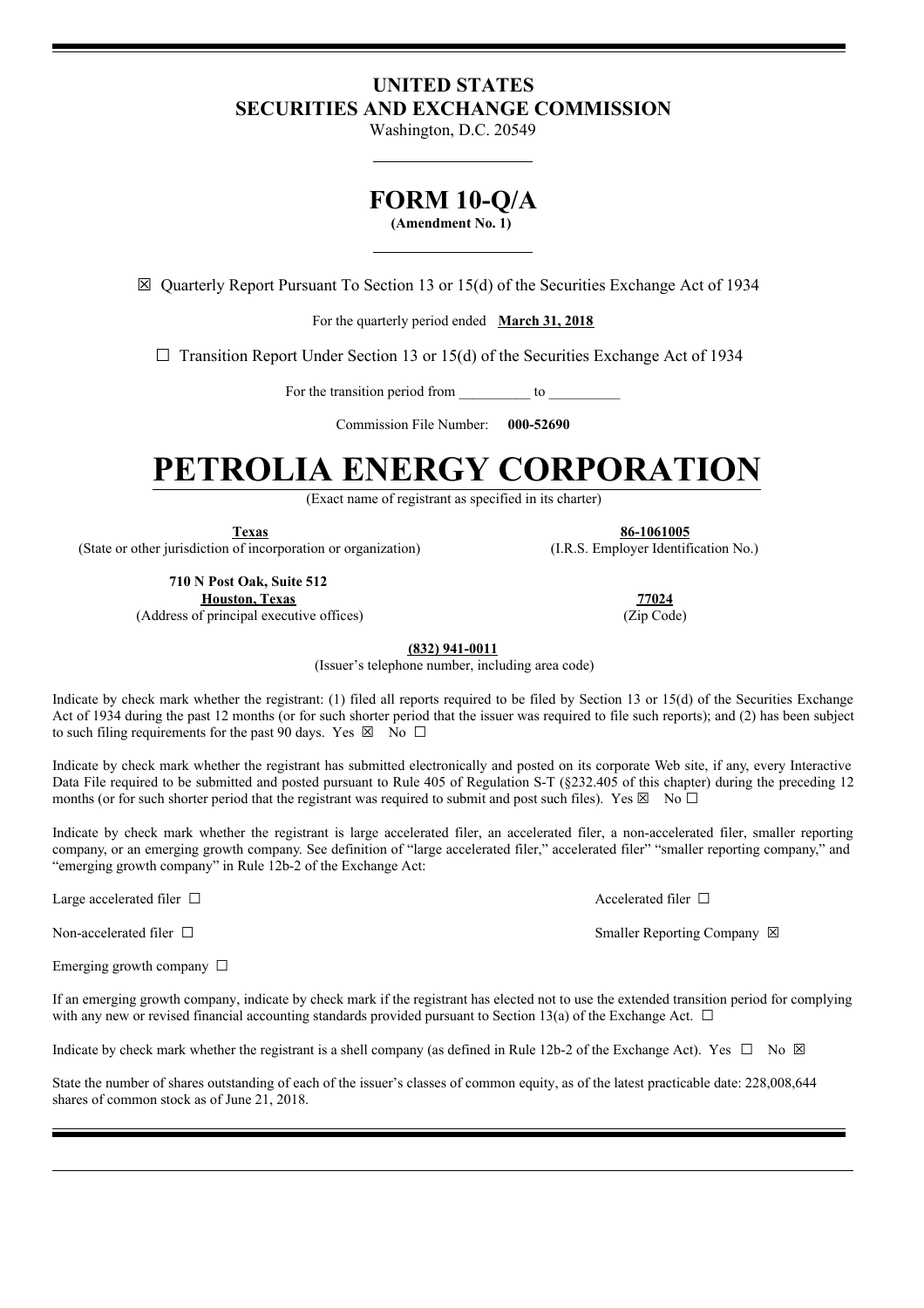## **EXPLANATORY NOTE**

This Amendment No. 1 on Form 10-Q/A ("Amendment") to the Quarterly Report on Form 10-Q of Petrolia Energy Corporation (the "Company") for the quarter ended March 31, 2018 (the "Form 10-Q"), originally filed with the Securities and Exchange Commission (the "SEC") on June 28, 2018, is being filed for the sole purpose of amending Item 1. Financial Statements; Item 2. Management's Discussion and Analysis of Financial Condition and Results of Operations; Item 4. Controls and Procedures, and Item 6. Exhibits, to clarify that:

(a) the Bow Energy Ltd ("Bow") Acquisition (described and defined below) is a related party transaction, because of the related party relationship the Company failed to disclose in the Form 10-Q, as described in (c) below;

(b) the President, Chief Executive Officer and 100% owner of Blue Sky International Holdings Inc. ("Blue Sky") is Ilyas Chaudhary, the father of Zel C. Khan, the Company's Chief Executive Officer; that Mr. Chaudhary owns and controls BSIH Ltd. ("BSIH"), which was the largest shareholder of the Company prior to the agreed cancellation of the shares held by BSIH in September 2018, pursuant to the terms of a Share Exchange Agreement between the Company and Blue Sky Resources Ltd. dated August 31, 2018, which entity Mr. Chaudhary also owns and controls;

(c) prior to the acquisition of Bow, as described in (b) above, BSIH, and as a result of his ownership and control of BSIH, Mr. Chaudhary controlled Bow;

(d) on April 12, 2018 a \$500,000 convertible promissory note was issued to Blue Sky and such note was subsequently cancelled by the Company;

(e) BSIH and Blue Sky Resources Ltd. are both entirely owned by Mr. Chaudhary; and

(f) Quinten Beasley, the Company's Director, and not Mr. Khan, beneficially owns the shares of the Company's common stock held by Jovian Petroleum Corporation.

Except as described above and set forth below, no changes have been made to the Form 10-Q. The Form 10-Q continues to speak as of the date of the Form 10-Q, except as described below, and the Company has not updated the disclosures contained herein to reflect any events that have occurred as of a date subsequent to the date of the Form 10-Q, except as described below. Accordingly, this Amendment should be read in conjunction with the Form 10-Q and the Company's filings made with the SEC subsequent to the filing of the Form 10-Q. The filing of this Amendment is not an admission that the Form 10-Q, when filed, included any untrue statement of a material fact necessary to make a statement not misleading.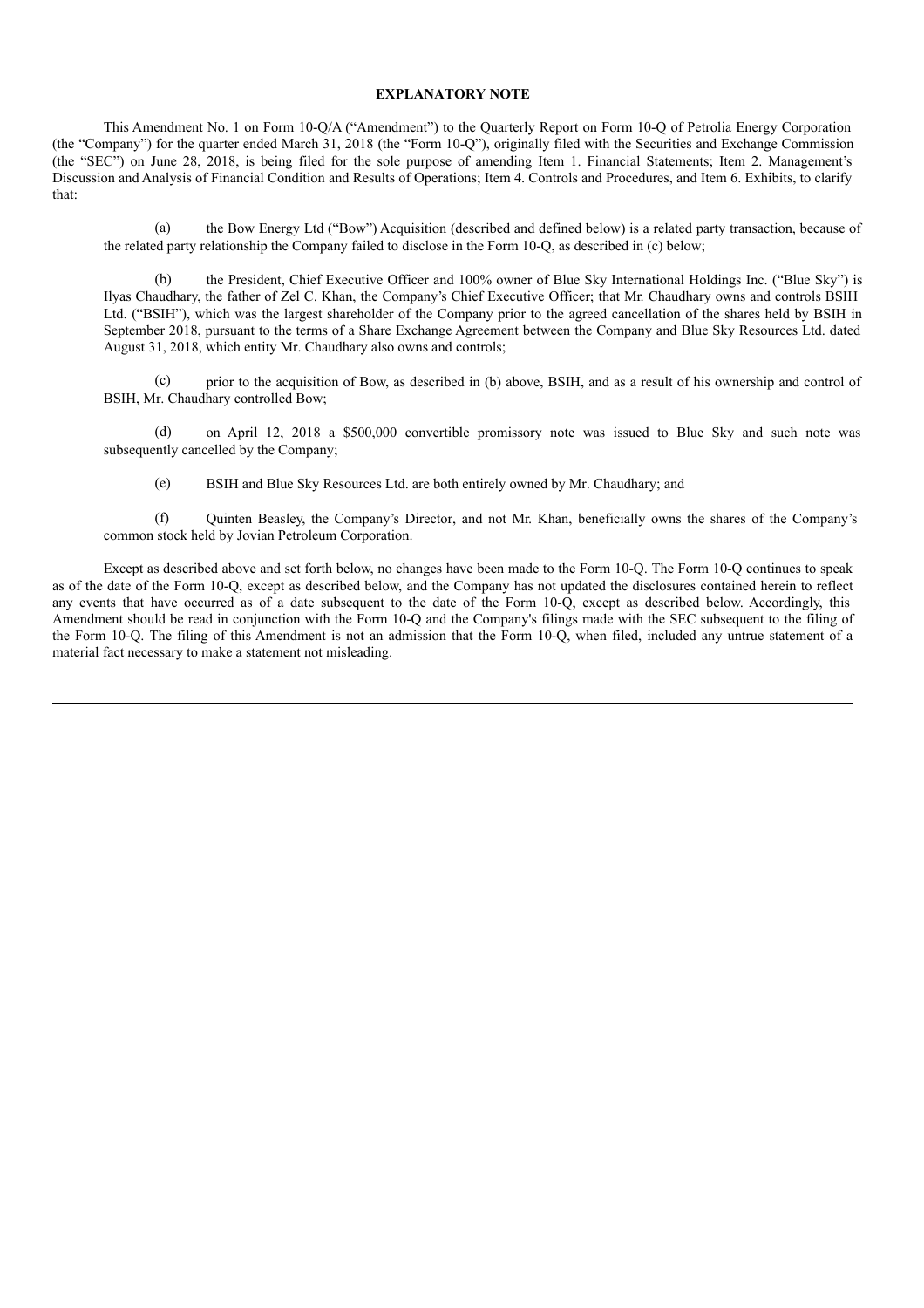## **TABLE OF CONTENTS**

| Part I            | <b>Financial Information</b>                                                                 |    |
|-------------------|----------------------------------------------------------------------------------------------|----|
| Item 1.           | <b>Financial Statements</b>                                                                  |    |
| Item 2.           | <b>Management's Discussion and Analysis of Financial Condition and Results of Operations</b> | 17 |
| Item 4.           | <b>Controls and Procedures</b>                                                               | 26 |
| <b>Part II</b>    | <b>Other Information</b>                                                                     |    |
|                   | Item 6. Exhibits                                                                             | 26 |
| <b>SIGNATURES</b> |                                                                                              | 27 |
|                   | <b>EXHIBITS INDEX</b>                                                                        | 28 |
|                   |                                                                                              |    |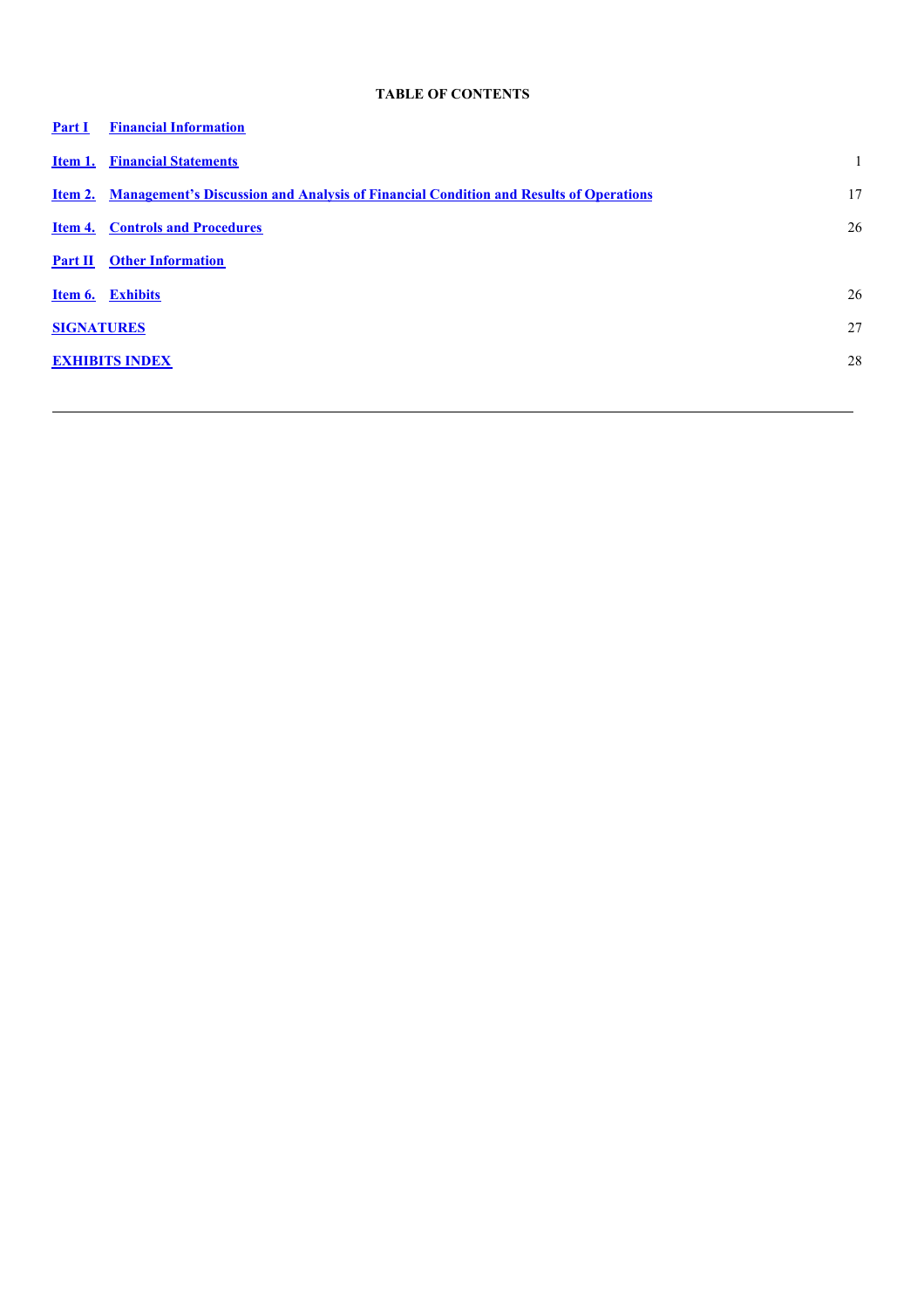## **PART I**

## **Item 1. Financial Statements**

## **PETROLIA ENERGY CORPORATION INTERIM CONSOLIDATED BALANCE SHEETS**

|                                                                  | March 31,<br>2018 |          | December 31,<br>2017 |  |
|------------------------------------------------------------------|-------------------|----------|----------------------|--|
| <b>ASSETS</b>                                                    | (unaudited)       |          | (audited)            |  |
| <b>Current assets</b>                                            |                   |          |                      |  |
| Cash                                                             | \$<br>9,216       | \$       | 82,593               |  |
| Accounts receivable                                              | 82,294            |          | 51,026               |  |
| Other current assets                                             | 14,390            |          | 8,993                |  |
| <b>Total current assets</b>                                      | 105,900           |          | 142,612              |  |
|                                                                  |                   |          |                      |  |
| Property & equipment                                             |                   |          |                      |  |
| Oil and gas, on the basis of full cost accounting                |                   |          |                      |  |
| <b>Evaluated properties</b>                                      | 14,312,580        |          | 14,312,580           |  |
| Unproved properties not subject to amortization                  | 9,705,590         |          |                      |  |
| Furniture, equipment & software                                  | 282,672           |          | 264,723              |  |
| Less accumulated depreciation and depletion                      | (1,217,351)       |          | (1,192,229)          |  |
| Net property and equipment                                       | 23,083,491        |          | 13,385,074           |  |
| <b>Other Assets</b>                                              |                   |          |                      |  |
| Deposits                                                         | 337,997           |          |                      |  |
| Intangible assets                                                | 49,886            |          | 49,886               |  |
|                                                                  |                   |          |                      |  |
| <b>Total Assets</b>                                              | \$<br>23,577,274  | \$       | 13,577,572           |  |
|                                                                  |                   |          |                      |  |
| <b>LIABILITIES &amp; STOCKHOLDERS EQUITY</b>                     |                   |          |                      |  |
| <b>Current liabilities</b>                                       |                   |          |                      |  |
| Accounts payable                                                 | \$<br>1,420,283   | \$       | 413,435              |  |
| Accrued liabilities                                              | 911,052           |          | 896,897              |  |
| Notes payable                                                    | 1,488,988         |          | 32,582               |  |
| Notes payable - related parties                                  | 169,500           |          | 217,100              |  |
| <b>Total current liabilities</b>                                 | 3,989,823         |          | 1,560,014            |  |
|                                                                  |                   |          |                      |  |
| Asset retirement obligations                                     | 479,507           |          | 473,868              |  |
| Installment note payable - long term                             | 22,509            |          | 24,204               |  |
| <b>Total Liabilities</b>                                         | 4,491,839         |          | 2,058,086            |  |
| <b>Stockholders' Equity</b>                                      |                   |          |                      |  |
| Subscriptions received in advance                                | \$<br>22,500      | \$       |                      |  |
| Preferred stock, \$0.001 par value, 1,000,000 shares authorized; |                   |          |                      |  |
| 199,100 and 197,100 shares issued $&$ outstanding                | 199               |          | 197                  |  |
| Common stock, \$.001 par value; 400,000,000 shares authorized;   |                   |          |                      |  |
| 222,437,810 and 111,698,222 shares issued and outstanding        | 222,438           |          | 111,698              |  |
| Additional paid in capital                                       | 59,531,372        |          | 22,730,974           |  |
| Accumulated other comprehensive income                           | (46, 647)         |          |                      |  |
| Accumulated deficit                                              | (40, 644, 427)    |          | (11, 323, 383)       |  |
| <b>Total Stockholders' Equity</b>                                | 19,085,435        |          | 11,519,486           |  |
|                                                                  |                   |          |                      |  |
| <b>Total Liabilities and Stockholders' Equity</b>                | \$<br>23,577,274  | <b>S</b> | 13,577,572           |  |

The accompanying notes are an integral part of these unaudited interim condensed consolidated financial statements.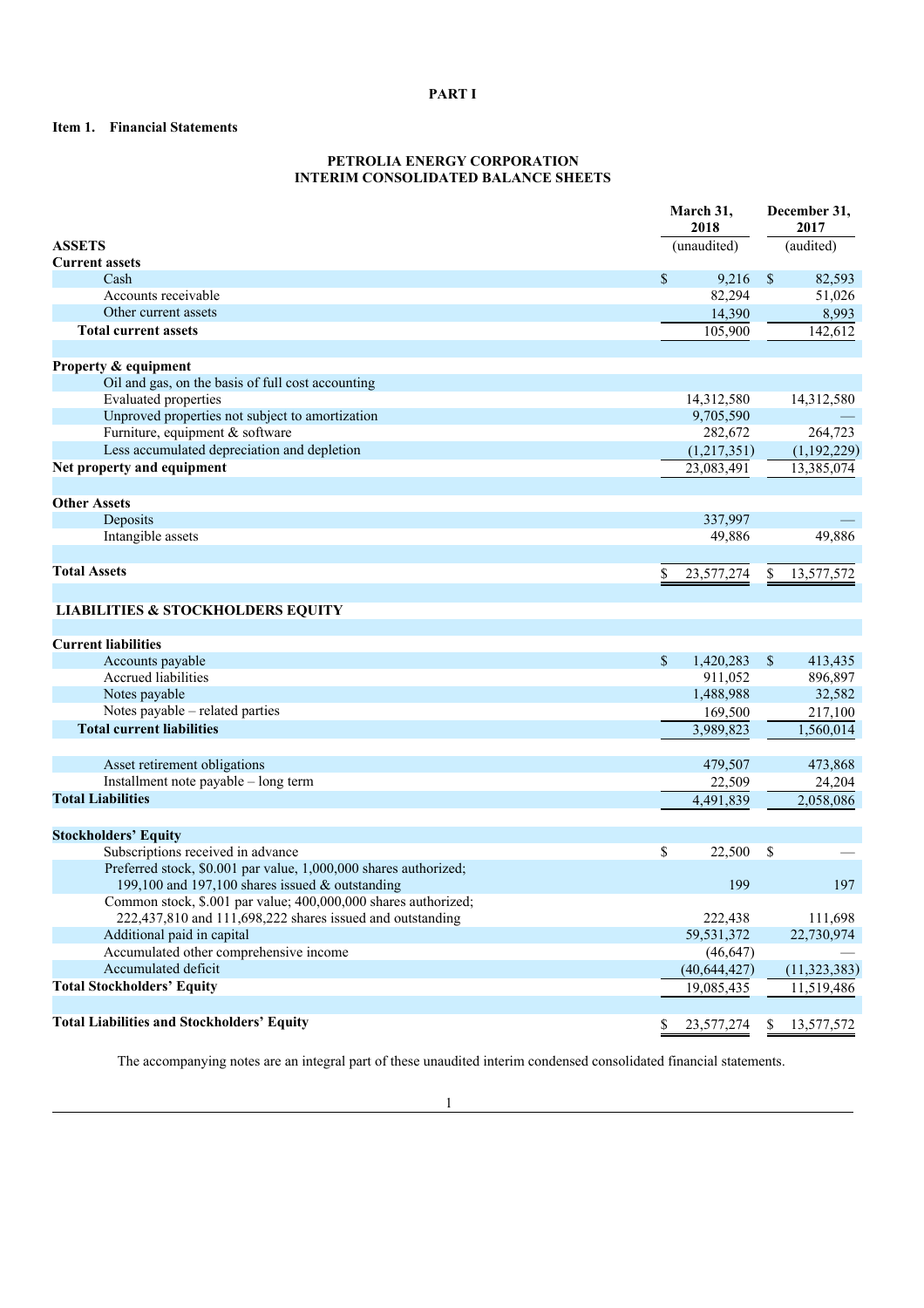## **PETROLIA ENERGY CORPORATION CONSOLIDATED STATEMENTS OF OPERATIONS (Unaudited)**

|                                                                    | <b>Three Months</b><br><b>Ended</b><br>March 31,<br>2018 | <b>Three</b><br><b>Months</b><br><b>Ended</b><br>March 31,<br>2017 |
|--------------------------------------------------------------------|----------------------------------------------------------|--------------------------------------------------------------------|
| Oil and gas sales                                                  |                                                          |                                                                    |
| Oil and gas sales                                                  | \$<br>29,980                                             | \$<br>33,560                                                       |
| <b>Total Revenue</b>                                               | 29,980                                                   | 33,560                                                             |
| <b>Operating expenses</b>                                          |                                                          |                                                                    |
| Lease operating expense                                            | 73,562                                                   | 119,992                                                            |
| Production tax                                                     | 1,799                                                    |                                                                    |
| General and administrative expenses                                | 1,897,123                                                | 273,668                                                            |
| Depreciation, depletion and amortization                           | 19,157                                                   | 18,273                                                             |
| Loss on related party debt settlement                              | 203,349                                                  |                                                                    |
| Impairment of goodwill related to Bow Energy Ltd., a related party | 27,129,963                                               |                                                                    |
| Asset retirement obligation accretion                              | 5,639                                                    | 11,930                                                             |
| <b>Total operating expenses</b>                                    | 29,330,592                                               | 423,863                                                            |
| <b>Loss from operations</b>                                        | (29,300,612)                                             | (390, 303)                                                         |
| <b>Other expenses</b>                                              |                                                          |                                                                    |
| Foreign currency remeasurement gain                                | 53,338                                                   |                                                                    |
| Interest expense                                                   | (29,764)                                                 | (72, 967)                                                          |
|                                                                    |                                                          |                                                                    |
| <b>Net loss</b>                                                    | $(29,277,038)$ \$<br>$\mathbb{S}$                        | (463, 270)                                                         |
| Series A Preferred Dividends                                       | (44,006)                                                 |                                                                    |
| Net Loss Attributable to Common Stockholders                       | (29, 321, 044)                                           | (463, 270)                                                         |
| Foreign currency translation adjustments                           | (46, 647)                                                |                                                                    |
| Comprehensive loss attributable to Common Stockholders             | (29,367,691)                                             | (463,270)                                                          |
|                                                                    |                                                          |                                                                    |
| Loss per share                                                     |                                                          |                                                                    |
| (Basic and fully diluted)                                          | (0.24)<br>\$                                             | (0.01)<br>\$                                                       |
| Weighted average number of shares of common stock outstanding      | 120,214,408                                              | 79,034,505                                                         |

The accompanying notes are an integral part of these unaudited interim condensed consolidated financial statements.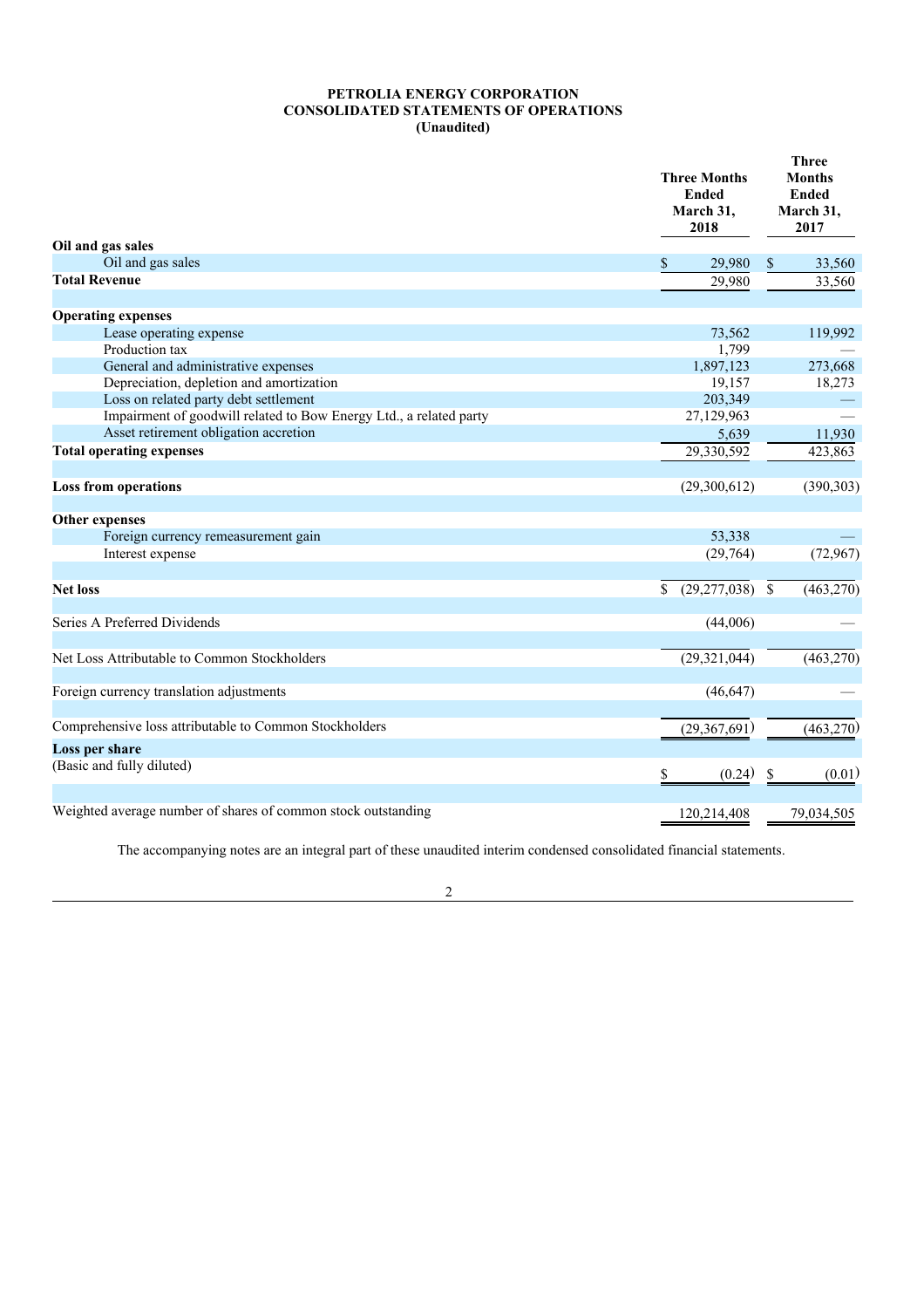## **PETROLIA ENERGY CORPORATION CONDENSED CONSOLIDATED STATEMENTS OF CASH FLOWS (Unaudited)**

|                                                                                          | <b>Three Months</b><br><b>Ended</b><br>March 31,<br>2018 | <b>Three Months</b><br><b>Ended</b><br>March 31,<br>2017 |
|------------------------------------------------------------------------------------------|----------------------------------------------------------|----------------------------------------------------------|
| <b>Cash Flows from Operating Activities</b>                                              |                                                          |                                                          |
| Net loss                                                                                 | $(29,277,038)$ \$<br>S                                   | (463,270)                                                |
| Adjustment to reconcile net loss to net cash provided by/(used in) operating activities: |                                                          |                                                          |
| Depletion, depreciation and amortization                                                 | 19,157                                                   | 18,273                                                   |
| Asset retirement obligation accretion                                                    | 5,639                                                    | 11,930                                                   |
| Finance fee for extension of note payable                                                |                                                          | 31,660                                                   |
| Impairment of goodwill related to Bow Energy Ltd. a related party                        | 27,129,963                                               |                                                          |
| Loss on related party debt settlement                                                    | 203,349                                                  |                                                          |
| Warrant expense related to business combination                                          | 103,632                                                  |                                                          |
| Stock-based compensation                                                                 | 1,574,185                                                | 44,780                                                   |
| Foreign currency remeasurement gain                                                      | (53, 338)                                                |                                                          |
| Changes in operating assets and liabilities                                              |                                                          |                                                          |
| Accounts receivable                                                                      | (31,268)                                                 | 1,815                                                    |
| Prepaid expenses and other current assets                                                | (634)                                                    | 25,686                                                   |
| Accounts payable and accrued liabilities                                                 | 17,278                                                   | 139,330                                                  |
| Net cash flows from operating activities                                                 | (309, 075)                                               | (189, 796)                                               |
| <b>Cash Flows from Investing Activities</b>                                              |                                                          |                                                          |
| Net cash acquired from purchase of Bow Energy Ltd., a related party                      | 3,784                                                    |                                                          |
| Cash flows from investing activities                                                     | 3,784                                                    |                                                          |
|                                                                                          |                                                          |                                                          |
| <b>Cash Flows from Financing Activities</b>                                              |                                                          |                                                          |
| Proceeds from affiliate advances                                                         |                                                          | 126,500                                                  |
| Subscription received in advance                                                         | 22,500                                                   |                                                          |
| Proceed from issuance of common stock                                                    | 238,675                                                  |                                                          |
| Proceed from issuance of preferred stock                                                 | 20,000                                                   |                                                          |
| Payments to related party                                                                | (49,295)                                                 |                                                          |
| Payments on long-term debt                                                               |                                                          | (965)                                                    |
| Cash flows from financing activities                                                     | 231,880                                                  | 125,535                                                  |
| Effect of exchange rate changes on cash                                                  | 34                                                       |                                                          |
| Net change in cash                                                                       | (73, 377)                                                | (64,261)                                                 |
| Cash at beginning of period                                                              | 82,593                                                   | 68,648                                                   |
|                                                                                          |                                                          |                                                          |
| Cash at end of period                                                                    | 9,216<br>S                                               | 4,387<br>S                                               |

SUPPLEMENTAL DISCLOSURES (Note 11)

The accompanying notes are an integral part of these unaudited interim condensed consolidated financial statements.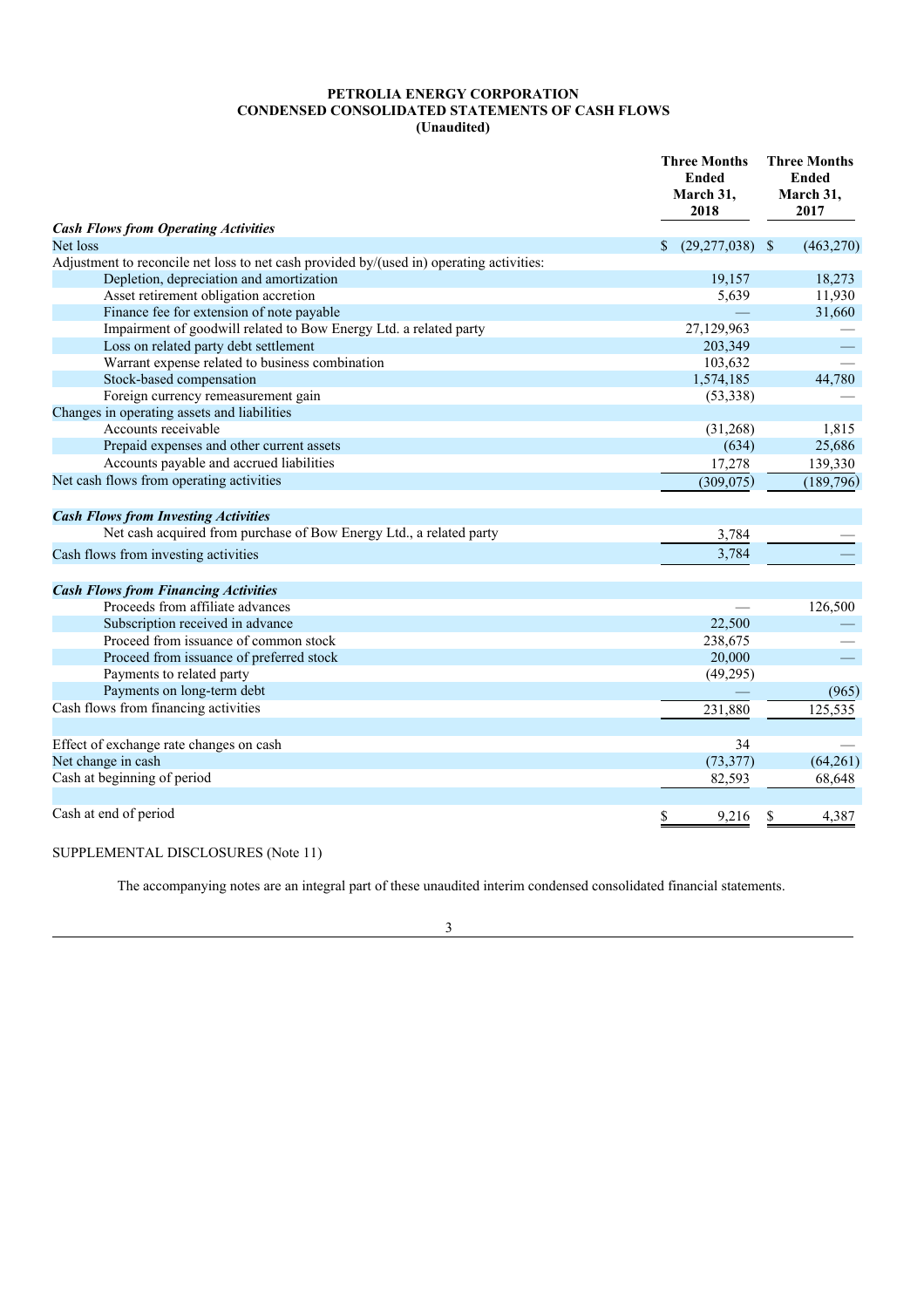## **PETROLIA ENERGY CORPORATION NOTES TO INTERIM CONDENSED CONSOLIDATED FINANCIAL STATEMENTS FOR THE THREE MONTHS ENDED MARCH 31, 2018 AND 2017 (Unaudited)**

## **NOTE 1. ORGANIZATION AND BASIS OF PRESENTATION:**

Petrolia Energy Corporation ("we", "us", "Petrolia" and the "Company") is an oil and gas exploration, development, and production company. The financial statements have been prepared in conformity with accounting principles generally accepted in the United States of America and the rules of the Securities and Exchange Commission ("SEC").

#### **NOTE 2. SUMMARY OF SIGNIFICANT ACCOUNTING POLICIES**

#### Basis of Presentation

The accompanying unaudited interim condensed consolidated financial statements of the Company have been prepared in accordance with accounting principles generally accepted in the United States of America and the rules of the Securities and Exchange Commission ("SEC"), and should be read in conjunction with the audited financial statements and notes thereto contained in the Company's latest Annual Report filed with the SEC on Form 10-K. In the opinion of management, all adjustments, consisting of normal recurring adjustments, necessary for a fair presentation of the results of operations for the interim periods presented have been reflected herein. The results of operations for such interim periods are not necessarily indicative of operations for a full year. Notes to the consolidated financial statements which would substantially duplicate the disclosure contained in the audited financial statements for the year ended December 31, 2017, as reported in Form 10-K for the year ended December 31, 2017, have been omitted.

#### Principles of Consolidation

The consolidated financial statements include the accounts of the Company and its wholly owned subsidiaries, Askarii Resources, LLC and Bow Energy Ltd. Our subsidiaries operate in the oil and gas industry. All significant intercompany transactions are eliminated in the consolidation process. Since the single subsidiary is wholly-owned, all non-intercompany balances are included in the consolidated financial statement balances.

Also, the consolidated financial statements include the accounts of the Company and its wholly-owned subsidiaries, Askarii Resources, LLC and Bow Energy Ltd. Our subsidiaries operate in the oil and gas industry. All significant intercompany transactions are eliminated in the consolidation process. Since the single subsidiary is wholly-owned, all non-intercompany balances are included in the consolidated financial statement balances.

#### Use of Estimates

The preparation of these condensed consolidated financial statements in conformity with generally accepted accounting principles requires management to make estimates and assumptions that affect the reported amounts of assets and liabilities and the disclosure of contingent assets and liabilities at the date of the financial statements and the reported amounts of revenues and expenses during the reporting period. Actual results could differ from those estimates. Estimates and assumptions are reviewed periodically, and the effects of revisions are reflected in the interim condensed consolidated financial statements in the period they are determined.

#### Revenue Recognition

In May 2014, the Financial Accounting Standards Board (FASB) issued Accounting Standards Update (Update or ASU) No. 2014-09, Revenue from Contracts with Customers ("ASU 2014-09"). The Company adopted this standard on a modified retrospective basis on January 1, 2018. No financial statement impact occurred upon adoption.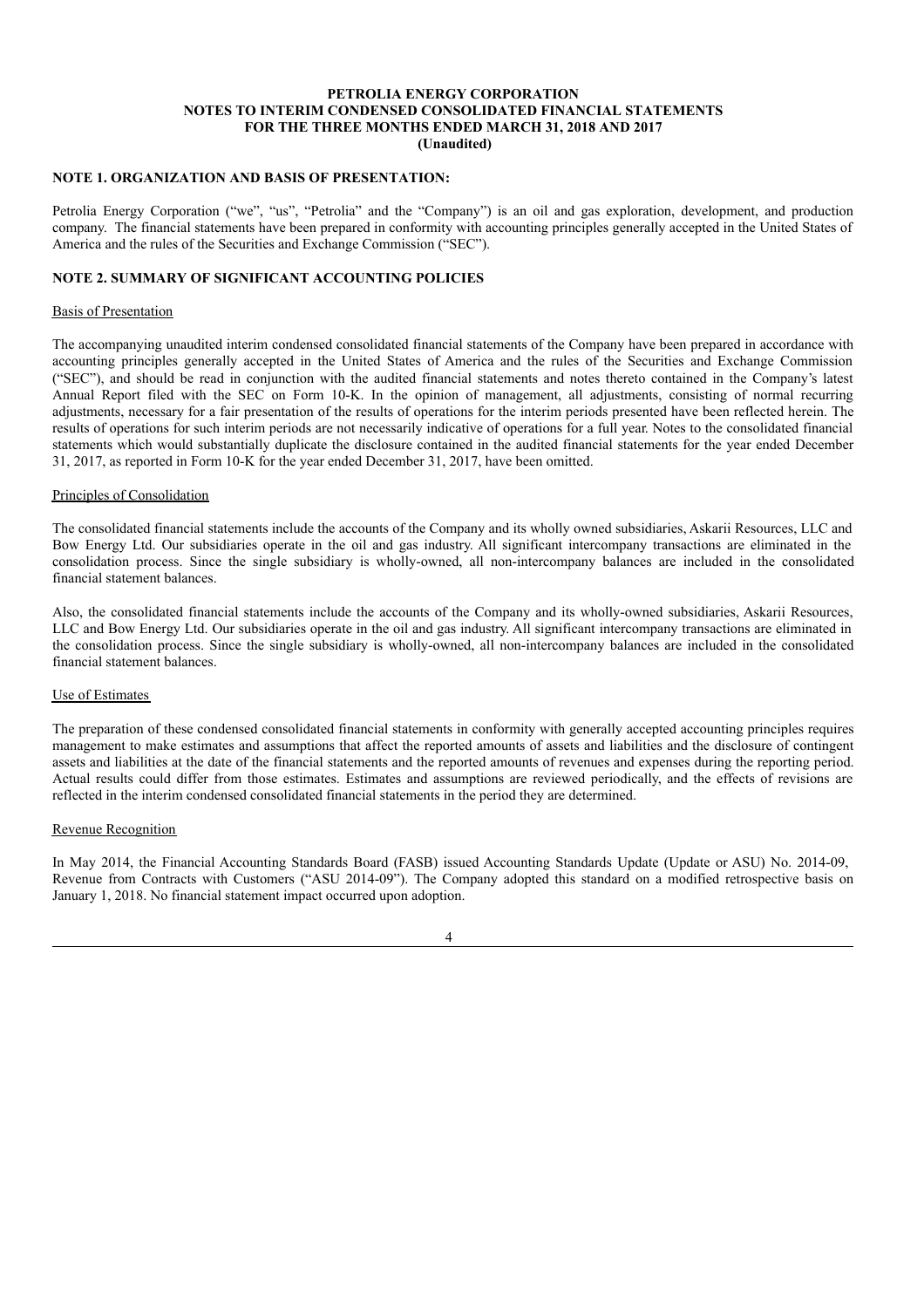#### *Revenue from Contracts with Customers*

We recognize revenue when it satisfies a performance obligation by transferring control over a product to a customer. Revenue is measured based on the consideration we expect to receive in exchange for those products.

### *Performance Obligations and Significant Judgments*

We sell oil and natural gas products in the United States through a single reportable segment. We enter into contracts that generally include one type of distinct product in variable quantities and priced based on a specific index related to the type of product.

The oil and natural gas is typically sold in an unprocessed state to processors and other third parties for processing and sale to customers. We recognize revenue at a point in time when control of the oil or natural gas passes to the customer or processor, as applicable, discussed below. For oil sales, control is typically transferred to the customer upon receipt at the wellhead or a contractually agreed upon delivery point. Under our natural gas contracts with processors, control transfers upon delivery at the wellhead or the inlet of the processing entity's system. For our other natural gas contracts, control transfers upon delivery to the inlet or to a contractually agreed upon delivery point. In the cases where we sell to a processor, we have determined that we are the principal in the arrangement and the processors are our customers. We recognize the revenue in these contracts based on the net proceeds received from the processor.

Transfer of control drives the presentation of transportation and gathering costs within the accompanying unaudited consolidated statements of operations. Transportation and gathering costs incurred prior to control transfer are recorded within the transportation and gathering expense line item on the accompanying unaudited consolidated statements of operations, while transportation and gathering costs incurred subsequent to control transfer are recorded as a reduction to the related revenue.

A portion of our product sales are short-term in nature. For those contracts, we use the practical expedient in ASC 606-10-50-14 exempting us from disclosure of the transaction price allocated to remaining performance obligations if the performance obligation is part of a contract that has an original expected duration of one year or less.

For our product sales that have a contract term greater than one year, we have utilized the practical expedient in ASC 606-10-50-14(a) which states we are not required to disclose the transaction price allocated to remaining performance obligations if the variable consideration is allocated entirely to an unsatisfied performance obligation. Under these sales contracts, each unit of product represents a separate performance obligation; therefore, future volumes are unsatisfied, and disclosure of the transaction price allocated to remaining performance obligations is not required. We have no unsatisfied performance obligations at the end of each reporting period.

We do not believe that significant judgments are required with respect to the determination of the transaction price, including any variable consideration identified. There is a low level of uncertainty due to the precision of measurement and use of index-based pricing with predictable differentials. Additionally, any variable consideration identified is not constrained.

## Business combinations

In January 2017, the FASB issued ASU 2017-01 Business Combinations (Topic 805): Clarifying the Definition of a Business. The ASU provides an updated model for determining if acquired assets and liabilities constitute a business. In a business combination, the acquired assets and liabilities are recognized at fair value and goodwill could be recognized. In an asset acquisition, the assets are allocated value based on relative fair value and no goodwill is recognized. The ASU narrows the definition of a business. We adopted this standard in the first quarter of 2018. ASU 2017-01 did not have a material impact on our financial statements.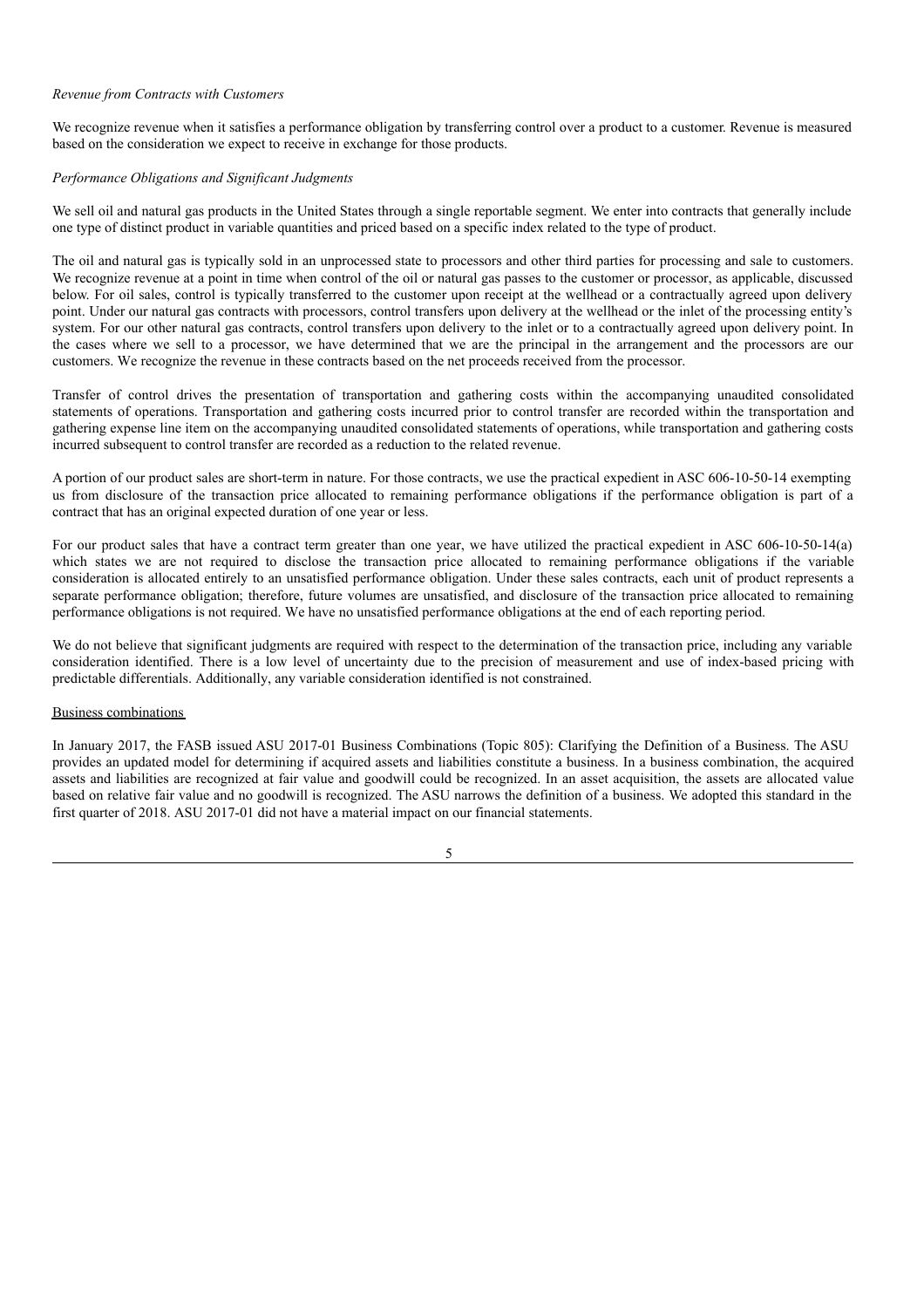#### Recent Accounting Pronouncements

The Company has evaluated all the recent accounting pronouncements through the filing date and believes that none of them will have a material effect on the Company.

## **NOTE 3. AMENDMENT OF PREVIOUSLY ISSUED FINANCIAL STATEMENTS**

The Company has determined that it should amend its previously issued financial statements in its Form 10-Q for the quarter ended March 31, 2018 due to its failure to adequately disclose the following matters associated with related party transactions involving the Company and its officers. Thus, the Company has filed the amendment to its previously issued financial statements to adequately disclose and clarify that:

(a) the Bow Energy Ltd ("Bow") Acquisition (defined below) is a related party transaction, because of the related party relationship the Company failed to disclose as described in (c), below;

(b) the President, Chief Executive Officer and 100% owner of Blue Sky International Holdings Inc. ("Blue Sky") is Ilyas Chaudhary, the father of Zel C. Khan, the Company's Chief Executive Officer; that Mr. Chaudhary owns and controls BSIH Ltd. ("BSIH"), which was the largest shareholder of the Company prior to the cancellation of the shares held by BSIH in September 2018, pursuant to the terms of a Share Exchange Agreement between the Company and Blue Sky Resources Ltd. dated August 31, 2018 of which entity Mr. Chaudhary also owns and controls;

(c) prior to the acquisition of Bow as described in (b), above, BSIH, and as a result of his ownership and control of BSIH, Mr. Chaudhary controlled Bow;

(d) on April 12, 2018 a \$500,000 convertible promissory note was issued to Blue Sky and such note was subsequently canceled by the Company;

(e) BSIH and Blue Sky Resources Ltd. are both entirely owned by Mr. Chaudhary; and

(f) Quinten Beasley, the Company's Director, and not Mr. Khan, beneficially owns the shares of the Company's common stock held by Jovian Petroleum Corporation.

#### **NOTE 4. GOING CONCERN**

The Company has suffered recurring losses from operations. These conditions raise substantial doubt about the Company's ability to continue as a going concern. The Company plans to generate profits by reworking its existing oil or gas wells and drilling additional wells, as needed. The Company will need to raise funds through either the sale of its securities, issuance of corporate bonds, joint venture agreements and/or bank financing to accomplish its goals. The Company does not have any commitments or arrangements from any person to provide the Company with any additional capital, at this time. If additional financing is not available when needed, the Company may need to cease operations. The Company may not be successful in raising the capital needed to drill and/or rework existing oil wells. Any additional wells that the Company may drill may be non-productive. Management believes that actions presently being taken to secure additional funding for the reworking of its existing infrastructure will provide the opportunity for the Company to continue as a going concern. Since the Company has an oil producing asset, its goal is to increase the production rate by optimizing its current infrastructure. The accompanying financial statements have been prepared assuming the Company will continue as a going concern; no adjustments to the financial statements have been made to account for this uncertainty.

## **NOTE 5. ACQUISITION OF BOW ENERGY LTD, A RELATED PARTY**

On November 30, 2017, we signed an Arrangement Agreement (the "Arrangement") to acquire Bow Energy Ltd, a related party ("Bow" and the "Acquisition"). Bow is a Canadian company with corporate offices in Alberta, Calgary.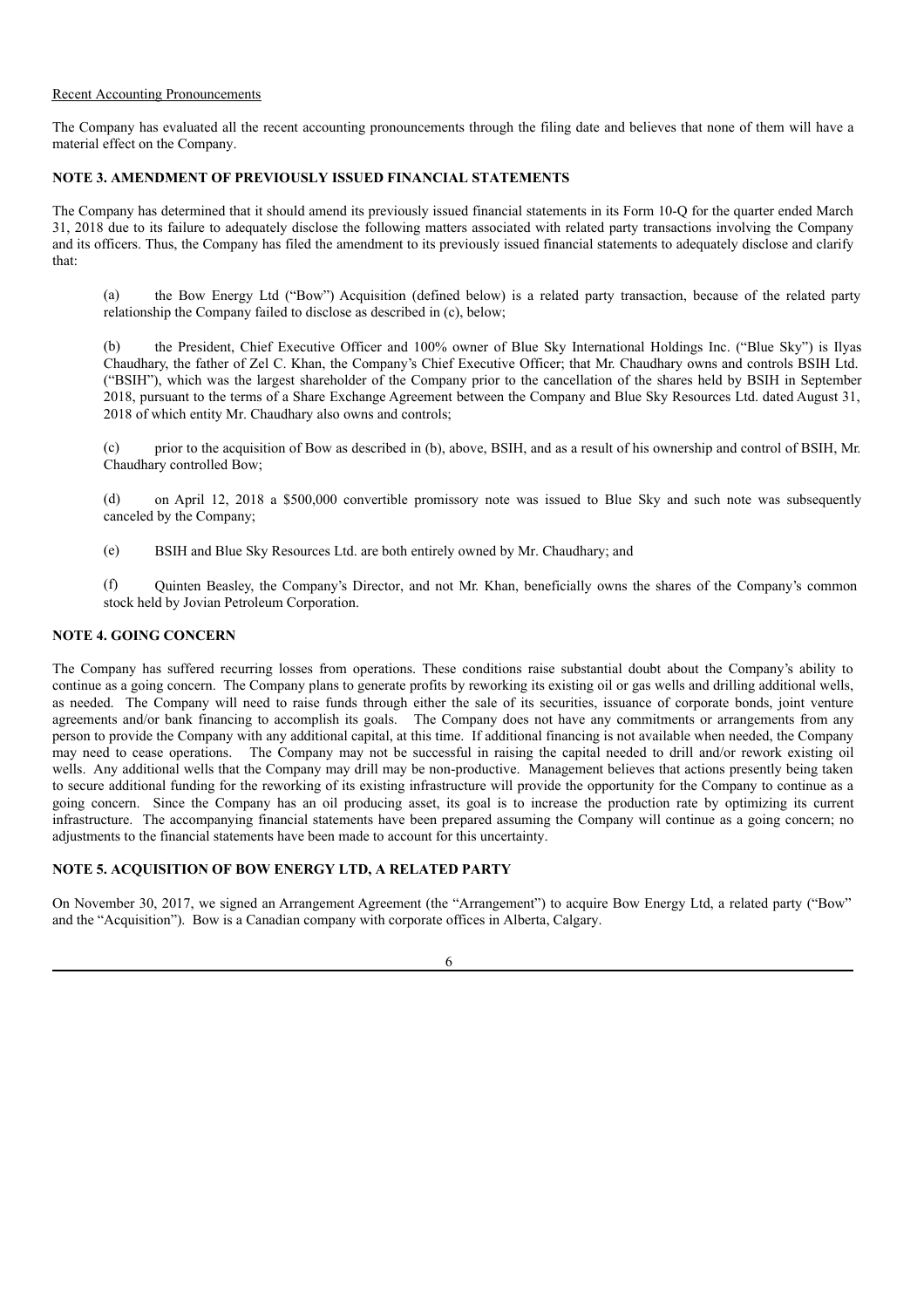On February 27, 2018, the Acquisition closed and we acquired all of the issued and outstanding shares of capital stock of Bow (each a "Bow Share"). The Arrangement was approved by an overwhelming majority of more than 99% of the votes cast by Bow's shareholders at a special meeting of shareholders of Bow held on February 21, 2018. Final approval of the Arrangement was granted by the Court of Queen's Bench of Alberta (the "Court") on February 23, 2018.

Under the terms of the Arrangement, Bow shareholders are deemed to have received 1.15 Petrolia common stock shares for each Bow Share. A total of 106,156,712 shares of the Company's common stock were issued to the Bow shareholders as a result of the Arrangement, plus additional shares in connection with the rounding described below. The Arrangement provided that no fractional shares would be issued in connection with the Arrangement, and instead, each Bow shareholder otherwise entitled to a fractional interest would receive the nearest whole number of Company shares. For example, where such fractional interest is greater than or equal to 0.5, the number of shares to be issued would be rounded up to the nearest whole number and where such fractional interest is less than 0.5, the number of shares to be issued would be rounded down to the nearest whole number. In calculating such fractional interests, all shares issuable in the name of or beneficially held by each Bow shareholder or their nominee as a result of the Arrangement shall be aggregated.

The Arrangement provides that any certificate formerly representing Bow common stock not duly surrendered on or before the last business day prior to the third anniversary of the closing date will cease to represent a claim by, or interest of, any former shareholder of any kind of nature against Bow or the Company and on such date all consideration or other property to which such former holder was entitled shall be deemed to have been surrendered to the Company.

The Company also assumed all of the outstanding warrants to purchase shares of common stock of Bow (the "Bow Warrants") and certain options to purchase shares of common stock of Bow (the "Bow Options") in connection with the Arrangement (i.e., each warrant/option to purchase one (1) share of Bow represents the right to purchase one (1) share of the Company following the closing).

At the closing of the Acquisition, we issued the Bow shareholders the shares described above and assumed warrants to purchase 320,000 shares of common stock valued at \$103,632.

Ilyas Chaudhary, is the father of Zel C. Khan, the Company's Chief Executive Officer. Mr. Chaudhary owned and controlled BSIH Ltd. ("BSIH") prior to the acquisition of Bow and through the ownership and control of BSIH, Mr. Chaudhary controlled Bow. Therefore, the BOW acquisition is considered to be a related party transaction. Additionally, BSIH was the largest shareholder of the Company prior to the cancellation of the shares pursuant to the terms of a Share Exchange Agreement between the Company and Blue Sky Resources Ltd dated August 31, 2018.

A subsidiary of Bow, Bow Energy Pte. Ltd. ("BEPL"), BEPL owns 75% of the issued and outstanding shares of Renco Elang Energy Pte. Ltd. ("REE") which owns a 75% working interest in a Production Sharing Contract referred to as "South Block A" (the "Assets" or "SBA") located onshore, North Sumatra, Indonesia. REE is the operator of the Assets. Effectively, the Company has a 44.48% working interest in the Assets.

On May 24, 2017, Bow's wholly-owned subsidiary, Bow Energy International Holdings Inc. ("BEIH"), acquired all of Bukit Energy Inc.'s shareholding interests (the "Subsidiary Shares") in five Singapore holding companies (the "Holding Companies") that own the interests in four Production Sharing Contracts ("PSCs") and one non-conventional joint study agreement ("JSA"), all interests are located onshore in Sumatra, Indonesia. The Holding Companies being acquired were Bukit Energy Central Sumatra (Mahato) Pte. Ltd. ("Mahato"), Bukit Energy Palmerah Baru Pte. Ltd. ("Palmerah Baru"), Bukit Energy Resources Palmerah Deep Pte. Ltd. ("Palmerah Deep"), Bukit Energy Bohorok Pte. Ltd. ("Bohorok"), and Bukit Energy Resources North Sumatra Pte. Ltd. ("Bohorok Deep"), collectively referred to as the "Bukit assets."

The Holding Companies own the following interests in the conventional and non-conventional PSCs and non-conventional JSA:

Bohorok PSC (conventional) – operated  $50\%$  participating interest,  $465,266$  net acres

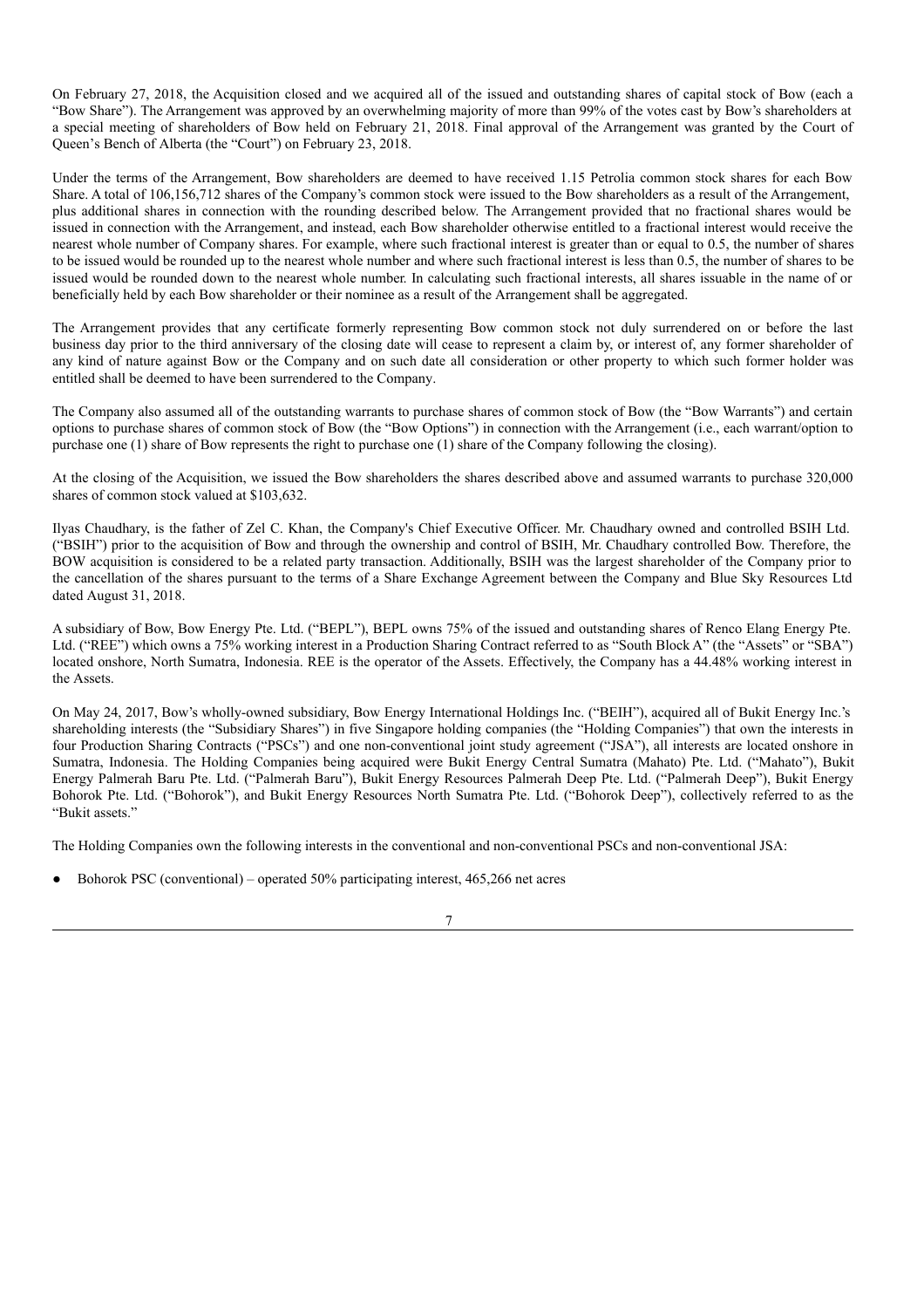- Palmerah Baru PSC (conventional) operated 54% participating interest, 98,977 net acres
- Palmerah Deep PSC (non-conventional)- operated 69.36% participating interest, 170,398 net acres
- Mahato PSC (conventional)- 20% participating interest, 167,115 net acres, non-operated
- Bohorok Deep (non-conventional)- 20.25% participating interest in a JSA, non-operated with option to become operator

The fair value of the 106,156,712 common shares issued as part of the consideration paid for Bow (\$34,607,088) was determined on the volume weighted average share price of Bow's common stock for the 90 days before the transaction was complete.

The purchase price allocation can be summarized as follows:

| Cash                                                           | \$<br>3,784 |
|----------------------------------------------------------------|-------------|
| Other current assets                                           | 4.763       |
| Deposits                                                       | 337,997     |
| Furniture, equipment $&$ software                              | 12.059      |
| Unproved properties and properties not subject to amortization | 9,705,590   |
| Goodwill                                                       | 27,129,963  |
| Accounts payable                                               | (1,157,876) |
| Note payable                                                   | (1,429,192) |

The fair values of identifiable assets acquired as reported in the table above were estimated based on information available at the time of preparation of these interim condensed consolidated financial statements. The fair value was assessed based on the volume weighted average share price of Bow's common stock for the 90 days before the transaction was complete. Actual amounts recognized by the Company once the acquisition accounting is finalized may differ materially from these estimates. Fair value of cash, other current assets, deposits, furniture, equipment & software, accounts payable, and note payable was valued at the carrying value of Bow as this was deemed to be the most accurate measure of fair value. Fair value assigned to properties, which contain prospective oil and gas resources instead of reserves, was derived using market approach.

Acquisition costs included a finder's fee grant of 100,000 shares of common stock (\$37,000) as a bonus for the Bow Energy acquisition at a fair value of \$0.37 per share. In addition, the Company incurred \$103,632 in transaction costs associated with the issuance of warrants to purchase 320,000 shares of common stock in connection with the transaction.

The amount of Bow's loss included in Petrolia's consolidated income statement for the three months ended March 31, 2018, and the loss of the combined entity had the acquisition date been January 1, 2018, and January 1, 2017, are as follows.

|                                                               |              | Earnings               |
|---------------------------------------------------------------|--------------|------------------------|
|                                                               | Revenue      | (Loss)                 |
| February 28, 2018 to March 31, 2018                           |              | 9,993 \$ (10,568,097)  |
| Supplemental pro forma from January 1, 2018 to March 31, 2018 |              | 29,980 \$ (29,740,308) |
| Supplemental pro forma from January 1, 2017 to March 31, 2017 | 2.388.184 \$ | (290, 976)             |

## **Impairment loss**

On March 31, 2018, the Company recorded an impairment to goodwill of \$27,129,963 relating to the impairment of the goodwill of Bow which was acquired by the Company pursuant to the Acquisition. The impairment was assessed based on future cash flow as of March 31, 2018.

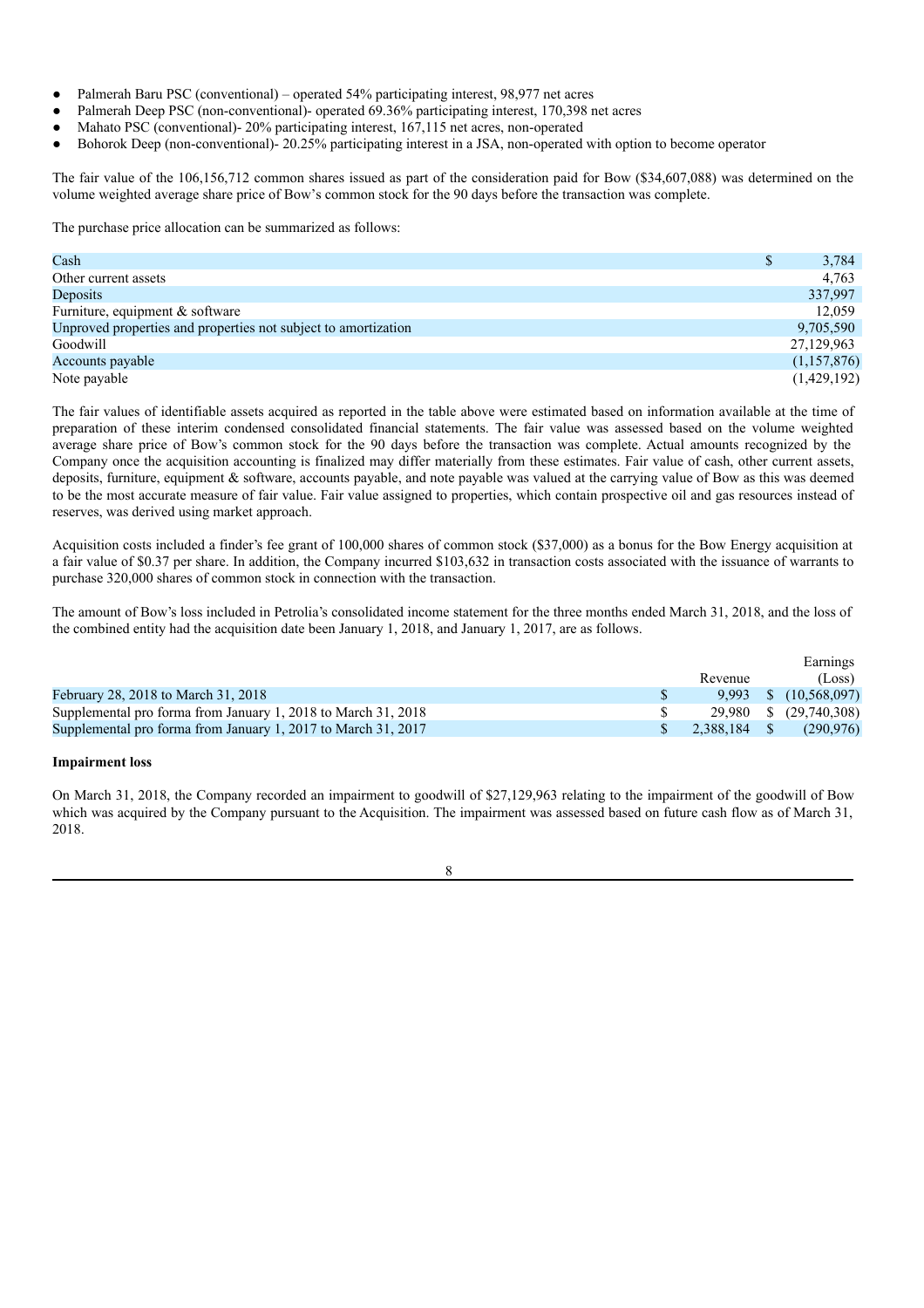## **NOTE 6. SHORT-TERM NOTE PAYABLE**

|                          |                |                       |  | <b>March 31, 2018</b> |          |           |    | December 31, 2017 |  |          |
|--------------------------|----------------|-----------------------|--|-----------------------|----------|-----------|----|-------------------|--|----------|
|                          | <b>Nominal</b> | Date of               |  |                       | Carrying |           |    |                   |  | Carrying |
|                          | interest rate  | maturity              |  | <b>Face value</b>     |          | amount    |    | <b>Face value</b> |  | amount   |
| Current portion of truck |                |                       |  |                       |          |           |    |                   |  |          |
| loan (i)                 | $5.49\%$       | January 6, 2022 $\$\$ |  | 32,582                | S S      | 32,582    | -S | 32,582            |  | 32,582   |
| Promissory note (ii)     | 12%            | June 30, 2018         |  | 37,613                |          | 42,127    |    |                   |  |          |
| Promissory note (iii)    | $12\%$         | June 30, 2018         |  | 36.451                |          | 39,747    |    |                   |  |          |
| Bukit Energy Inc. (iv)   | $8.5\%$        | Dec 15, 2017          |  | 500,000               |          | 538,677   |    |                   |  |          |
| Credit note $(v)$        | $9\%$          | May 11, 2021          |  | 800,000               |          | 835,855   |    |                   |  |          |
|                          |                |                       |  | 1,406,646             |          | 1,488,988 |    | 32,582            |  | 32,582   |

The promissory notes are repayable in full on maturity. The difference between the face value and carrying amount is attributed to accrued interest.

- (i) On January 6, 2017, the Company purchased a truck and entered into an installment note with Don Ringer Toyota in the amount of \$35,677 for a term of five years at 5.49% annual percentage rate (APR).
- (ii) The note matures on February 28, 2018 and carries interest at 12% per annum. The note was extended to June 30, 2018.
- (iii) The note matures on February 28, 2018 and carries interest at 12% per annum. The note was extended to June 30, 2018.
- (iv) In conjunction with the closing of the purchase of the Bukit assets, Bow issued a note payable to Bukit Energy Inc. of \$500,000 with interest at the rate of 8.5% per annum, calculated monthly, not in advance, on the principal amount. The note matured on August 31, 2017. The note was extended to December 15, 2017. The note is in default and remained in default at the time of issuance of these financial statements.
- (v) Bow has a loan in default of \$800,000. The credit note is secured by a general security agreement over the assets of Bow. Interest accrues monthly and is recorded at 9% on the full amount of the original issued notes of USD \$1,100,000. The note is in default and remained in default at the time of issuance of these financial statements. The debt holder also was issued warrants to purchase 320,000 shares of common stock exercisable at \$0.08 per share, expiring February 27, 2021. The warrants were valued at \$103,633 using the Black Scholes options pricing model with volatility of 283%, discount rate of 2.42% and call option value of \$0.32. The note was amended on May 9, 2018. Terms of which, are disclosed in Note 12.

## **NOTE 7. EQUITY**

#### Preferred Stock

The holders of Series A Preferred Stock are entitled to receive cumulative dividends at a rate of 9% per annum. The Preferred Stock will automatically convert into common stock upon the earlier to occur of (a) the majority consent of the holders of such Preferred Stock; (b) a registered public offering of the Company's common stock, provided that the gross proceeds to the Company are at least \$10 million and the price is at least \$0.30; (c) the five year anniversary of the filing of the designation of the Preferred Stock with the Secretary of State of Texas (May 3, 2022); or (d) the date that the Company's common stock price equals or exceeds \$0.28 per share for 30 consecutive trading days. At conversion, the value of each dollar of preferred stock (based on a \$10 per share price) will convert into 7.1429 common shares (which results in a \$0.14 per common share conversion rate).

On February 5, 2018, one accredited investor subscribed and purchased 2,000 Series A preferred shares by remitting payment of \$20,000. As of March 31, 2018, there were 199,100 preferred shares outstanding.

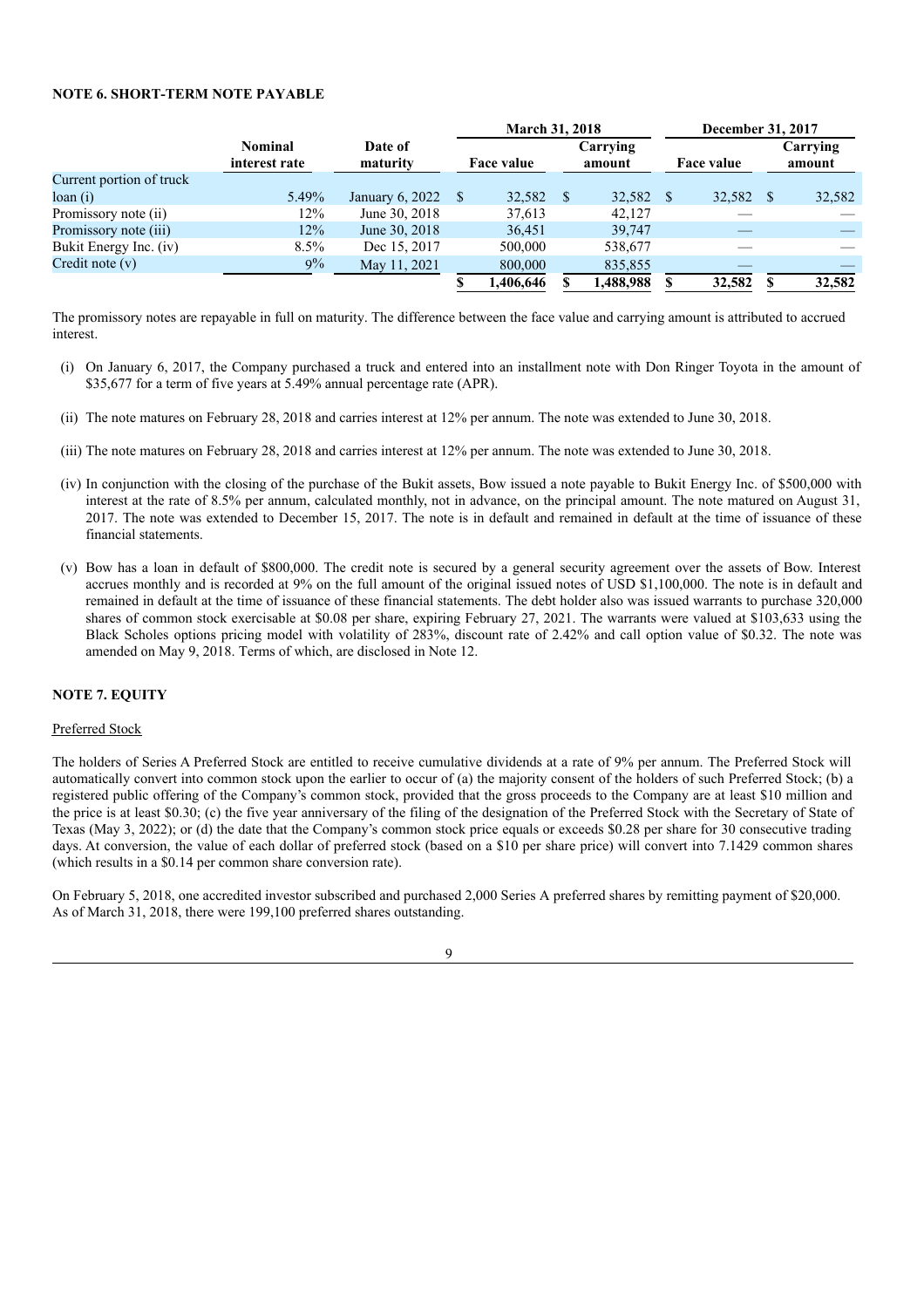In accordance with the terms of the preferred shares, a dividend was declared of \$44,006.

#### Common Stock

During the three months ended March 31, 2018, the Company issued an aggregate of 110,739,588 shares of common stock. As of March 31, 2018, there were 222,437,810 shares of common stock outstanding.

On January 24, 2018, 350,000 shares, valued at \$59,500, were issued in accordance with Mr. James Burns' common stock related salary compensation.

On January 24, 2018, Mr. James Burns was issued 616,210 shares of restricted common stock in consideration for 2017 deferred salary of \$61,621. A debt settlement loss of \$203,349 was recorded.

On February 1, 2018, a law firm was granted 100,000 shares (valued at \$37,000) of common stock as a bonus for the Bow Energy acquisition at a fair value of \$0.37 per share.

On February 1, 2018, a geologist consultant in Oklahoma, was issued 150,000 shares of common stock (valued at \$18,000) at a deemed fair value of \$0.12 per share (valued based on the Company's stock trading price in 2017 when the obligation occurred), in exchange for his professional consulting services.

On February 1, 2018, director, Joel Oppenheim subscribed for half of one unit (discussed below) resulting in the issuance of 208,333 shares of common stock and one warrant for gross proceeds of \$25,000 at a price of \$0.12 per unit. 83,333 shares of common stock were not issued until subsequent to quarter end and an amount of \$10,000 is in subscriptions received in advance.

On February 1, 2018, a Director exercised warrants to purchase 1,110,000 shares of common stock by settling \$102,590 of Accounts Payable to a company controlled by the director at an average share price of \$0.092 per share. No gain or loss was recorded on settlement.

From January 1, 2018 to March 31, 2018, the Company continued with the private offering of its securities under Regulation D of the Securities Act to accredited investors. Each unit which has a price of \$50,000, is comprised of 416,667 shares of common stock and one warrant to purchase an additional 416,667 shares of common stock at a price of \$0.20 per share at any time prior to October 1, 2020. From January 1, 2018 to March 31, 2018, two and a half (2.5) units had been subscribed for and 1,041,667 shares of common stock and warrants to acquire 1,041,667 shares of common stock had been purchased by various accredited investors for \$125,000.

On February 27, 2018, the Company closed the Acquisition and acquired all of the issued and outstanding shares of capital stock of Bow Energy Ltd, a related party, in consideration for 106,156,712 shares (valued at \$34,607,088, less \$27,129,963 relating to the impairment of the goodwill of Bow) of the Company's common stock as disclosed in Note 5. The shares were valued on the volume weighted average share price of Bow's common stock for the 90 days before the transaction was complete.

On February 28, 2018, one (1) warrant holder exercised a total of 360,000 warrants by remitting payment of \$36,875 at an average share price of \$0.102 per share.

On February 28, 2018, Director Joel Oppenheim exercised 630,000 warrants by remitting payment of \$61,800 at an average share price of \$0.098 per share.

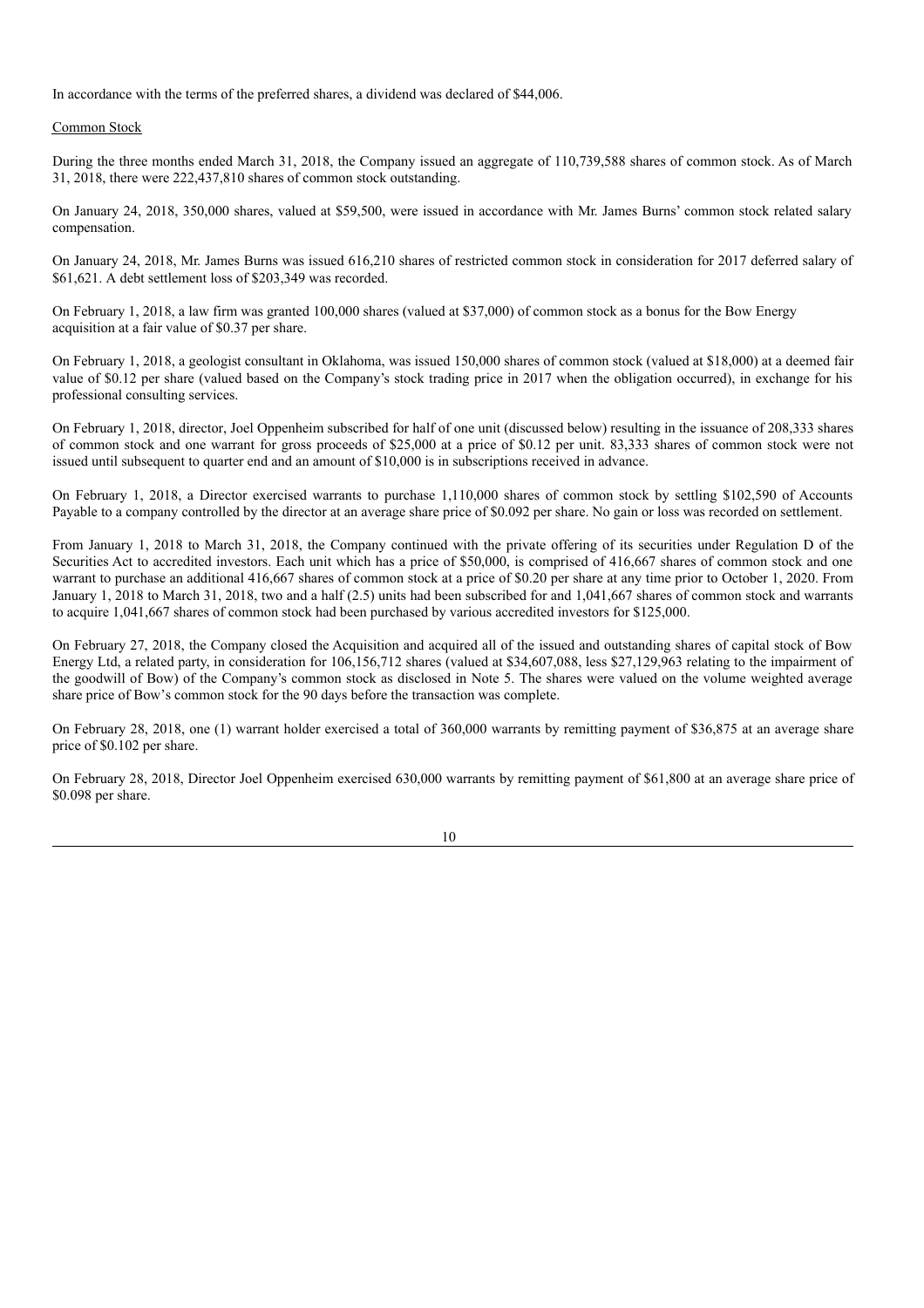## **Warrants**

Summary information regarding common stock warrants issued and outstanding as of March 31, 2018, is as follows:

|                                             | Warrants    | Weighted<br>Average<br><b>Exercise Price</b> | Weighted<br>average<br>remaining<br>contractual life<br>(years) |
|---------------------------------------------|-------------|----------------------------------------------|-----------------------------------------------------------------|
| Outstanding at year ended December 31, 2017 | 35,087,198  | 0.24                                         | 2.15                                                            |
| Granted                                     | 4,075,833   | 0.13                                         | 3.00                                                            |
| Exercised                                   | (2,100,000) | 0.10                                         |                                                                 |
| Expired                                     |             |                                              |                                                                 |
| Outstanding at quarter ended March 31, 2018 | 37,063,031  | 0.23                                         | 2.02                                                            |

The intrinsic value of warrants as of March 31, 2018 is \$151,581 (December 31, 2017: \$1,106,583).

The table below summarizes the warrants granted during the three month period ended March 31, 2018:

|                                                               | Number of      |              | <b>Exercise</b> |  |
|---------------------------------------------------------------|----------------|--------------|-----------------|--|
|                                                               | Warrants       |              | Price           |  |
|                                                               |                |              |                 |  |
| Board of Director Service                                     | 1,750,000 \$   |              | 0.10            |  |
| Pursuant to acquisition of Bow Energy Ltd.                    | 320,000        |              | 0.18            |  |
| Private placement – March 2018                                | $1,041,667$ \$ |              | 0.20            |  |
| Private placement (Joel Oppenheim)                            | 208,333        |              | 0.20            |  |
| Pursuant to employment termination agreement                  | 250,000        | <sup>S</sup> | 0.20            |  |
| Deferred salary – CEO, former CFO                             | 255,833        |              | 0.14            |  |
| Pursuant to settlement of loan from director (Joel Oppenheim) | 250,000        |              | 0.14            |  |
|                                                               |                |              |                 |  |
|                                                               | 4.075.833      |              |                 |  |

#### Stock options

Upon closing of the Acquisition, the Company granted stock options to purchase 3,500,000 shares of common stock to former Bow employees and directors exercisable at \$0.12 per share and expiring on February 27, 2021. The stock options were valued at \$1,131,639 using the Black Scholes options pricing model with volatility of 283%, discount rate of 2.42% and a call option value of \$0.32.

### Subscriptions received in advance

On February 1, 2018, director, Joel Oppenheim subscribed for half of one unit resulting in the issuance of 208,333 shares of common stock and warrants to purchase 208,333 shares of common stock, for gross proceeds of \$25,000 at a price of \$50,000 per unit. 83,333 shares of common stock were not issued until subsequent to quarter end and an amount of \$10,000 is included in subscriptions received in advance on the balance sheet.

On February 23, 2018, the Company received \$12,500 at a subscription price of \$0.12 in advance of shares being issued. The private placement closed on April 23, 2018 and 104,167 shares were issued.

## **NOTE 8. COMMITMENTS AND CONTINGENCIES**

The Company, as a lessee of oil and gas properties, is subject to various federal, state and local laws and regulations relating to discharge of materials into, and protection of, the environment. These laws and regulations may, among other things, impose liability on the Company for the cost of pollution clean-up resulting from operations and subject the Company to liability for pollution damages. In some instances, the Company may be directed to suspend or cease operations in the affected area. The Company is not aware of any environmental claims existing as of March 31, 2018 which have not been provided for, or covered by insurance or which may have a material impact on its financial position or results of operations. There can be no assurance, however, that current regulatory requirements will not change, or past noncompliance with environmental laws will not be discovered on the Company's properties.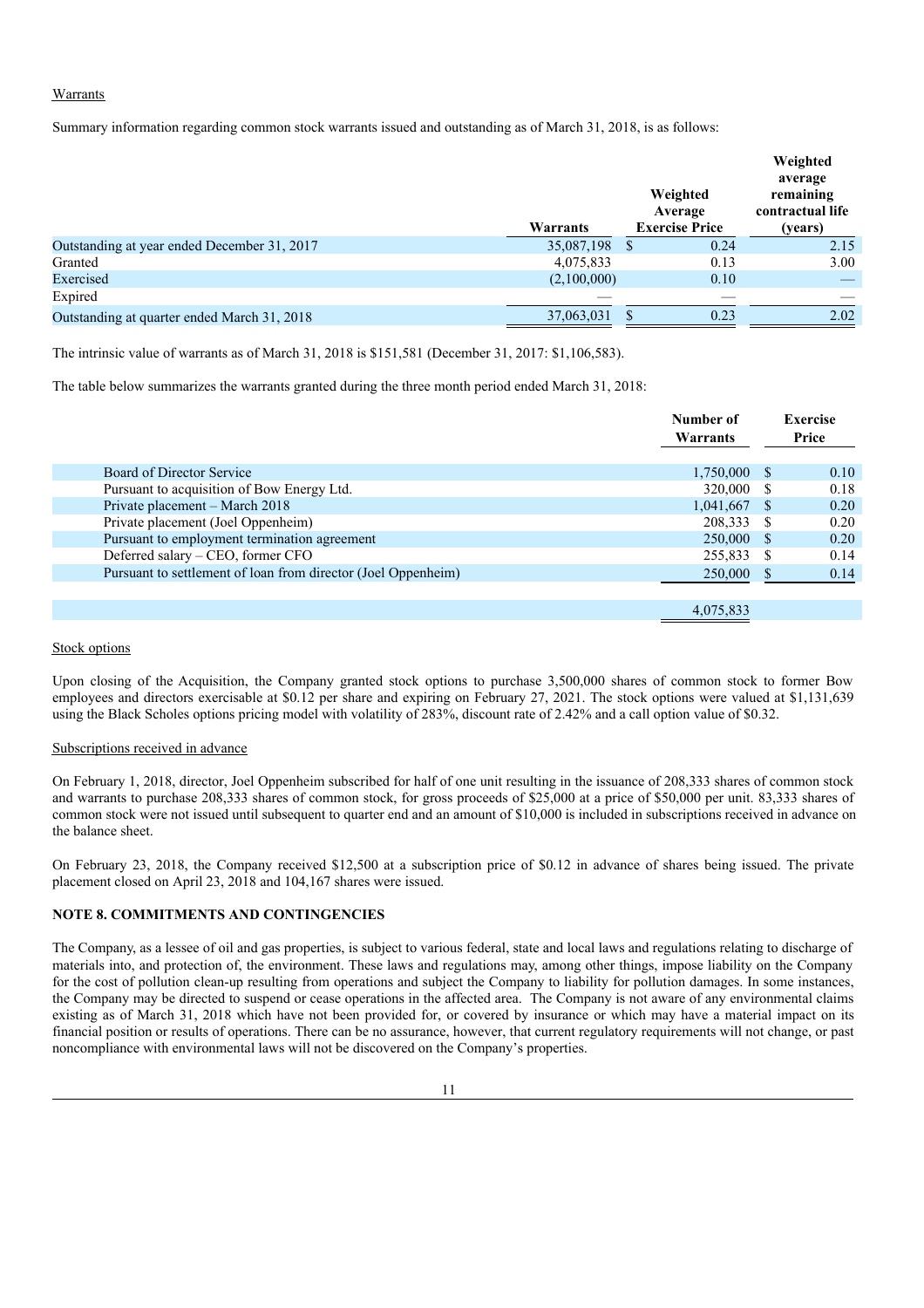*Of ice Lease* – The Company has a one year office lease in Houston at a cost of \$2,012 per month. The lease expires January 31, 2019 with two, one year renewal options.

## **NOTE 9. RELATED PARTY TRANSACTIONS**

On January 15, 2018, Paul Deputy, the former CFO, terminated his employment with the Company. The Company has agreed to pay severance of \$192,521 amortized over a 30 month period beginning April 15, 2018 at a 5% annual percentage rate, \$5,000 per month for January, February and March of 2018 and issue warrants to purchase 250,000 shares of common stock exercisable at \$0.20 per share expiring in 36 months. The fair value of warrants granted was \$109,021.

On January 12, 2018, the Company entered into an employment agreement with Tariq Chaudhary, the Company's CFO, for a period of one year. The CFO will be paid a salary of \$7,500 a month during the first 90 days of the probationary period. Upon successful completion of the probationary period, the salary will be \$120,000 per year. Also, the CFO will be given a signing bonus of 500,000 shares of common stock, and was granted warrants to purchase 500,000 shares of common stock exercisable at \$0.12 per share equally vesting over 36 months upon successful completion of the probationary period.

On February 1, 2018, a Director exercised warrants to purchase 1,110,000 shares of common stock by settling \$102,590 of Accounts Payable to a company controlled by director, Quinton Beasley, at an average share price of \$0.092 per share. No gain or loss was recorded at settlement.

On February 1, 2018, director, Joel Oppenheim subscribed for half of one unit resulting in the issuance of 208,333 shares of common stock and warrants to purchase 208,333 shares of common stock for gross proceeds of \$25,000 at a price of \$50,000 per unit. 83,333 shares of common stock were not issued until subsequent to quarter end and an amount of \$10,000 is included in subscriptions received in advance on the balance sheet.

On February 9, 2018, the Company entered into a Revolving Line of Credit Agreement ("LOC") for \$200,000 (subsequently increased to \$500,000 on April 12, 2018) with Jovian Petroleum Corporation, a company controlled by a Director of the Company. The initial agreement is for a period of 6 months and can be extended for up to 5 additional terms of 6 months each. All amounts advanced pursuant to the LOC will bear interest from the date of advance until paid in full at 3.5% simple interest per annum. Interest will be calculated on a basis of a 360-day year and charged for the actual number of days elapsed. The Company repaid \$47,600 on the LOC.

On February 26, 2018, Mr. Oppenheim was issued 630,000 shares of common stock. These shares were the result of exercising warrants to purchase 630,000 shares of common stock, at an average exercise price of \$0.098 per share, which included the remittance of \$61,800 as the aggregate exercise price.

On February 27, 2018, the transactions contemplated by the November 30, 2017, Arrangement (the "Arrangement") entered into to acquire Bow Energy Ltd ("Bow" and the "Acquisition"), a Canadian company with corporate offices in Alberta, Calgary, closed and the Company acquired Bow Energy Ltd., a related party and all of the issued and outstanding shares of capital stock of Bow (each a "Bow Share"). Under the terms of the Arrangement, Bow shareholders are deemed to have received 1.15 common stock shares for each Bow Share. A total of 106,156,712 shares of the Company's common stock were issued to the Bow shareholders as a result of the Arrangement, plus additional shares in connection with rounding. Prior to the acquisition of Bow, BSIH Ltd. ("BSIH") controlled Bow. The President, Chief Executive Officer and 100% owner of BSIH is Ilyas Chaudhary, the father of Zel C. Khan, the Company's Chief Executive Officer. Because Mr. Chaudhary owns and controls BSIH, the acquisition of Bow was a related party transaction.

On April 18, 2018, a Separation and Release Agreement between the former President of the Company, James Burns and the Company became effective whereby Mr. Burns ceased to be an employee of the Company. Pursuant to the terms of the agreement, the Company will pay Mr. Burns \$33,000, grant him warrants to purchase 3,000,000 shares of common stock at an exercise price of \$0.10 per share and also issue 2,000,000 shares of restricted common stock of the Company, which it satisfied on May 14, 2018. The warrants were granted at fair value using a Black Scholes model for \$266,971 and the restricted shares were valued at the closing price of Petrolia's stock, for \$180,000.

On April 20, 2018, the Company entered into an agreement to offer the position of Chairman of the Board to James Burns. Mr. Burns accepted and became Chairman of the Board effective May 1, 2018. Pursuant to the terms of the offer, Mr. Burns will be paid an annual salary of \$65,000 and up to \$25,000 in health benefits for Mr. Burns and his family. The Company will issue 500,000 shares of restricted common stock, which it satisfied on May 14, 2018. An additional 500,000 shares of restricted common stock will be issued upon a successful listing of the Company on the NASDAQ or NYSE exchanges. Mr. Burns will also be granted fully vested warrants to purchase 2,000,000 shares of common stock exercisable at \$0.10 per share expiring in 36 months. The warrants were granted at fair value using a Black Scholes model for \$177,982 and the restricted shares were valued at the closing price of Petrolia on the date of the agreement for \$45,000.

On May 22, 2018, 500,000 shares of common stock were issued to (CFO) Tariq Chaudhary as per his employment offer letter.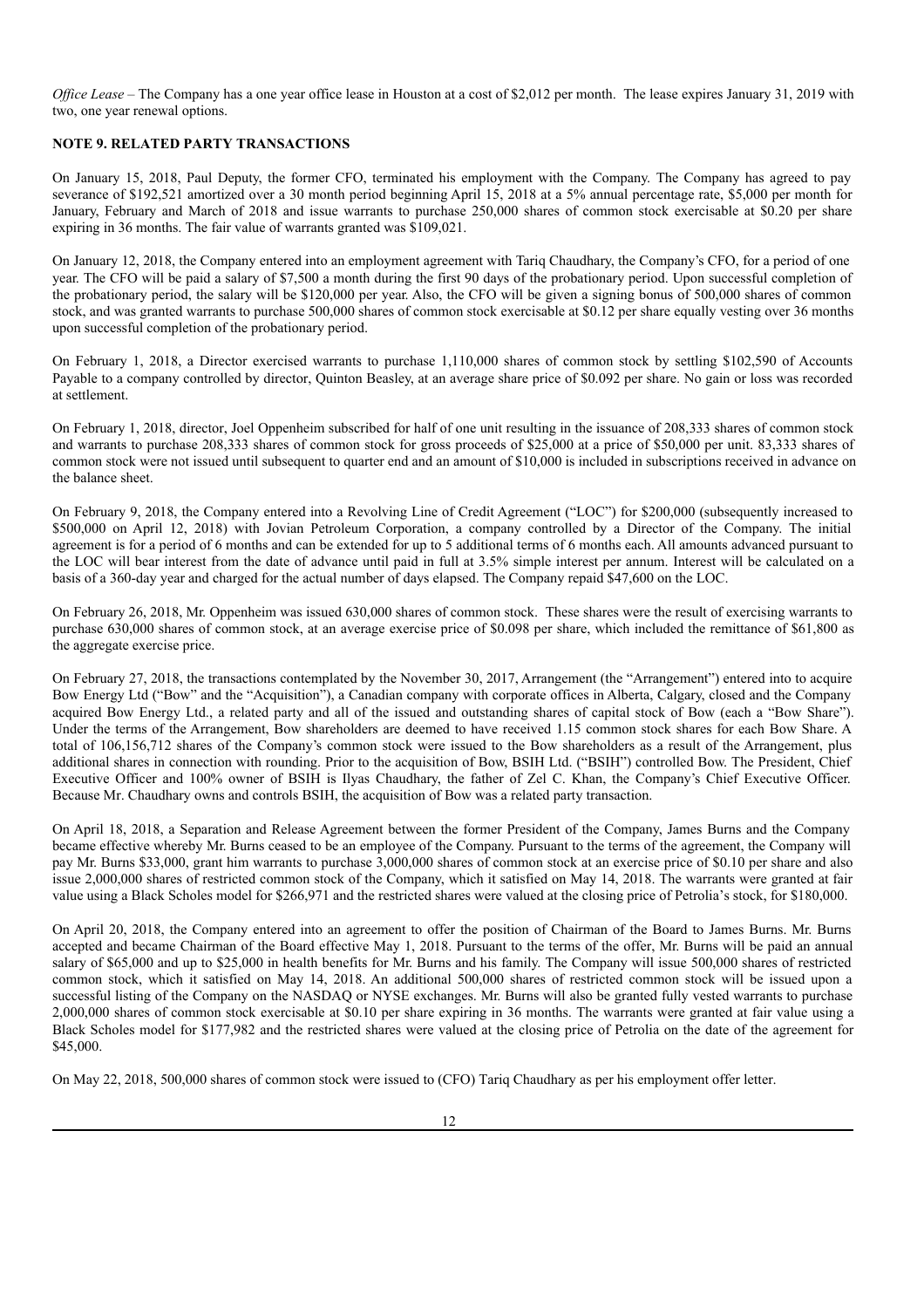Also, on April 12, 2018, the Board of Directors approved (a) the entry by the Company into a \$500,000 Convertible Promissory Note with Blue Sky International Holdings Inc., a related party. The note, effective April 1, 2018, is due on April 1, 2019, accrues interest at the rate of 11% per annum until paid in full, and is convertible into shares of common stock of the Company at the rate of \$0.12 per share. This note was never utilized and subsequently cancelled on April 27, 2018; and (b) the entry into an Amended Revolving Line of Credit Agreement with Jovian Petroleum Corporation, a related party, which establishes a revolving line of credit in the amount of \$500,000 for a period of six months (through August 9, 2018) with amounts borrowed thereunder due at the expiration of the line of credit and accruing interest at the rate of 3.5% per annum unless there is a default thereunder at which time amounts outstanding accrue interest at the rate of 7.5% per annum until paid in full, with such interest payable every 90 days. Both the BSIH Promissory Note and the Jovian Line of Credit are related party transactions. Blue Sky International Holdings Inc. is owned by Mr. Ilyas Chaudhary, father of Zel C. Khan, former Director and Officer of Jovian and current CEO and President of Petrolia.

Effective on June 29, 2018, the Company acquired a 25% working interest in approximately 41,526 acres located in the Luseland, Hearts Hill, and Cuthbert fields, located in Southwest Saskatchewan and Eastern Alberta, Canada (collectively, the "Canadian Properties" and the "Working Interest"). The Canadian Properties currently encompass 64 sections, with 240 oil and 12 natural gas wells currently producing on the properties. Additionally, there are several idle wells with potential for reactivation and 34 sections of undeveloped land (approximately 21,760 acres).

The Canadian Properties and the Working Interest were acquired from Blue Sky Resources Ltd. ("Blue Sky"), whose President is Ilyas Chaudhary, the father of Zel C. Khan, the Company's Chief Executive Officer. Mr. Chaudhary owns and controls BSIH Ltd. ("BSIH"). BSIH was the largest shareholder of the Company prior to the cancellation of the shares pursuant to the terms of a Share Exchange Agreement between the Company and Blue Sky Resources Ltd dated August 31, 2018. Blue Sky had previously acquired an 80% working interest in the Canadian Properties from Georox Resources Inc., who had acquired the Canadian Properties from Cona Resources Ltd. and Cona Resources Partnership prior to the acquisition by the Company.

The effective date of the acquisition was June 1, 2018. The acquisition of the Canadian Properties was evidenced and documented by a Memorandum of Understanding between the Company and Blue Sky dated June 29, 2018 and a General Conveyance between the parties dated as of the same date, pursuant to which the Company agreed to acquire the Working Interest in consideration for \$1,428,581 in Canadian dollars ("CAD") (approximately \$1,089,150 in U.S. dollars) of which CAD \$1,022,400 (approximately \$779,478 in U.S. dollars) was paid in cash (the "Cash Payment") and CAD \$406,181 (approximately \$314,912 in U.S. dollars) was evidenced by a promissory note (the "Acquisition Note").

The Cash Payment was made with funds borrowed by the Company pursuant to the terms of that certain \$1,530,000 May 9, 2018, Amended and Restated Loan Agreement entered into with Bow and a third party (the "Loan Agreement" and the "Lender"). The amount owed under the Loan Agreement accrues interest at the rate of 12% per annum (19% upon the occurrence of an event of default) and is due and payable on May 11, 2021. The Working Interest will be held in the name of the Company's newly formed wholly-owned Alberta, Canada, subsidiary, Petrolia Canada Corporation. The Acquisition Note, which was dated June 8, 2018, bears interest at the rate of 9% per annum, beginning on August 1, 2018 and is due and payable on November 30, 2018, provided that we have the right to extend the maturity date for a period six months with 10 days' notice to Blue Sky, in the event we pay 25% of the principal amount of the Acquisition Note at the time of extension.

The acquisition has not formally closed as the assets can only be transferred after the payment/settlement of the Acquisition Note.

On August 17, 2018, the Company sold an aggregate of \$90,000 in Convertible Promissory Notes (the "Director Convertible Notes"), to the Company's directors, Ivar Siem (\$20,000) through an entity that he is affiliated with; Leo Womack (\$60,000); and Joel Oppenheim (\$10,000). The Director Convertible Notes accrue interest at the rate of 12% per annum until paid in full and are due and payable on October 17, 2018. The amount owed may be prepaid at any time without penalty. The outstanding principal and interest owed under the Director Convertible Notes are convertible into common stock of the Company, from time to time, at the option of the holders of the notes, at a conversion price of \$0.10 per share. As additional consideration for entering into the notes, the Company agreed to grant one-year warrants to purchase one share of the Company's common stock at an exercise price of \$0.10 per share for each dollar loaned pursuant to the Director Convertible Notes (the "Bridge Note Warrants"). As such, the Company granted (a) 20,000 Bridge Note Warrants to an entity affiliated with Ivar Siem; (b) 60,000 Bridge Note Warrants to Leo Womack; and (c) 10,000 Bridge Note Warrants to Joel Oppenheim. The Director Convertible Notes contain standard and customary events of default. It is contemplated that up to an additional \$160,000 in Director Convertible Notes will be sold to affiliates of the Company in the next several months.

Effective on August 31, 2018, the Company entered into and closed the transactions contemplated by a Share Exchange Agreement with Blue Sky Resources Ltd. ("Blue Sky" and the "Exchange Agreement"). The President, Chief Executive Officer and 100% owner of Blue Sky is Ilyas Chaudhary, the father of Zel C. Khan, the Company's Chief Executive Officer. Chaudhary indirectly owns and controls BSIH Ltd. ("BSIH"), which is a significant shareholder of the Company. Additionally, prior to the acquisition of Bow Energy Ltd. ("Bow") (which we acquired pursuant to an Arrangement Agreement dated November 30, 2017, which acquisition closed on February 27, 2018), BSIH, and as a result of his ownership and control of BSIH, Mr. Chaudhary, controlled Bow.

Pursuant to the Exchange Agreement, we exchanged 100% of the ownership of Bow, in consideration for:

(a) 70,807,417 shares of the Company's common stock owned and controlled by Mr. Chaudhary and BSIH (the "Blue Sky Shares");

(b) \$100,000 in cash (less certain advances paid by Blue Sky or Bow to the Company since April 1, 2018);

(c) the assumption of certain payables owed by Bow totaling \$1,696,332 (which includes \$730,000 owed under the terms of a Loan Agreement, as amended, originally entered into by Bow, but not the subsequent \$800,000 borrowed by Bow pursuant to the amendment to the Loan Agreement dated May 9, 2018 (which obligation is documented by a Debt Repayment Agreement));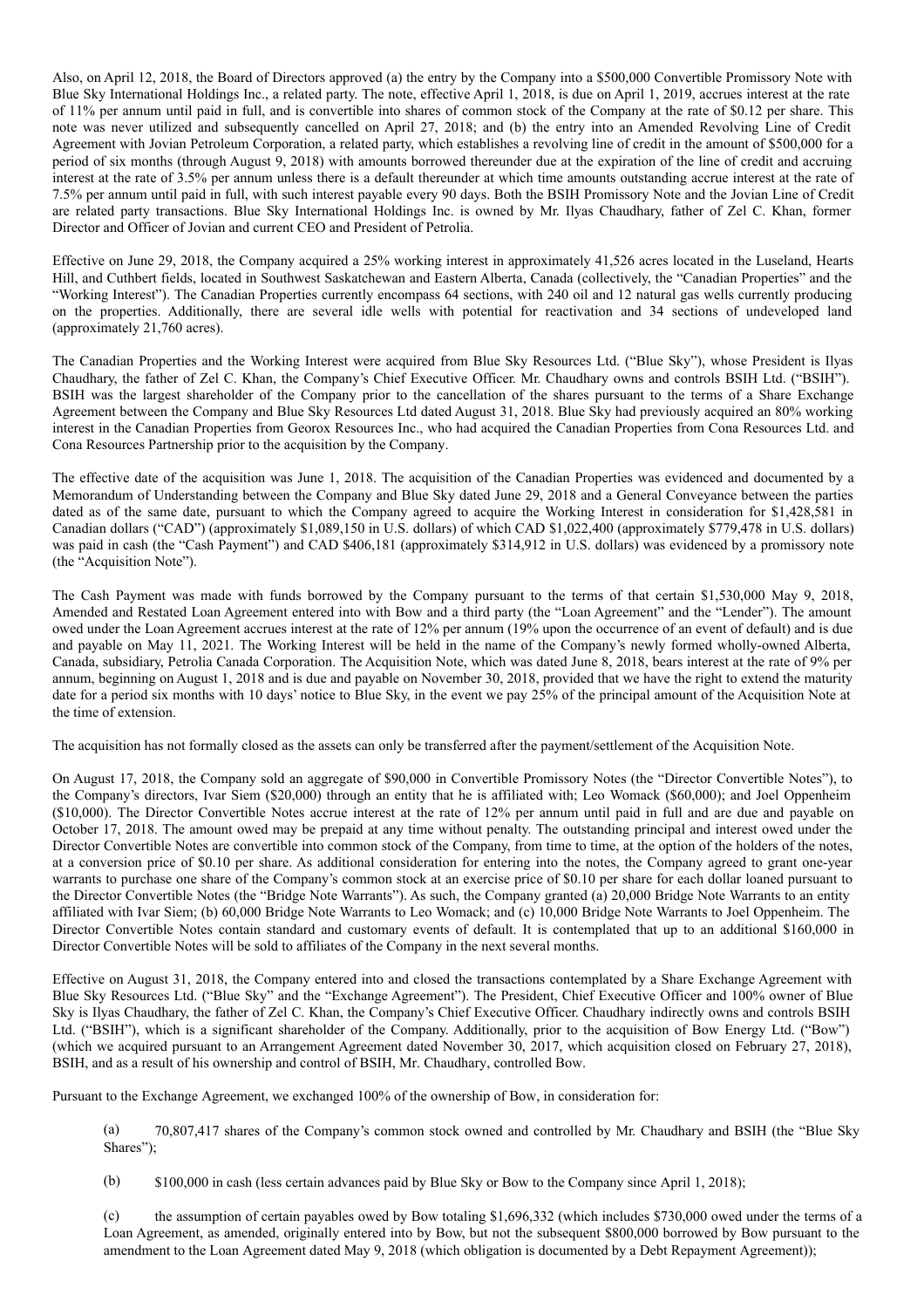(d) 20% of Bow Energy International Holdings, Inc, which is wholly-owned by Bow ("Bow EIH")(which entity's subsidiaries own certain Production Sharing Contracts (the "PSC") and certain other participating assets), pursuant to an Assignment Agreement;

(e) certain carry rights described in greater detail in the Exchange Agreement, providing for Blue Sky to carry the Company for up to the next \$10 million of aggregate costs in BOW EIH and the PSC assets, with any profits from BOW EIH being distributed 80% to Bow and 20% to the Company, pursuant to a Petrolia Carry Agreement (the "Carry Agreement"); and

(f) a 3% royalty, after recovery of (i) the funds expended by Bukit Energy Bohorok Pte Ltd, which is wholly-owned by BOW EIH in the Bohorok, Indonesia PSC (the "Bohorok PSC") since July 1, 2018, plus (ii) \$3,546,450 (i.e., ½ of Bow's share of the prior sunk cost of the Bohorok PSC), which royalty is evidenced by an Assignment of Petrolia Royalty (the "Royalty Assignment").

The Exchange Agreement closed on August 31, 2018 and has an effective date of July 1, 2018. The Exchange Agreement contains customary and standard representations and warranties of the parties, indemnification obligations (which survive for six months following the closing) and closing conditions. The Company is in the process of cancelling the Blue Sky Shares and returning such shares to the status of authorized but unissued shares of common stock.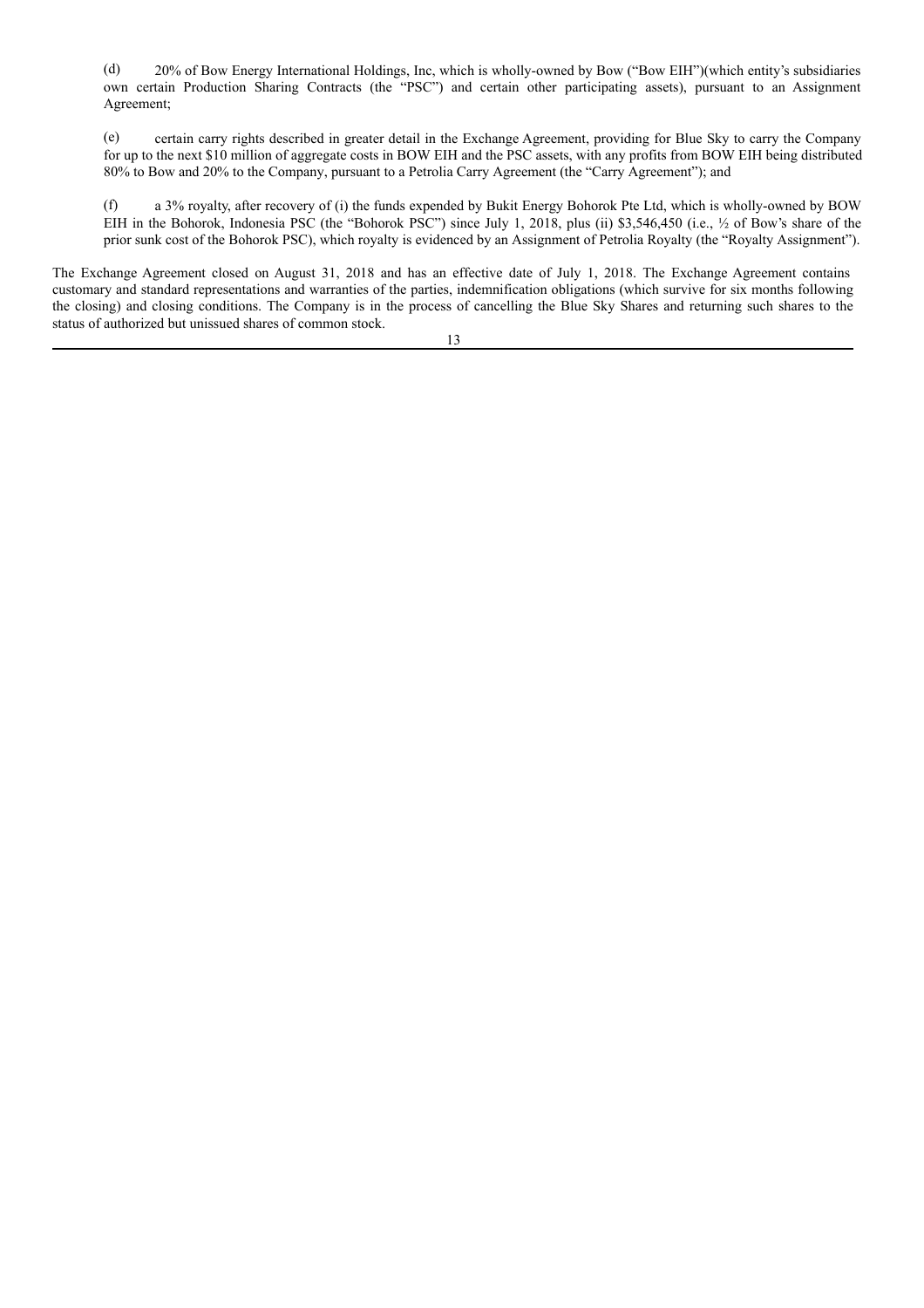## **NOTE 10. BUSINESS SEGMENTS**

We are a diversified oil and gas company with operations in two segments:

*Oil and Gas Exploration and Production* – which includes exploration, development, and production of current and potential oil and gas properties.

*Oil field services* – which includes selling oil field related equipment and providing various oil field related services to the oil and gas industry.

|                                                                               |               | <b>Three months</b><br>ended<br>March 31,<br>2018 | <b>Three months</b><br>ended<br>March 31,<br>2017 |                       |
|-------------------------------------------------------------------------------|---------------|---------------------------------------------------|---------------------------------------------------|-----------------------|
| <b>Revenues</b>                                                               |               |                                                   |                                                   |                       |
| Oil & Gas                                                                     | $\mathbf S$   | 29,980                                            | <sup>\$</sup>                                     | 33,560                |
| Oil field services                                                            |               |                                                   |                                                   |                       |
| <b>Net Income (Loss)</b>                                                      |               |                                                   |                                                   |                       |
| Oil & Gas                                                                     |               | (27, 272, 990)                                    |                                                   | (459, 222)            |
| Oil field services                                                            |               | (4,048)                                           |                                                   | (4,048)               |
| <b>Assets</b>                                                                 |               |                                                   |                                                   |                       |
| Oil & Gas                                                                     |               | 23,341,260                                        |                                                   |                       |
| Oil field services                                                            |               | 236,014                                           |                                                   | 13,057,078<br>181,593 |
|                                                                               |               |                                                   |                                                   |                       |
| <b>Accounts Receivable</b>                                                    |               |                                                   |                                                   |                       |
| Oil $&$ Gas                                                                   |               | 18,254                                            |                                                   | 48,201                |
| Oil field services                                                            | \$            |                                                   | \$                                                |                       |
| NOTE 11. SUPPLEMENTAL CASH                                                    |               |                                                   |                                                   |                       |
| <b>Interest Paid</b>                                                          | <sup>\$</sup> | 376                                               | <sup>\$</sup>                                     | 8,318                 |
| NON-CASH INVESTING AND FINANCIAL DISCLOSURES                                  |               |                                                   |                                                   |                       |
| Common shares issued for purchase Bow Energy Ltd., a related party            | \$.           | 34,607,088                                        | \$                                                |                       |
| Settlement of accrued salaries with common shares                             |               | 61,621                                            |                                                   |                       |
| Settlement of account payable for common shares, related party                |               | 102,590                                           |                                                   |                       |
| Initial recognition of asset retirement obligation                            |               |                                                   |                                                   | 101,405               |
| Settlement of accounts receivable and other assets for oil and gas properties |               |                                                   |                                                   | 465,788               |
| Note payable for vehicle purchase                                             |               |                                                   |                                                   | 35,677                |
| Series A preferred dividend                                                   |               | 44,006                                            |                                                   |                       |
|                                                                               |               |                                                   |                                                   |                       |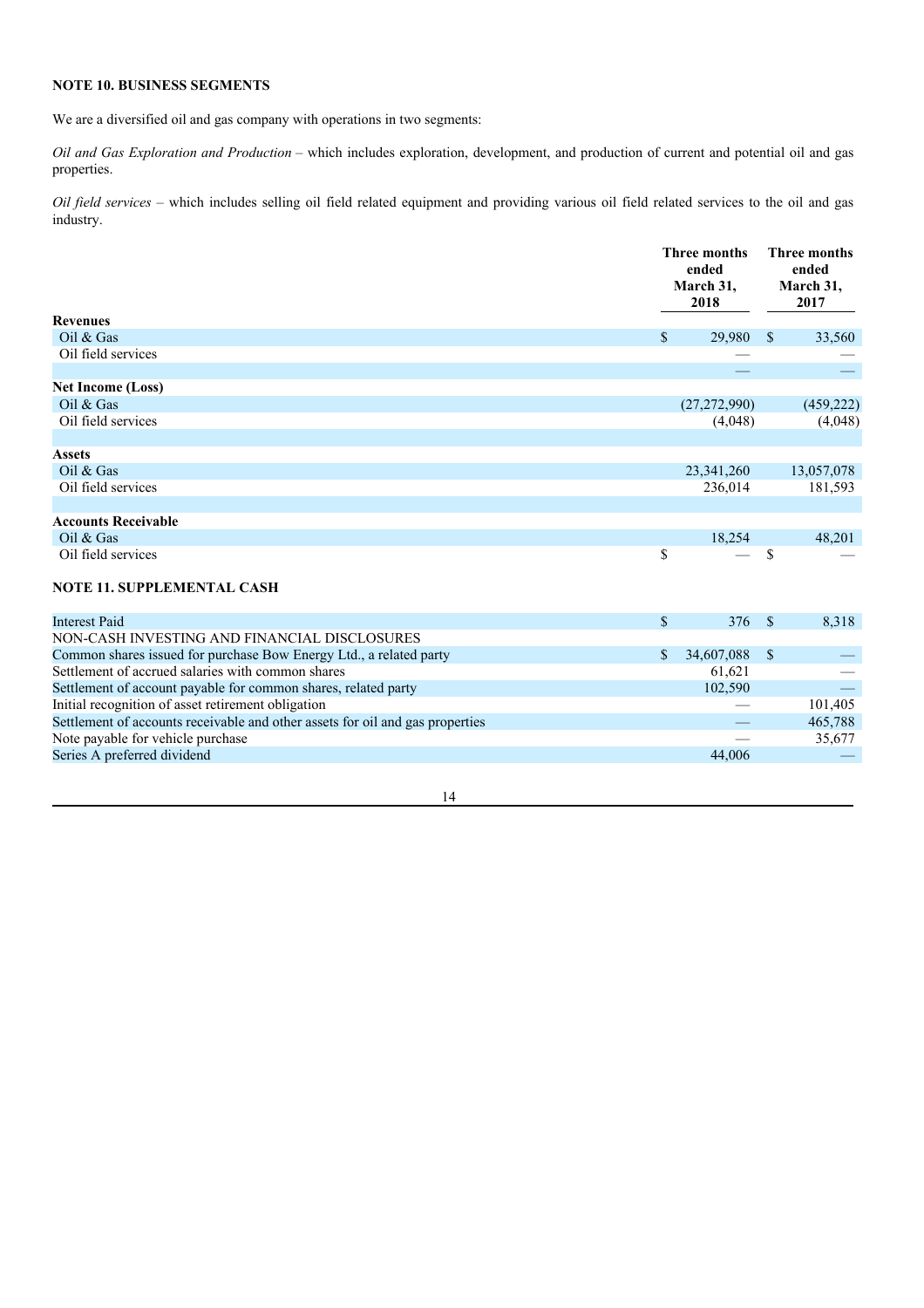#### **NOTE 12. SUBSEQUENT EVENTS**

- (i) On April 12, 2018, the Board of Directors approved (a) the entry by the Company into a \$500,000 Convertible Promissory Note with Blue Sky International Holdings Inc. This note was subsequently cancelled on April 27<sup>th</sup>, 2018 and was no longer valid after this fact. Had this note been activated, this would have been a related party transaction, as Ilyas Chaudhary is the father of Zel C. Khan, the Company's Chief Executive Officer. Mr. Chaudhary owns and controls Blue Sky International Holdings Inc. The note, effective April 1, 2018, is due on April 1, 2019, accrues interest at the rate of 11% per annum until paid in full, and is convertible into shares of common stock of the Company at the rate of \$0.12 per share; and (b) the entry into an Amended Revolving Line of Credit Agreement with Jovian Petroleum Corporation, a related party, which establishes a revolving line of credit in the amount of \$500,000 for a period of six months (through August 9, 2018) with amounts borrowed thereunder due at the expiration of the line of credit and accruing interest at the rate of 3.5% per annum unless there is a default thereunder at which time amounts outstanding accrue interest at the rate of 7.5% per annum until paid in full, with such interest payable every 90 days.
- (ii) On April 18, 2018, a Separation and Release Agreement between the former President of the Company, James Burns and the Company became effective whereby Mr. Burns ceased to be an employee of the Company. Pursuant to the terms of the agreement, the Company will pay Mr. Burns \$33,000, grant him warrants to purchase 3,000,000 shares of common stock at an exercise price of \$0.10 per share and also issue 2,000,000 shares of restricted common stock of the Company, which it satisfied on May 14, 2018. The warrants were granted at fair value using a Black Scholes model for \$266,971 and the restricted shares were valued at the closing price of Petrolia's stock, for \$180,000.
- (iii) On April 20, 2018, the Company entered into an agreement to offer the position of Chairman of the Board to James Burns. Mr. Burns accepted and became Chairman of the Board effective May 1, 2018. Pursuant to the terms of the offer, Mr. Burns will be paid an annual salary of \$65,000 and up to \$25,000 in health benefits for Mr. Burns and his family. The Company will issue 500,000 shares of restricted common stock, which it satisfied on May 14, 2018. An additional 500,000 shares of restricted common stock will be issued upon a successful listing of the Company on the NASDAQ or NYSE exchanges. Mr. Burns will also be granted fully vested warrants to purchase 2,000,000 shares of common stock exercisable at \$0.10 per share expiring in 36 months. The warrants were granted at fair value using a Black Scholes model for \$177,982 and the restricted shares were valued at the closing price of Petrolia on the date of the agreement for \$45,000.
- (iv) On April 26, 2018, the Company issued 200,000 shares of common stock as a bonus to a vendor valued at \$14,000 based on the closing price of \$0.07 per share.
- (v) On April 26, 2018, a warrant holder exercised his 500,000 warrants at a strike price of \$0.10 for gross proceeds of \$50,000 and was issued 500,000 shares of common stock.
- (vi) On May 9, 2018, Bow, the Company's wholly owned subsidiary, entered into an Amended and Restated Loan Agreement with a third party (the "Loan Agreement" and the "Lender"). The Loan Agreement increased by \$800,000 the amount of a previous loan agreement entered into between Bow and the Lender, to \$1,530,000. The amount owed under the Loan Agreement (\$1,530,000) accrues interest at the rate of 12% per annum (19% upon the occurrence of an event of default) and is due and payable on May 11, 2021, provided that the amount owed can be prepaid prior to maturity, beginning 60 days after the date of the Loan Agreement, provided that the Company give the Lender 10 days' notice of our intent to repay and pay the Lender the interest which would have been due through the maturity date at the time of repayment. The Company is also required to make a payment of principal and interest in the amount of \$50,818 per month towards the amount owed beginning on July 15, 2018. The Loan Agreement contains standard and customary events of default, including cross defaults under other indebtedness obligations of us and Bow, and the occurrence of any event which would have a material adverse effect on us or Bow.

The additional \$800,000 borrowed in connection with the entry into the Loan Agreement can only be used by the Company for a future acquisition of oil and gas properties, which the Company is currently in discussions regarding, and will be secured by such assets, when/if the transaction closes. In the event the acquisition (or another mutually agreed upon acquisition), for any reason does not close, the \$800,000 in additional funds are anticipated to be immediately repaid to the Lender.

In order to induce the Lender to enter into the Loan Agreement, the Company agreed to issue the Lender 500,000 shares of restricted common stock (the "Loan Shares"), which were issued on May 18, 2018, and warrants to purchase 2,320,000 shares of common stock (the "Loan Warrants"), of which warrants to purchase (a) 320,000 shares of common stock have an exercise price of \$0.10 per share in Canadian dollars, and expire on the date the Loan Agreement has been repaid; (b) 500,000 shares of common stock have an exercise price of \$0.12 per share in U.S. dollars, and expires on May 15, 2021; and (c) 1,500,000 shares of common stock have an exercise price of \$0.10 per share in U.S. dollars and expire on May 15, 2020.

- (vii) On May 11, 2018 & May 15, 2018, The Company closed a private placement of two of units for \$100,000, with each unit having a price of \$50,000, is comprised of 416,667 shares of common stock and one warrant to purchase an additional 416,667 shares of common stock at a price of \$0.20 per share at any time prior to October 1, 2020.
- (viii) On May 22, 2018, 500,000 shares of common stock were issued to (CFO) Tariq Chaudhary as per his employment offer letter.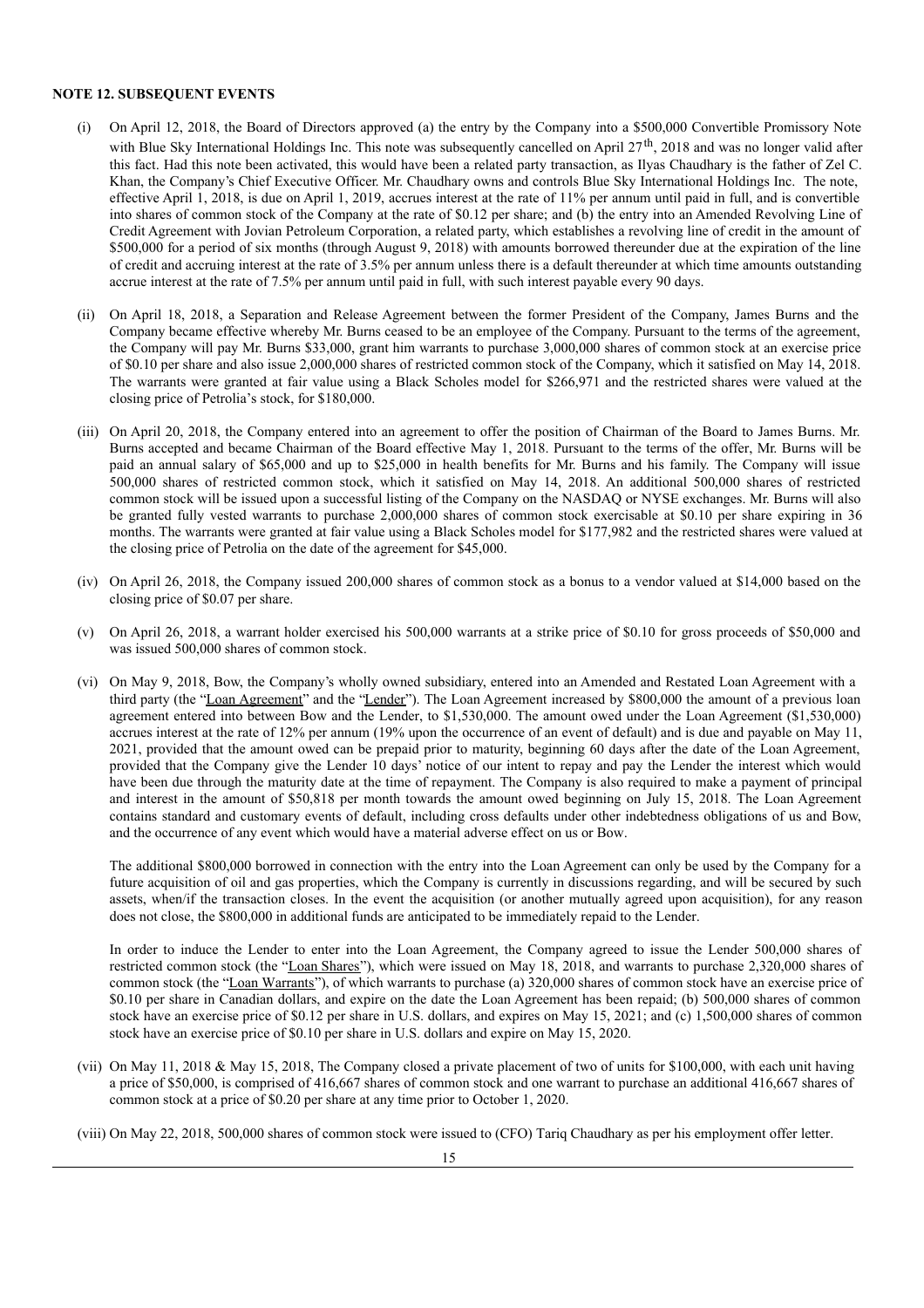(ix) Effective on June 29, 2018, the Company acquired a 25% working interest in approximately 41,526 acres located in the Luseland, Hearts Hill, and Cuthbert fields, located in Southwest Saskatchewan and Eastern Alberta, Canada (collectively, the "Canadian Properties" and the "Working Interest"). The Canadian Properties currently encompass 64 sections, with 240 oil and 12 natural gas wells currently producing on the properties. Additionally, there are several idle wells with potential for reactivation and 34 sections of undeveloped land (approximately 21,760 acres).

The Canadian Properties and the Working Interest were acquired from Blue Sky Resources Ltd. ("Blue Sky"), whose President is Ilyas Chaudhary, the father of Zel C. Khan, the Company's Chief Executive Officer. Mr. Chaudhary owns and controls BSIH Ltd. ("BSIH"). BSIH was the largest shareholder of the Company prior to the cancellation of the shares pursuant to the terms of a Share Exchange Agreement between the Company and Blue Sky Resources Ltd dated August 31, 2018. Blue Sky had previously acquired an 80% working interest in the Canadian Properties from Georox Resources Inc., who had acquired the Canadian Properties from Cona Resources Ltd. and Cona Resources Partnership prior to the acquisition by the Company.

The effective date of the acquisition was June 1, 2018. The acquisition of the Canadian Properties was evidenced and documented by a Memorandum of Understanding between the Company and Blue Sky dated June 29, 2018 and a General Conveyance between the parties dated as of the same date, pursuant to which the Company agreed to acquire the Working Interest in consideration for \$1,428,581 in Canadian dollars ("CAD") (approximately \$1,089,150 in U.S. dollars) of which CAD \$1,022,400 (approximately \$779,478 in U.S. dollars) was paid in cash (the "Cash Payment") and CAD \$406,181 (approximately \$314,912 in U.S. dollars) was evidenced by a promissory note (the "Acquisition Note").

The Cash Payment was made with funds borrowed by the Company pursuant to the terms of that certain \$1,530,000 May 9, 2018, Amended and Restated Loan Agreement entered into with Bow and a third party (the "Loan Agreement" and the "Lender"). The amount owed under the Loan Agreement accrues interest at the rate of 12% per annum (19% upon the occurrence of an event of default) and is due and payable on May 11, 2021. The Working Interest will be held in the name of the Company's newly formed wholly-owned Alberta, Canada, subsidiary, Petrolia Canada Corporation. The Acquisition Note, which was dated June 8, 2018, bears interest at the rate of 9% per annum, beginning on August 1, 2018 and is due and payable on November 30, 2018, provided that we have the right to extend the maturity date for a period six months with 10 days' notice to Blue Sky, in the event we pay 25% of the principal amount of the Acquisition Note at the time of extension.

The acquisition has not formally closed as the assets can only be transferred after the payment/settlement of the Acquisition Note.

- (x) On August 17, 2018, the Company sold an aggregate of \$90,000 in Convertible Promissory Notes (the "Director Convertible Notes"), to the Company's directors, Ivar Siem (\$20,000) through an entity that he is affiliated with; Leo Womack (\$60,000); and Joel Oppenheim (\$10,000). The Director Convertible Notes accrue interest at the rate of 12% per annum until paid in full and are due and payable on October 17, 2018. The amount owed may be prepaid at any time without penalty. The outstanding principal and interest owed under the Director Convertible Notes are convertible into common stock of the Company, from time to time, at the option of the holders of the notes, at a conversion price of \$0.10 per share. As additional consideration for entering into the notes, the Company agreed to grant one-year warrants to purchase one share of the Company's common stock at an exercise price of \$0.10 per share for each dollar loaned pursuant to the Director Convertible Notes (the "Bridge Note Warrants"). As such, the Company granted (a) 20,000 Bridge Note Warrants to an entity affiliated with Ivar Siem; (b) 60,000 Bridge Note Warrants to Leo Womack; and (c) 10,000 Bridge Note Warrants to Joel Oppenheim. The Director Convertible Notes contain standard and customary events of default. It is contemplated that up to an additional \$160,000 in Director Convertible Notes will be sold to affiliates of the Company in the next several months.
- (xi) Effective on August 31, 2018, the Company entered into and closed the transactions contemplated by a Share Exchange Agreement with Blue Sky Resources Ltd. ("Blue Sky" and the "Exchange Agreement"). The President, Chief Executive Officer and 100% owner of Blue Sky is Ilyas Chaudhary, the father of Zel C. Khan, the Company's Chief Executive Officer. Chaudhary indirectly owns and controls BSIH Ltd. ("BSIH"), which is a significant shareholder of the Company. Additionally, prior to the acquisition of Bow Energy Ltd. ("Bow") (which we acquired pursuant to an Arrangement Agreement dated November 30, 2017, which acquisition closed on February 27, 2018), BSIH, and as a result of his ownership and control of BSIH, Mr. Chaudhary, controlled Bow.

Pursuant to the Exchange Agreement, we exchanged 100% of the ownership of Bow, in consideration for:

(a) 70,807,417 shares of the Company's common stock owned and controlled by Mr. Chaudhary and BSIH (the "Blue Sky Shares");

(b) \$100,000 in cash (less certain advances paid by Blue Sky or Bow to the Company since April 1, 2018);

(c) the assumption of certain payables owed by Bow totaling \$1,696,332 (which includes \$730,000 owed under the terms of a Loan Agreement, as amended, originally entered into by Bow, but not the subsequent \$800,000 borrowed by Bow pursuant to the amendment to the Loan Agreement dated May 9, 2018 (which obligation is documented by a Debt Repayment Agreement));

(d) 20% of Bow Energy International Holdings, Inc, which is wholly-owned by Bow ("Bow EIH")(which entity's subsidiaries own certain Production Sharing Contracts (the "PSC") and certain other participating assets), pursuant to an Assignment Agreement;

(e) certain carry rights described in greater detail in the Exchange Agreement, providing for Blue Sky to carry the Company for up to the next \$10 million of aggregate costs in BOW EIH and the PSC assets, with any profits from BOW EIH being distributed 80% to Bow and 20% to the Company, pursuant to a Petrolia Carry Agreement (the "Carry Agreement"); and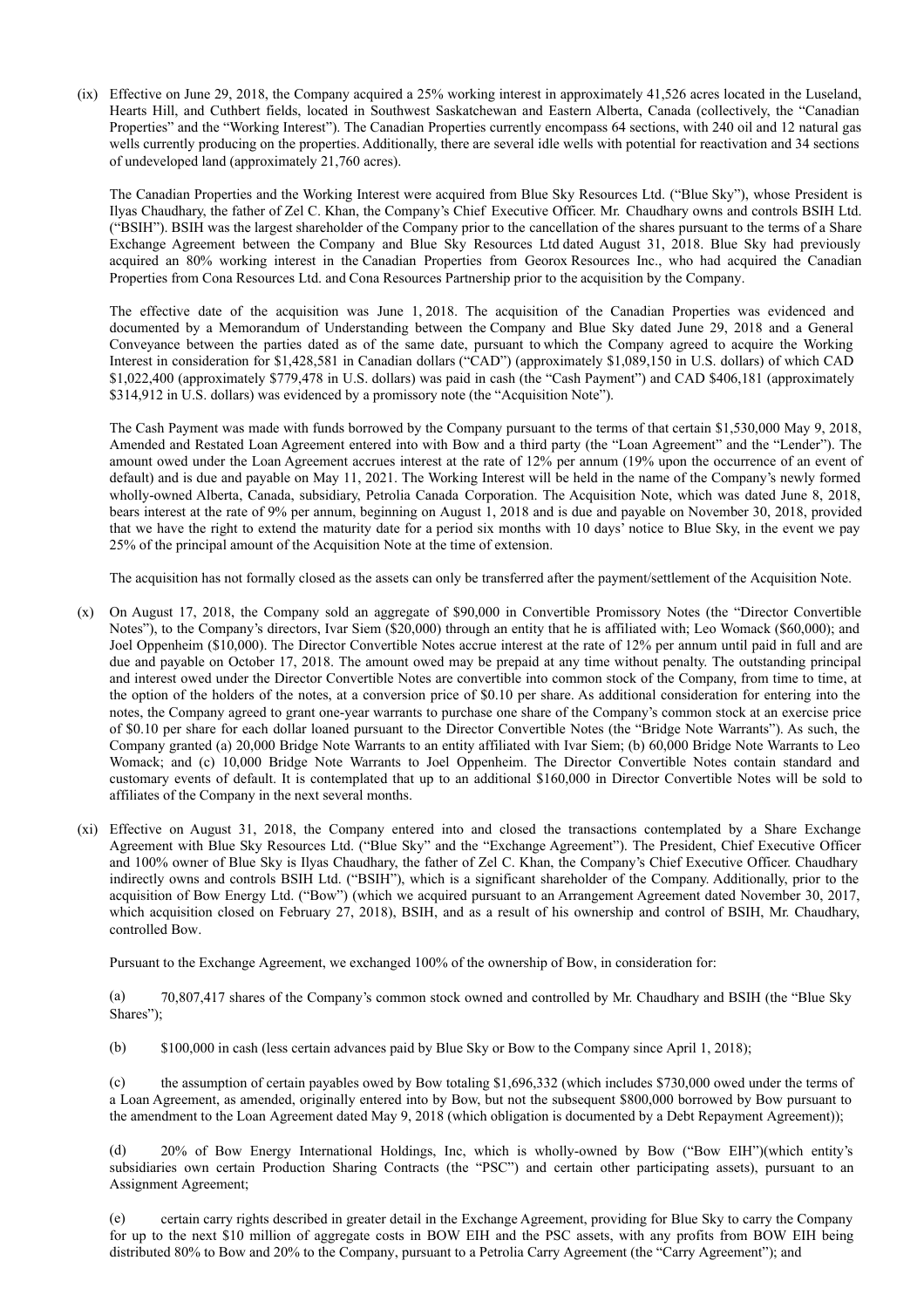(f) a 3% royalty, after recovery of (i) the funds expended by Bukit Energy Bohorok Pte Ltd, which is wholly-owned by BOW EIH in the Bohorok, Indonesia PSC (the "Bohorok PSC") since July 1, 2018, plus (ii) \$3,546,450 (i.e., ½ of Bow's share of the prior sunk cost of the Bohorok PSC), which royalty is evidenced by an Assignment of Petrolia Royalty (the "Royalty Assignment").

The Exchange Agreement closed on August 31, 2018 and has an effective date of July 1, 2018. The Exchange Agreement contains customary and standard representations and warranties of the parties, indemnification obligations (which survive for six months following the closing) and closing conditions. The Company is in the process of cancelling the Blue Sky Shares and returning such shares to the status of authorized but unissued shares of common stock.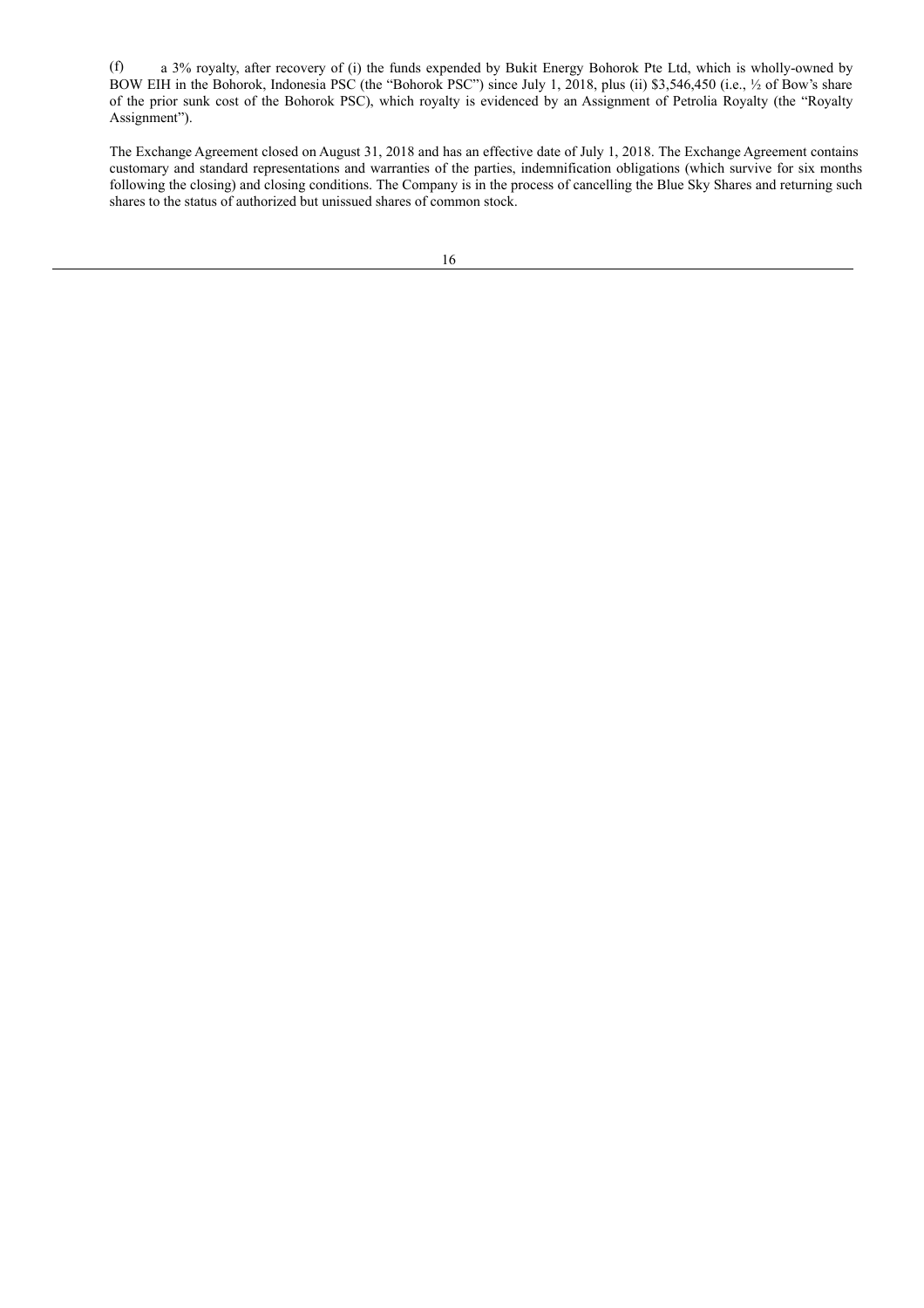### **FORWARD LOOKING STATEMENTS**

This report contains statements which, to the extent that they do not recite historical fact, constitute forward-looking statements. These statements can be identified by the fact that they do not relate strictly to historical or current facts and may include the words "may," "will," "could," "should," "would," "believe," "expect," "anticipate," "estimate," "intend," "plan" or other words or expressions of similar meaning. We have based these forward-looking statements on our current expectations about future events. The forward-looking statements include statements that reflect management's beliefs, plans, objectives, goals, expectations, anticipations and intentions with respect to our financial condition, results of operations, future performance and business, including statements relating to our business strategy and our current and future development plans.

The potential risks and uncertainties that could cause our actual financial condition, results of operations and future performance to differ materially from those expressed or implied in this report include:

- The sale prices of crude oil:
- The amount of production from oil wells in which we have an interest;
- Lease operating expenses;
- International conflict or acts of terrorism:
- General economic conditions; and
- Other factors disclosed in this report.

Although we believe that the expectations reflected in the forward-looking statements are reasonable, we cannot guarantee future results, level of activity, performance or achievements. Many factors discussed in this report, some of which are beyond our control, will be important in determining our future performance. Consequently, actual results may differ materially from those that might be anticipated from the forward-looking statements. In light of these and other uncertainties, you should not regard the inclusion of a forward-looking statement in this report as a representation by us that our plans and objectives will be achieved, and you should not place undue reliance on such forward-looking statements. We undertake no obligation to publicly update any forward-looking statements, whether as a result of new information, future events or otherwise, except as required by law.

You should read the matters described in "Risk Factors" and the other cautionary statements made in, and incorporated by reference in, this report as being applicable to all related forward-looking statements wherever they appear in this report. We cannot assure you that the forward-looking statements in this report will prove to be accurate and therefore prospective investors are encouraged not to place undue reliance on forward-looking statements. Other than as required by law, we undertake no obligation to update or revise these forward-looking statements, even though our situation may change in the future.

Please see the "Glossary of Oil and Gas Terms" on page 9 of our Annual Report on Form 10-K for the year ended December 31, 2017, filed with the SEC on April 17, 2018 (the "2017 Annual Report") for a list of abbreviations and definitions used throughout this report.

This information should be read in conjunction with the interim unaudited financial statements and the notes thereto included in this Quarterly Report on Form 10-Q/A, and the unaudited financial statements and notes thereto and Part II, Item 7, Management's Discussion and Analysis of Financial Condition and Results of Operations contained in our 2017 Annual Report.

Certain capitalized terms used below and otherwise defined below, have the meanings given to such terms in the footnotes to our consolidated financial statements included above under "Part I - Financial Information" - "Item 1. Financial Statements".

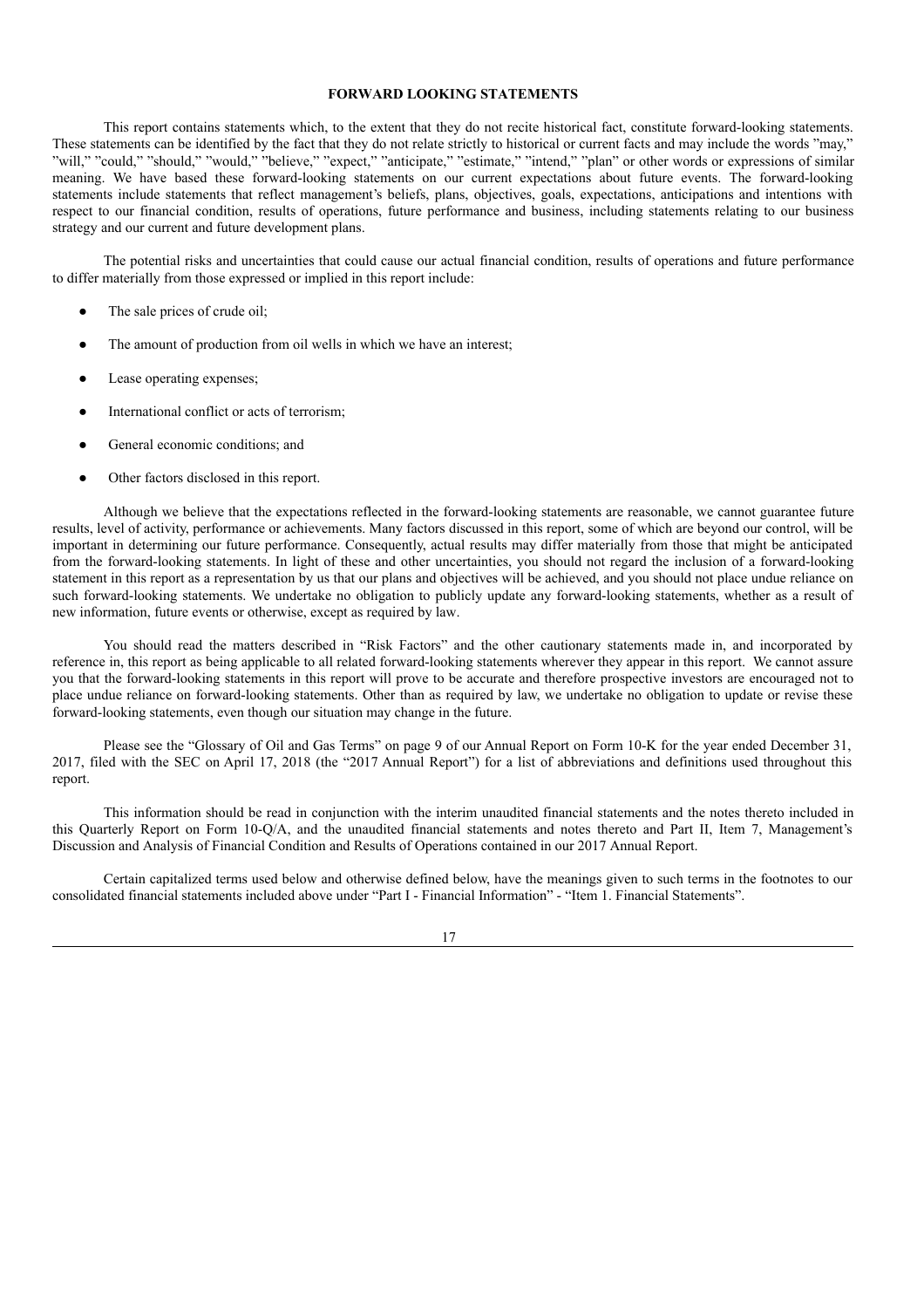Unless the context requires otherwise, references to the " Company, " "we, " "us, " " our, " " Petrolia " and " Petrolia Energy Corp. " refer specifically to Petrolia Energy Corp. and its wholly-owned subsidiaries.

In addition, unless the context otherwise requires and for the purposes of this report only:

- " Bbl " refers to one stock tank barrel, or 42 U.S. gallons liquid volume, used in this report in reference to crude oil or other liquid hydrocarbons;
- "Boe" barrels of oil equivalent, determined using the ratio of one Bbl of crude oil, condensate or natural gas liquids, to six Mcf of natural gas;
- " Mcf " refers to a thousand cubic feet of natural gas;
- " SEC " or the " Commission " refers to the United States Securities and Exchange Commission; and
- " Securities Act " refers to the Securities Act of 1933, as amended.

#### **Item 2. Management's Discussion and Analysis of Financial Condition and Results of Operations**

#### **Background**

We were incorporated in Colorado on January 16, 2002.

In February 2012, we decided it would be in the best interests of our shareholders to no longer pursue our original business plan and, in April 2012 we became active in the exploration and development of oil and gas properties.

Effective September 2, 2016, we formally changed our name to Petrolia Energy Corporation, pursuant to the filing of a Statement of Conversion with the Secretary of State of Colorado and a Certificate of Conversion with the Secretary of State of Texas, authorized by the Plan of Conversion which was approved by our stockholders at our April 14, 2016, annual meeting of stockholders, each of which are described in greater detail in the Definitive Proxy Statement on Schedule 14A, which was filed with the Securities and Exchange Commission on March 23, 2016. In addition to the Certificate of Conversion filing, we filed a Certificate of Correction filing with the Secretary of State of Texas (correcting certain errors in our originally filed Certificate of Formation) on August 24, 2016.

As previously reported, although the stockholders approved the Plan of Conversion at the annual meeting, pursuant to which our corporate jurisdiction was to be changed from the State of Colorado to the State of Texas by means of a process called a "Conversion" and our name was to be changed to "Petrolia Energy Corporation", those filings were not immediately made and the Conversion did not become legally effective until September 2, 2016. Specifically, on June 15, 2016, the Company filed a Certificate of Conversion with the Texas Secretary of State, affecting the Conversion and the name change, and including a Certificate of Formation as a converted Texas corporation; however, the Statement of Conversion was not filed with the State of Colorado until a later date. As a result, and because FINRA and the Depository Trust Company (DTC) had advised us that they would not recognize the Conversion or name change, or update such related information in the marketplace until we became current in our periodic filings with the Securities and Exchange Commission and they had a chance to review and approve such transactions, we took the position that the Conversion and name change were not legally effective until September 2, 2016.

As a result of the filings described above, and FINRA and the Depository Trust Company (DTC) formally recognizing and reflecting the events described above in the marketplace, the Company has formally converted from a Colorado corporation to a Texas corporation, and has formally changed its name to "Petrolia Energy Corporation".

Two significant acquisitions were made in 2015 and additional working interests in the same properties were acquired in 2016 and 2017, as described in greater detail in the "Plan of Operation" section below. Additionally, in February 2018, we acquired Bow Energy Ltd and its assets, as discussed below.

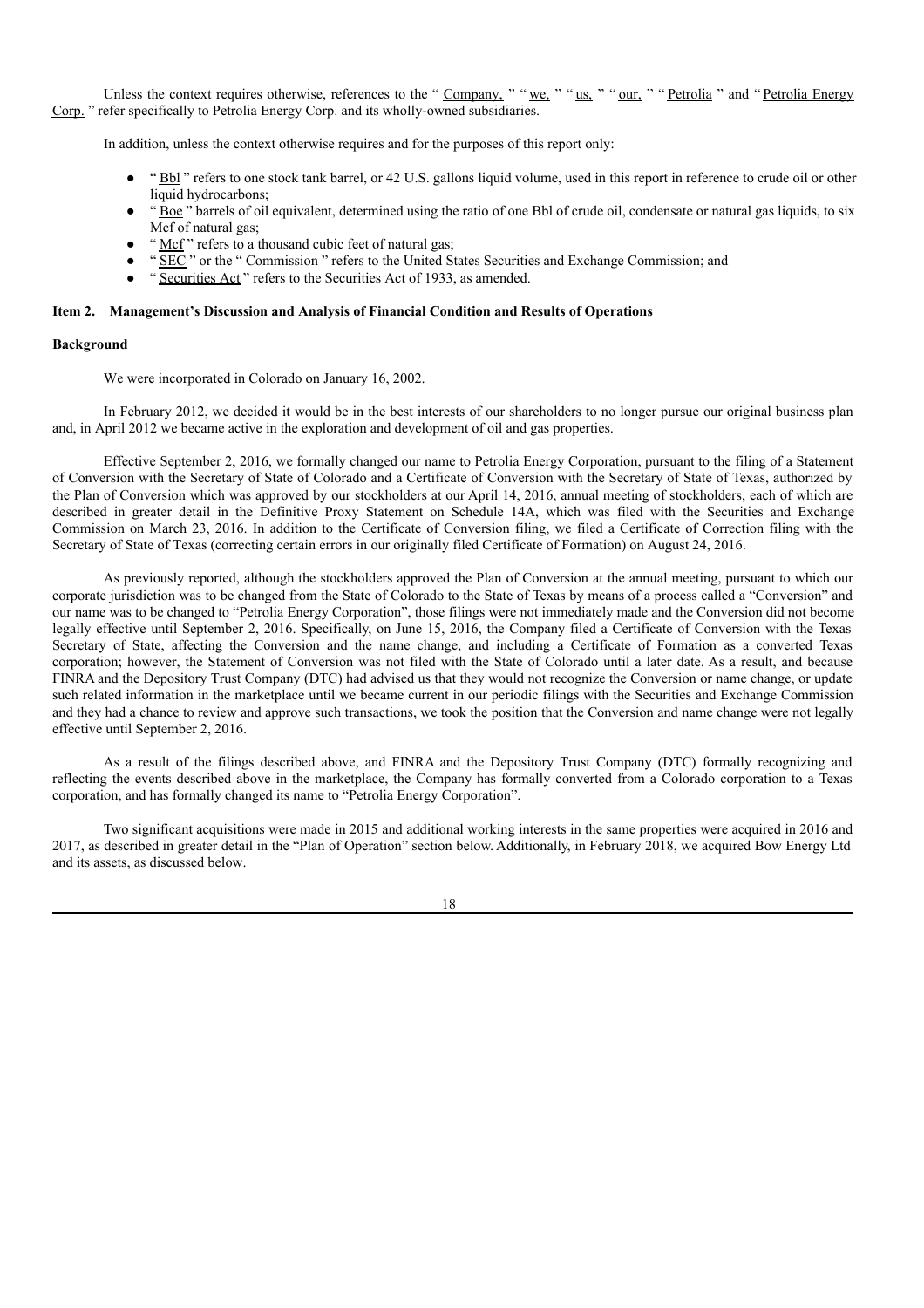#### **Plan of Operation**

Since 2015, we have established a clearly defined strategy to acquire, enhance and redevelop high-quality, resource in place assets. The Company has been focusing on acquisitions in the Southwest United States and Indonesia (as described below) while actively pursuing our strategy to offer low-cost operational solutions in established Oil and Gas regions. We believe our mix of assets-oil-in-place conventional plays, low-risk resource plays and the redevelopment of our late-stage plays is a solid foundation for continued growth and future revenue growth.

Our strategy is to acquire low risk, conventionally producing oil fields. This strategy allows us to incorporate new technology to minimize risk and maximize the recoverability of existing reservoirs. This approach allows us to minimize the environmental impact caused by exploratory development.

Our activities will primarily be dependent upon available financing.

Oil and gas leases are considered real property. Title to properties which we may acquire will be subject to landowner's royalties, overriding royalties, carried working and other similar interests and contractual arrangements customary in the oil and gas industry, to liens for current taxes not yet due, liens for amounts owing to persons operating wells, and other encumbrances. As is customary in the industry, in the case of undeveloped properties little investigation of record title will be made at the time of acquisition (other than a preliminary review of local records). However, drilling title opinions may be obtained before commencement of drilling operations.

#### *Minerva-Rockdale Field*

The Minerva-Rockdale Field, which is located approximately 30 miles Northeast of Austin, Texas, was first discovered in 1921 and is approximately 50 square miles in size. The main producing formation for this field is the Upper Cretaceous Navarro Group of sands and shales. The Navarro is typically subdivided into several producing zones from the uppermost "A" and "B" sands to the lower "C" and "D" sands. The "B" sand is the primary producing zone. These sands are commonly fine grained and poorly sorted and were deposited close to a shoreline during a cycle of marine regression.

In April 2013, the Company entered into a lease pertaining to a 423 acre tract in Milam County, Texas, which is adjacent to the Company's original 200 acre lease. The Company issued 500,000 shares of its common stock as consideration for a 100% working interest (75% net revenue interest) in such lease.

In August 2013, we became an oil and gas operator and took over the operation of 100% of our wells. As such, we terminated our relationship with RTO Operating, LLC for the day-to-day operations and monitoring of our wells. During 2014, the Company continued to operate its own lease. During the fourth quarter of 2014, the Company hired Jovian Petroleum Corporation (Jovian) to survey the operations and well performance at the Noack field. Their report identified paraffin buildup problems in the well bores and gathering lines as the main production issue for the Company to overcome. In December 2014, the Company signed an operating agreement with Jovian to assume full operational responsibility for the Noack field under a fixed fee agreement of \$10,000 per month for full operating field services. On March 1, 2015, the Company hired Zel C. Khan, our current CEO and director, who is the largest stockholder of Jovian, as well as several former employees of Jovian Petroleum. This allowed for the fixed fee agreement with Jovian. The CEO of Jovian is Quinten Beasley, our director, and the largest shareholder of Jovian is Zel C. Khan, our CEO and director.

During the period from our inception to December 31, 2011, we did not drill any oil or gas wells. During the year-ended December 31, 2012 we drilled and completed six (6) oil wells and during 2013 the Company drilled and completed three (3) wells of which one (1) was converted to an injection well. During 2014 the Company drilled seven (7) new wells. In 2015, six (6) of the wells were completed, five (5) wells produced, one (1) did not produce and one (1) well was not completed. During 2016 and through the first quarter ended March 31, 2018, the Company had two (2) wells producing, six (6) wells to workover, with one (1) injection well, one (1) that did not produce, and one (1) well not completed.

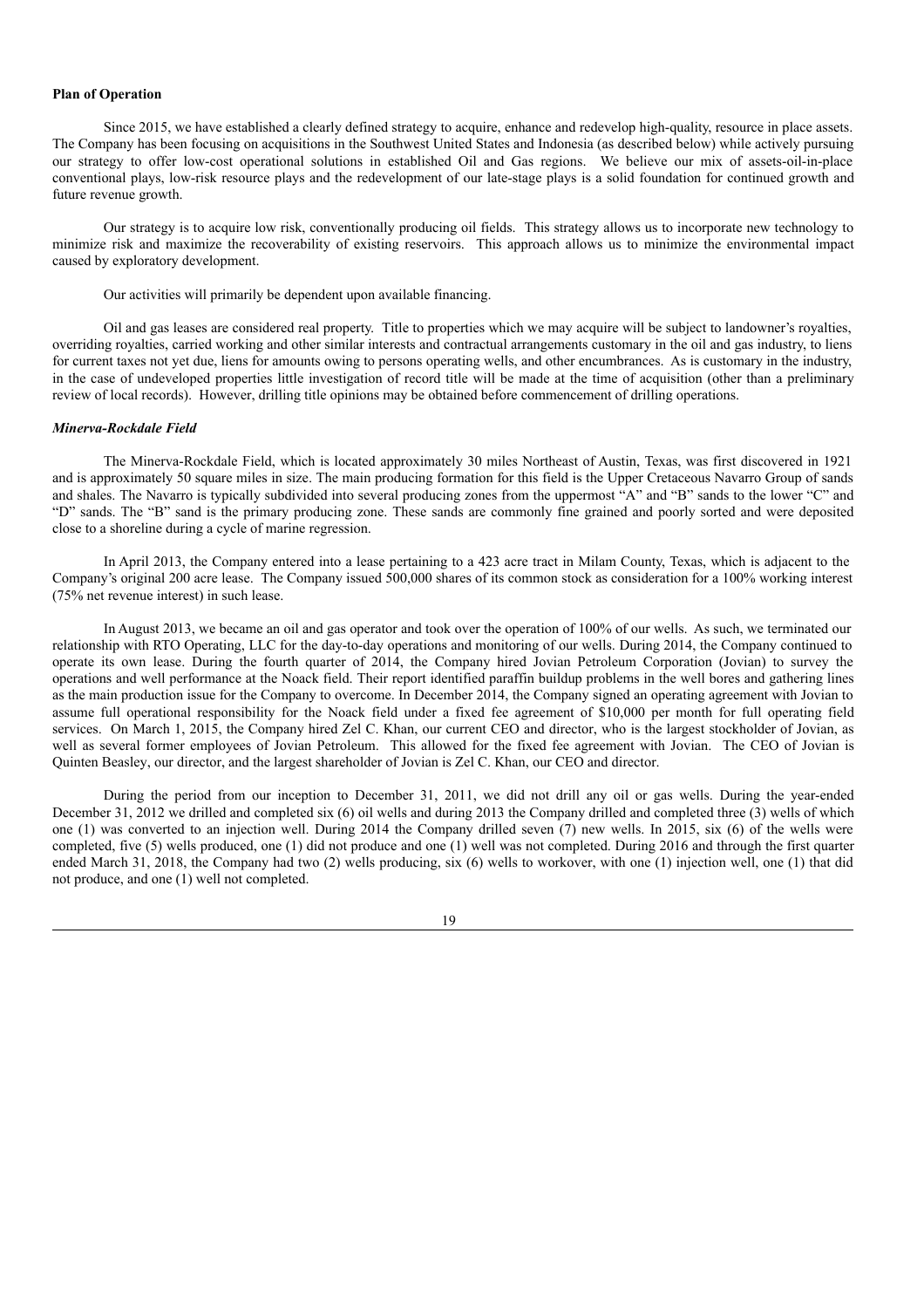#### *Slick Unit Dutcher Sands ("SUDS") Field*

The SUDS oilfield consists of 2,600 acres located in Creek County, Oklahoma and carries a 76.5% net revenue interest (NRI). The first oil producer was completed in 1918 by Standard Oil of Ohio ("Sohio"), which at that time was owned by John D. Rockefeller. By 1959, approximately 14,000,000 barrels of oil had been recovered at an average well depth of 3,100 feet and over 100 wells in production. Through a series of events, the infrastructure had deteriorated and the field suffered a lot of neglect. Since 2011, Jovian has invested an estimated \$1.6 million into the restoration of the field; rebuilding the infrastructure and putting wells back in production. To date, 22 wells have been worked over and 9 are fully operational with considerable reserves remaining.

The Company has approved the SUDS well #1 and has approved and filed for two new infill wells to be drilled. The Company expects to drill the first well in  $3<sup>rd</sup>$  quarter of 2018, funding permitting.

## *SUDS 10% Acquisition*

The Company acquired a 10% working interest in the SUDS field located in Creek County, Oklahoma on September 23, 2015, in exchange for 10,586,805 shares of restricted common stock. Based on the then current market value of our common stock, \$0.068 per share, the price paid was \$719,903 or \$4.77 dollars per barrel of oil (Bbl). Through this transaction, the Company increased its reserve base by approximately 151,000 Bbls of (1P) proven reserves. Concurrently with the purchase, Jovian agreed to assign to the Company the right to be the operator of record of the SUDS field, governed by an American Association of Professional Landmen (AAPL) standard Joint Operating Agreement (JOA).

#### *SUDS 90% Acquisition*

On the effective date of September 28 2016, the Company acquired a 90% net working interest in the SUDS field as a result of two separate agreements, Purchase and Sale Agreement and the Share Exchange Agreement, both between the Company and Jovian.

The Company issued two notes for a combined value of \$4,000,000 in exchange for a cumulative 50% working interest in SUDS. A Promissory Note to Jovian for \$1,000,000 was executed bearing interest at 5% and due on December 31, 2016 related to the acquisition of a 50% working interest in the SUDS field. The Promissory Note was secured by a 12.5% undivided working interest in the SUDS field. In addition, a Production Payment Note was executed for the same 50% working interest in the SUDS field. This note was for \$3,000,000, paid out of twenty percent (20%) of the 50% undivided interest of net revenues received by the Purchaser that is attributable to the SUDS field assets. The Production Payment Note was secured by a 12.5% undivided working interest in the SUDS field.

The Company issued 24,308,985 shares of its restricted common stock to Jovian to acquire an additional 40% working interest ownership of SUDS. The purchase price of the shares equates to a \$4,373,186 value, based on the \$0.1799/share market price of our common stock on September 28, 2016 (the effective date of the transaction).

Jovian Petroleum Corporation, a related party, converted its outstanding \$4,000,000 of debt in two tranches, a \$2,000,000 first tranche on May 30, 2017 and a \$2,000,000 second tranche on July 19, 2017. Although the two transactions occurred in different reporting periods, the two transactions were contemplated together, and they were accounted for as one extinguishment that was accomplished in two tranches, the first in May 2017 and the second in July 2017.

*Tranche 1* - On May 30, 2017, Jovian Petroleum Corporation converted \$2 million of its \$4 million debt into 10 million shares of the Company's common stock. The \$2 million debt included a \$1 million Promissory Note and \$1 million of the \$3 million Production Payment Note as well as interest payable of \$33,151.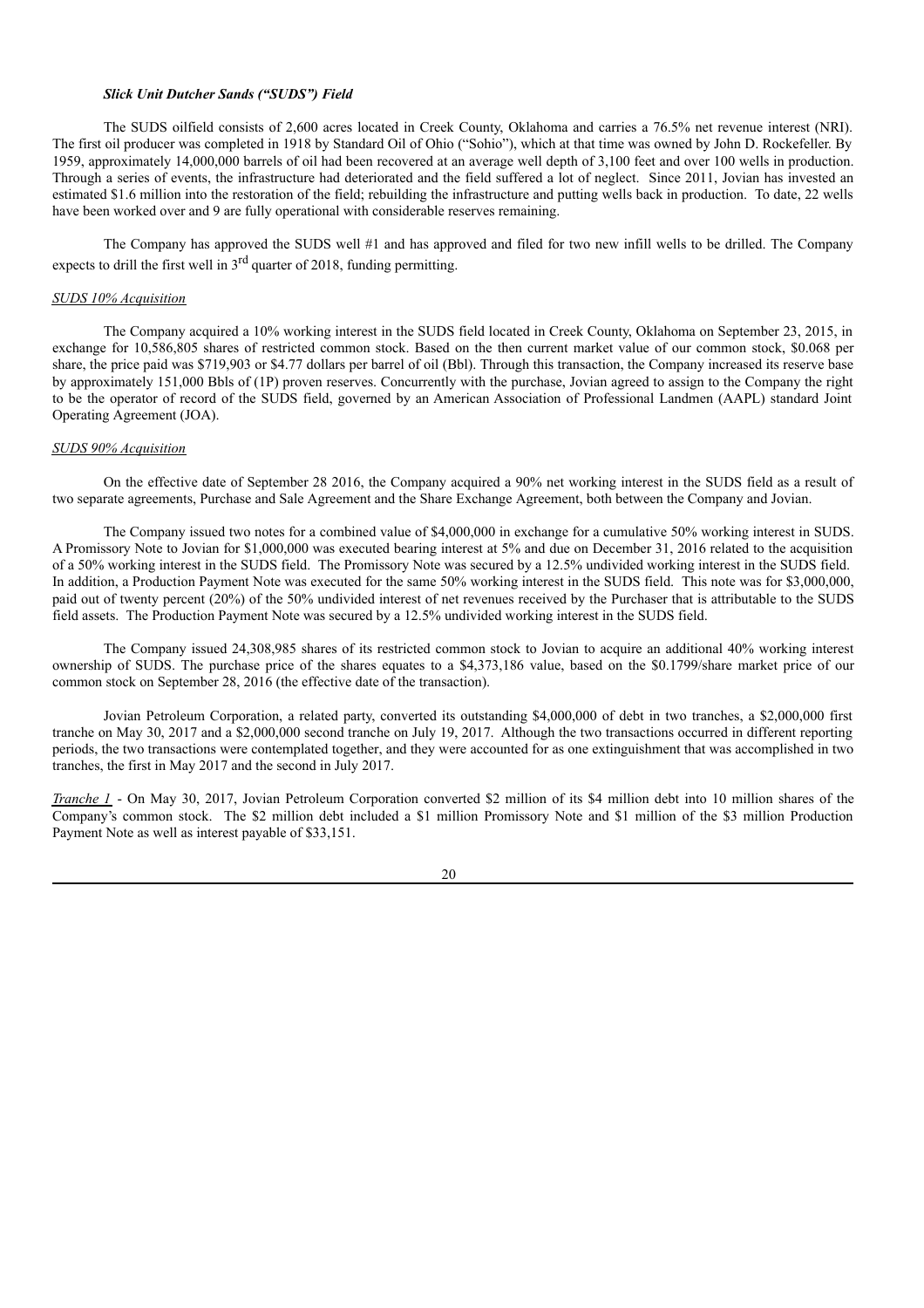*Tranche 2* - On July 19, 2017, Jovian Petroleum Corporation converted \$2 million of its remaining debt (outstanding under a Production Payment Note) into 12,749,286 shares of the Company's common stock and 21,510 shares of the Company's Preferred Stock.

The consideration for the debt extinguished consisted of the following:

- 10 million shares of common stock which were valued using the market price on the date of issuance of \$0.14 per share (\$1,400,000).
- Warrants to purchase 6 million shares of common stock with an exercise price of \$0.20 per share based on a \$0.12 valuation, volatility of 293%, a discount rate of 1.09% and warrants to purchase 4 million shares of common stock with an exercise price of \$0.35 per share based on a \$0.12 valuation, volatility of 293%, and a discount rate of 1.09%. All warrants expire in 3 years. The 6 million warrants were valued at \$709,776 while the 4 million warrants were valued at \$471,104, totaling \$1,180,880.
- 12,749,286 shares of common stock which were valued using the market price on the date of issuance of \$0.104 per share (\$1,325,926).
- The Preferred Stock was valued at \$10.00 per share, the cash price paid by third party investors for the same stock with an aggregate value of \$215,100.

The combination of the two transactions resulted in an \$88,755 loss which was recognized in the second quarter of 2017. The extinguishment of tranche 2 was recognized in the third quarter, with no impact on the consolidated statement of operations.

### *Twin Lakes San Andres Unit ("TLSAU") Field*

TLSAU is located 45 miles from Roswell, Chavez County, New Mexico and consists of 4,864 acres with 130 wells. The last independent reserve report prepared by MKM Engineering on December 31, 2017, reflects approximately 1.6 million barrels of proven oil reserves remaining for the 100% working interest. During 2017, the Company took control of thirty-eight (38) wells of which twenty-one (21) were re-worked of this eight (8) wells remained producing, five (5) wells were dedicated for injection purpose and the remaining await additional workover and a secondary. During 2017 and through the first quarter ended March 31, 2018, the field had ninety (90) total wells, six (6) were producing, and twenty-one (21) are producible after certain workovers, and five (5) have been designated as injection wells and are awaiting permits. As of December 31, 2017, and continuing through the filing date of this report, Petrolia had filed its Operator bond and assigned an Operator designation to become the operator of the field. As of the date of this report, Petrolia owns a 100% working interest in the field.

#### TLSAU 15% Acquisition

On November 4, 2015, the Company acquired a 15% net working interest in the TLSAU field located in Chavez County, New Mexico (the "Net Working Interest") and all operating equipment on the field. Through this transaction, the Company increased its reserve base by approximately 384,800 Bbls of (1P) proven reserves. The Company was also assigned all rights to be the operator of the TLSAU unit under a standard operating agreement.

The total purchase price for the acquisition of the Net Working Interest and equipment rights was \$196,875 or \$0.52 per barrel of oil (Bbl) and was paid to Blue Sky NM, Inc. ("BSNM"). The Company paid \$50,000 in cash and gave a promissory note in the amount of \$146,875. The \$50,000 was paid by the CEO of the Company for the benefit of the Company and recorded as a shareholder advance. Subsequently, the \$50,000 advance was converted into 800,000 shares of common stock at \$0.06 per share and warrants to purchase 800,000 shares of common stock that expire in three (3) years. In addition, a \$1.3 million face value note payable to BSNM was purchased for \$316,800 [the "BSNM Note"] (6,000,000 shares of common stock at \$0.0528 per share). With the inclusion of the note receivable, the price per barrel would be \$1.33 dollars per barrel oil (Bbl).

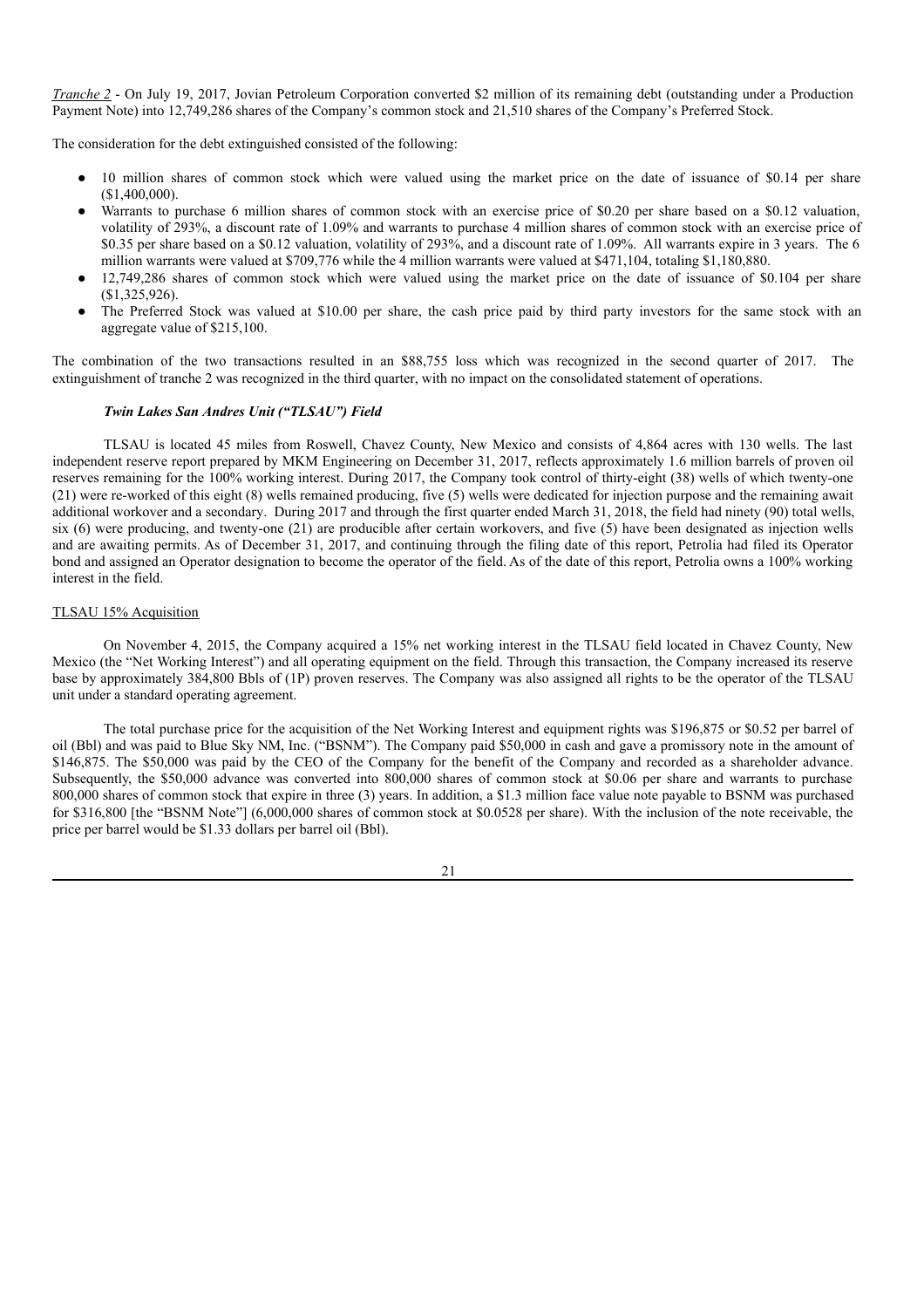#### TLSAU 25% Acquisition

On September 1, 2016, the Company acquired an additional 25% working interest ownership in the TLSAU field through the issuance of 3,500,000 shares of its restricted common stock to an unrelated party. The purchase price of the shares equates to a \$350,000 value, based on the \$0.10 per share market price of Petrolia's shares on September 1, 2016. After the purchase, the Company owns a total working interest ownership of 40%. The final purchase price allocation of the transaction is as follows: oil and gas properties acquired \$392,252, and asset retirement obligations assumed of \$42,252.

#### TLSAU 60% Acquisition

Effective February 12, 2017, the Company acquired an additional 60% working interest ownership in the TLSAU field (the "Net Working Interest") resulting from the execution of a Settlement Agreement on February 12, 2017. The agreement assigned Dead Aim Investments' ("Dead Aim") 60% ownership interests to the Company. As a result of this transaction, Petrolia now owns a 100% working interest in TLSAU. Consideration of \$465,788 was given in exchange for Dead Aim's working interest. The consideration includes the forgiveness of the BSNM Note of \$316,800 (with a \$1.3 million face value) which we acquired in November 2015 and the write-off of \$148,988 of Dead Aim's outstanding accounts receivable to Petrolia. Dead Aim assumed liability (prior to the acquisition) for the OPBE note that the Company purchased.

#### *Askarii Resources, LLC*

Effective February 1, 2016, the Company acquired 100% of the issued and outstanding interests in Askarii Resources LLC ("Askarii"), a private Texas based oil & gas service company. The Company acquired Askarii by issuing one (1) million restricted shares of common stock. Based on the then market value of the Company's common stock at \$0.05 per share, the aggregate value of the transaction was \$50,000.

Askarii, while dormant for the last few years, has a significant history with major oil companies providing services both onshore and offshore- Gulf of Mexico. Using Askarii, the Company plans to engage in the oil field service business as well as the leasing of field related heavy equipment. It is also contemplated that Askarii will research various enhanced oil recovery (EOR) technologies and methods which it can use for the benefit of the Company's oil fields.

#### *Bow Energy Ltd., a related party*

On February 27, 2018, the Acquisition closed, and Petrolia Energy Corporation acquired all of the issued and outstanding shares in Bow Energy Ltd. Bow Energy Ltd. has contracts covering a total land position in Indonesia of 948,029 net acres as described in greater detail below. The President, Chief Executive Officer and 100% owner of Blue Sky International Holdings, Inc. and also Blue Sky Resources Ltd, is Ilyas Chaudhary, the father of Zel C. Khan, the Company's Chief Executive Officer. Mr. Chaudhary owns and controls BSIH Ltd. ("BSIH"), which was the largest shareholder of the Company prior to the agreed cancellation of the shares held by BSIH in September 2018 pursuant to the terms of a Share Exchange Agreement between the Company and Blue Sky Resources Ltd. dated August 31, 2018. Additionally, prior to the acquisition of Bow as described above, BSIH, and as a result of his ownership and control of BSIH, Mr. Chaudhary controlled Bow.

#### **South Block A**

South Block A ("SBA") is located onshore North Sumatra, Indonesia. Bow is the operator of the 421 kilometer (km) block with a 44.48% Working Interest. The block has a proven petroleum system on trend with the Arun, Pase, Rantu and Kual Simpang gas fields. There are multiple prospects and leads with the potential for stacked pay. The block has existing infrastructure leading to a high demand oil and gas market. The SBA is part of the Ductch vintage oil field known as Paya Bili. The block was purchased on July 2, 2015.

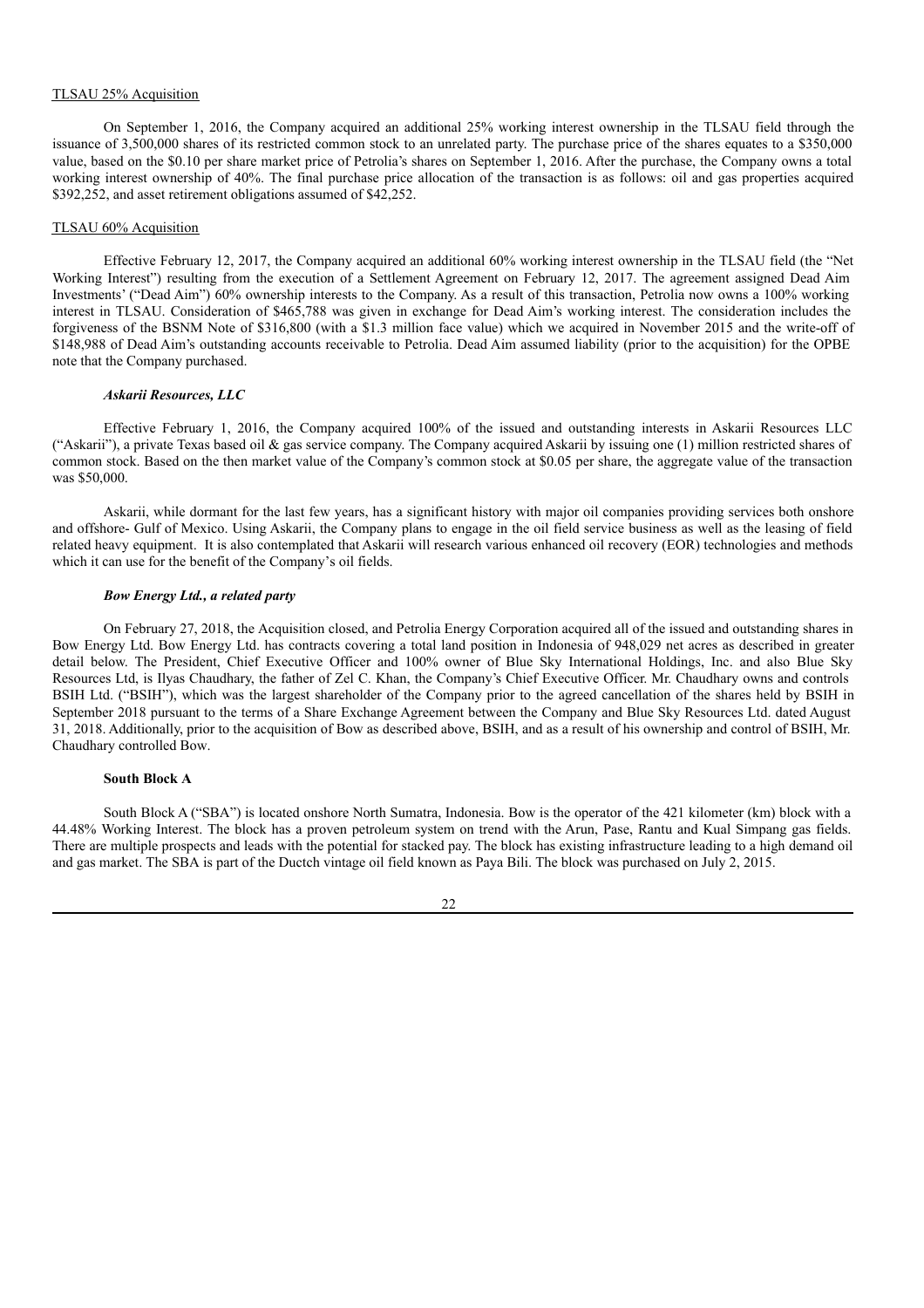The Company has advanced a total of \$1,971,491 to Bow's subsidiary Renco Elang Energy Pte. Ltd. ("REE") which holds Bow's interest in SBA. These advances are interest free loans. As part of the REE shareholder's agreement, all after-tax proceeds from the operations of SBA are first paid against the shareholder loans, prior to any distributions relative to each party's share interests.

REE's partner PT. Prosys Oil and Gas International ("POGI") defaulted on cash call requirements to fund SBA as part of its 14% working interest. The deadline to remedy the defaults was on October 23, 2016. POGI's interest in SBA was subsequently transferred in the following proportions: REE: 8.3% and KRX Energy (SBA) Pte Ltd.: 5.7%. The proportionate interests in SBA are now: 59.3% for REE and 40.7% for Lion Energy Limited, an Australian publicly-traded company.

The Indonesian regulatory authority, BPMA, granted an additional 4-year extension, effective as of January 19, 2017, to the exploration term for SBA. The extension was granted following the drilling of the Amanah Timur-1 discovery well. This completed the work commitments for the block. Following the extension, REE is reviewing results from the discovery to identify commercialization options and work towards filing a Plan of Development for approval by the regulatory authority. As per the government requirements, following relinquishment the remaining area of the SBA PSC is 421  $\text{km}^2$ . REE has selected the remaining area to ensure remaining acreage contains previously identified prospects and leads. The work program for the new extension is comprised of 50  $\text{km}^2$  of 3D seismic and planned drilling of 3 wells. After 2 years, the regulator will review progress on the block. During that time, the work commitment requires REE and its partner to either complete the work program or submit a Plan of Development. Failure to meet either target may result in expiration of the PSC, without financial penalty. The program is anticipated to take several years to complete and is subject to fulfillment of meeting various requirements as well as sufficient availability of funds.

#### **Bukit**

In the Bukit region, there are four Production Sharing Contracts ("PSCs") and one non-conventional joint study agreement ("JSA"), all interests are located onshore in Sumatra, Indonesia. Bukit Energy Inc.'s shareholding interests (the "Bukit Assets") are in five Singapore holding companies (the "Holding Companies") that own the interests. The Holding Companies held by BEIH own the following interests in the conventional and non-conventional PSCs and the non-conventional JSA:

- Bohorok PSC (conventional) operated 50% participating interest, 465,266 net acres ○ Drill ready step-out location with resource potential
- Palmerah Baru PSC (conventional) operated  $54\%$  participating interest, 98,977 net acres ○ Several light oil play trends, shallow and deep analogues in surrounding PSC's with prolific production
- Palmerah Deep PSC (non-conventional)- operated 69.36% participating interest, 170,398 net acres ○ Area underlies conventional PSC
- Mahato PSC (conventional)- 20% participating interest, 167,115 net acres, non-operated ○ 2 drill ready locations adjacent to producing fields
- Bohorok Deep (non-conventional)- 20.25% participating interest in a JSA, non-operated with option to become operator ○ Area of JSA underlies the Bohorok PSC and adjacent to Pertamina's nonconventional PSC

#### **Results of Operations**

### Revenues & Costs - Three months ended March 31, 2018 compared to the three months ended March 31, 2017

#### *Revenue*

We had total oil and gas sales of \$29,980 for the three months ended March 31, 2018, compared to \$33,560 for the three months ended March 31, 2017, a decrease of \$3,580, mainly due to a decline in production.

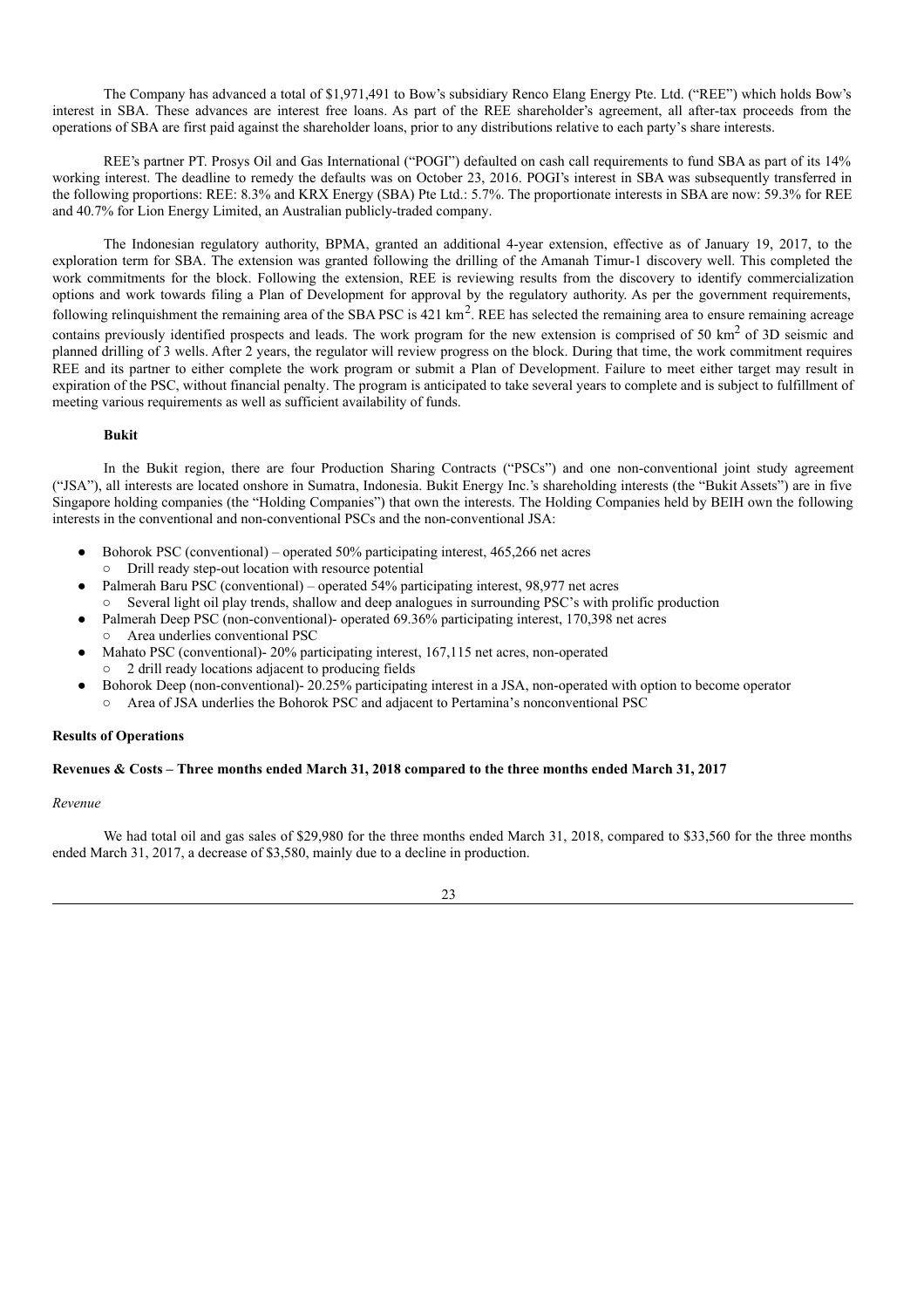#### *Operating Expenses*

Operating expenses increased by \$28,906,729 to \$29,330,592 for the quarter ended March 31, 2018 from \$423,863 for the quarter ended March 31, 2017. Period over period changes are due to non-cash accounting items in the period ended March 31, 2018, which included \$103,632 of transaction costs associated with the Bow acquisition and \$1,574,185 of stock-based compensation, a loss on debt settlement of \$203,349, and an impairment of \$27,129,963, relating to the impairment of the goodwill of Bow which was acquired by the Company pursuant to the Acquisition.

## *Interest Income (Expense)*

Interest expense decreased by \$43,203 due to a decrease in debt carried during the quarter. The Company acquired significant debt in the acquisition of Bow (see Note 6 to the Interim Condensed Consolidated Financial Statements for information regarding outstanding debt obligations) and as a result this expense is expected to normalize in the second quarter.

The Company incurred an exchange gain in the newly acquired Bow operations as it conducts its business in Canadian dollars. Exchange gain was incurred due to changes in trade payables, notes payable, and intercompany balances.

#### *Net Loss*

Net loss for the quarter ended March 31, 2018 was \$29,277,038 compared to a net loss of \$463,270 for the quarter ended March 31, 2017 due to the factors described above.

#### **Changes in Financial Condition**

The financial condition of the Company changed significantly from December 31, 2017 to March 31, 2018 as a result of the Company's acquisition of a related party Bow Energy Ltd., a related party.

Net assets of \$34,607,088 acquired as a result of the Bow acquisition can be summarized as follows:

| Cash                                                           | S | 3,784       |
|----------------------------------------------------------------|---|-------------|
| Other current assets                                           |   | 4.763       |
| Deposits                                                       |   | 337,997     |
| Furniture, equipment & software                                |   | 12.059      |
| Unproved properties and properties not subject to amortization |   | 9,705,590   |
| Goodwill                                                       |   | 27,129,963  |
| Accounts payable                                               |   | (1,157,876) |
| Note payable                                                   |   | (1,429,192) |
|                                                                |   |             |

Additionally, we assumed several notes payable in connection with the acquisition. Collectively, the following are outstanding obligations:

|                        |                |                   | <b>March 31, 2018</b> |              |           | December 31, 2017 |          |
|------------------------|----------------|-------------------|-----------------------|--------------|-----------|-------------------|----------|
|                        | <b>Nominal</b> | Date of           |                       |              | Carrying  |                   | Carrying |
|                        | interest rate  | maturity          | Face value            |              | amount    | <b>Face value</b> | amount   |
| Truck loan (i)         | 5.49%          | January 6, 2022   | 55,091                | <sup>S</sup> | 55,091    | 56,786            | 56,786   |
| Promissory note (ii)   | 12%            | June 30, 2018     | 37.613                |              | 42.127    |                   |          |
| Promissory note (iii)  | 12%            | June 30, 2018     | 36.451                |              | 39,747    |                   |          |
| Bukit Energy Inc. (iv) | $8.5\%$        | December 15, 2017 | 500,000               |              | 538,677   |                   |          |
| Credit note $(v)$      | 9%             | May 11, 2021      | 800,000               |              | 835,855   |                   |          |
|                        |                |                   | 1,429,155             |              | 1,511,497 | 56,786            | 56,786   |
|                        |                |                   |                       |              |           |                   |          |

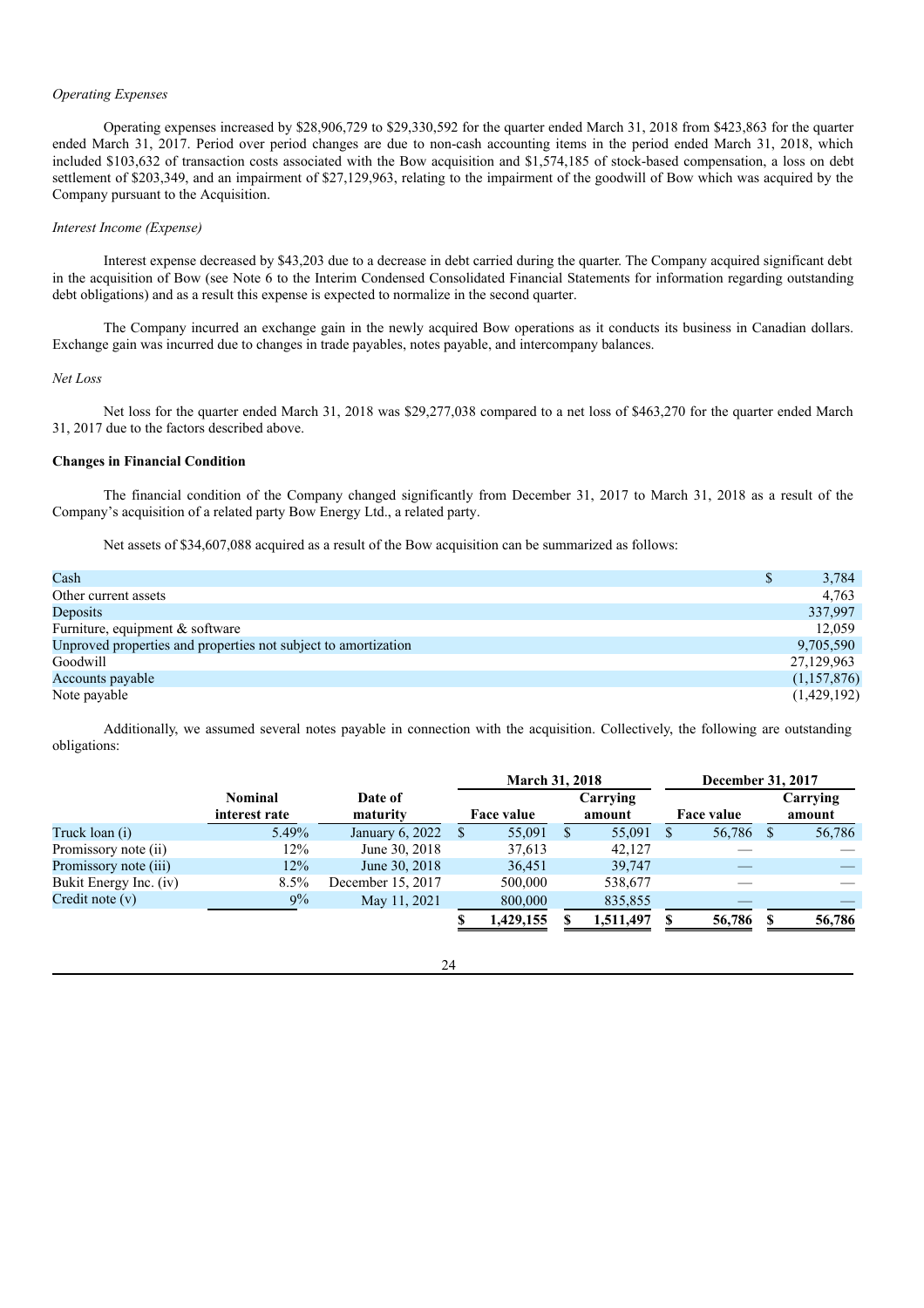The promissory notes are repayable in full on maturity. The difference between the face value and carrying amount is attributed to accrued interest.

- (i) On January 6, 2017, the Company purchased a truck and entered into an installment note with Don Ringer Toyota in the amount of \$35,677 for a term of five years at 5.49% annual percentage rate (APR).
- (ii) The note matures on February 28, 2018 and carries interest at 12% per annum. The note was extended to June 30, 2018.
- (iii) The note matures on February 28, 2018 and carries interest at 12% per annum. The note was extended to June 30, 2018.
- (iv) In conjunction with the closing of the purchase of the Bukit assets, Bow issued a note payable to Bukit Energy Inc. of \$500,000 with interest at the rate of 8.5% per annum, calculated monthly, not in advance, on the principal amount. The note matured on August 31, 2017. The note was extended to December 15, 2017. The note is in default and remained in default at the time of issuance of these financial statements.
- (v) Bow has a loan in default of \$800,000. The credit note is secured by a general security agreement over the assets of Bow. Interest accrues monthly and is recorded at 9% on the full amount of the original issued notes of USD \$1,100,000. The note is in default and remained in default at the time of issuance of these financial statements. The debt holder also was issued warrants to purchase 320,000 shares of common stock exercisable at \$0.08 per share, expiring February 27, 2021. The warrants were valued at \$103,633 using the Black Scholes options pricing model with volatility of 283%, discount rate of 2.42% and call option value of \$0.32. The note was amended on May 9, 2018. Terms of which, are disclosed in Note 11 to the financial statements included herein.

#### *Liquidity*

As of March 31, 2018, we had total current assets of \$105,900 and total assets in the amount of \$23,577,274. Our total current liabilities as of March 31, 2018, were \$3,989,823 and our total liabilities as of March 31, 2018 were \$4,491,839. We had negative working capital of \$3,883,923 as of March 31, 2018.

Our material asset balances are made up of oil and gas properties and related equipment. Our most significant liabilities are notes payable of \$1,488,988 (see the table above and Note 6 to the Interim Condensed Consolidated Financial Statements for information regarding outstanding debt obligations) and accounts payable of \$1,420,283, mainly consisting of accrued officer salaries.

Our sources and (uses) of funds for the three months ended March 31, 2018 were:

| (309,075) |
|-----------|
| 22,500    |
| 3.784     |
| 20,000    |
| 238,675   |
|           |

Net cash used by operating activities was \$309,075 and \$189,796 for the three months ended March 31, 2018 and 2017, respectively.

Net cash provided by financing activities was \$231,880 and \$125,535 for the three months ended March 31, 2018 and 2017, respectively. The increase from 2017 to 2018 was primarily due to proceeds obtained from the sale of common stock in the amount of \$238,675 for the three months ended March 31, 2018, offset by an increase in payments of notes payable to a related party of \$49,295 as compared to \$0 for the three months ended on March 31, 2017. For the three months ended March 31, 2018, the Company also received gross proceeds of \$20,000 from the sale of preferred stock.

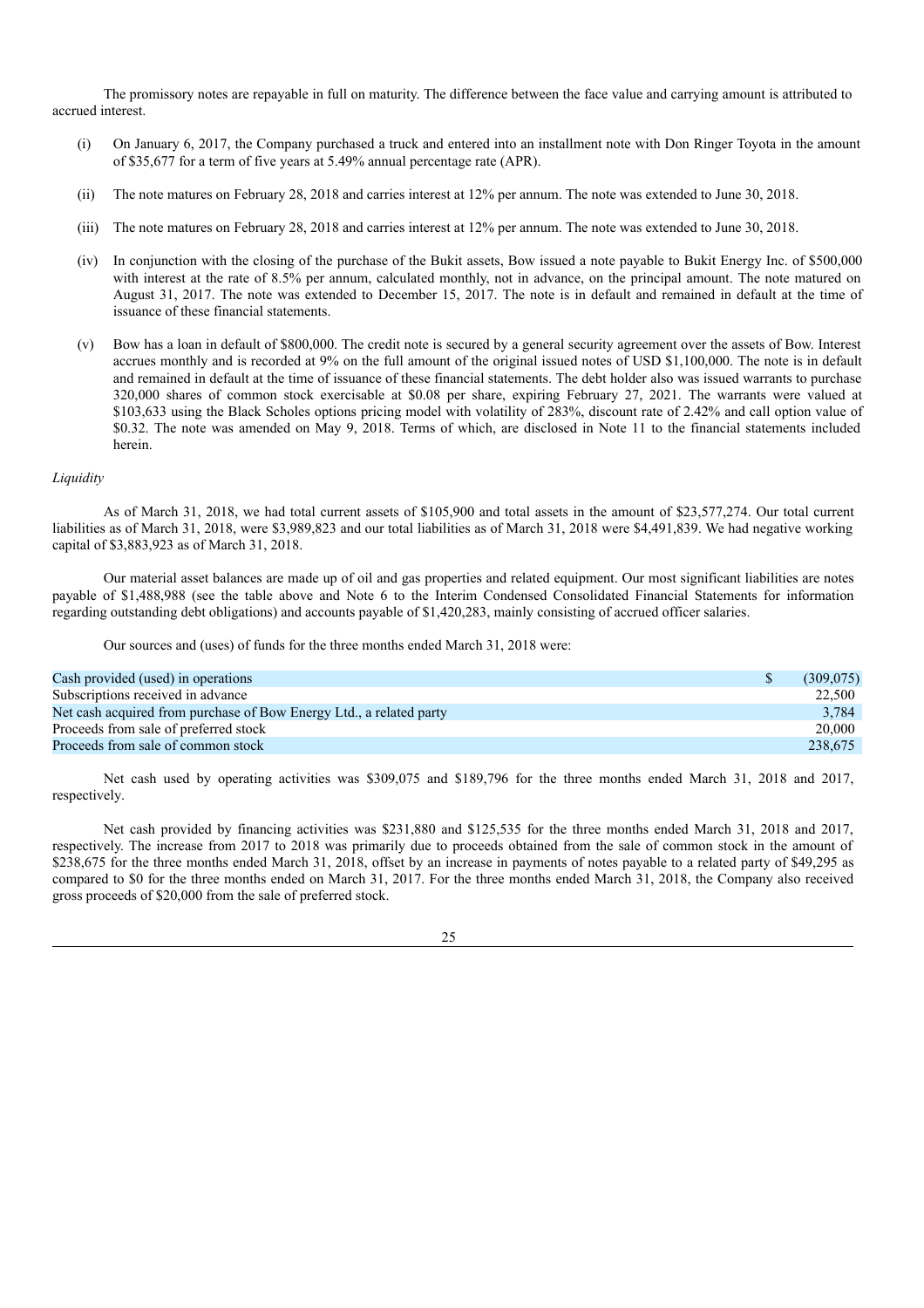The Company continues to operate at a negative cash flow of approximately \$90,000 per month and our auditors have raised a going concern in their latest audit report. Management is pursuing several initiatives to secure funding to increase production at both the SUDS and TLSAUs fields which together with anticipated increases in the price of crude oil may reduce the Company's monthly cash shortfall. The total amount required by the Company to accomplish this objective is approximately \$1,000,000, which funding may not be available on favorable terms, if at all.

The Company has suffered recurring losses from operations. These conditions raise substantial doubt about the Company's ability to continue as a going concern. We plan to generate profits by working over existing wells and drilling productive oil or gas wells. However, we will need to raise additional funds to workover or drill new wells through the sale of our securities, through loans from third parties or from third parties willing to pay our share of drilling and completing the wells. We do not have any commitments or arrangements from any person to provide us with any additional capital. If additional financing is not available when needed, we may need to cease operations. There can be no assurance that we will be successful in raising the capital needed to drill oil or gas wells nor that any such additional financing will be available to us on acceptable terms or at all. Any wells which we may drill may not be productive of oil or gas. Management believes that actions presently being taken to obtain additional funding provide the opportunity for the Company to continue as a going concern. The accompanying financial statements have been prepared assuming the Company will continue as a going concern; no adjustments to the financial statements have been made to account for this uncertainty.

#### **Trends Affecting Future Operations**

The factors that will most significantly affect our results of operations will be (i) the sale prices of crude oil and natural gas, (ii) the amount of production from oil or gas wells in which we have an interest, and (iii) lease operating expenses. Our revenues will also be significantly impacted by our ability to maintain or increase oil or gas production through exploration and development activities.

It is expected that our principal source of cash flow will be from the production and sale of crude oil and natural gas reserves which are depleting assets. Cash flow from the sale of oil and gas production depends upon the quantity of production and the price obtained for the production. An increase in prices will permit us to finance our operations to a greater extent with internally generated funds, may allow us to obtain equity financing more easily or on better terms, and lessens the difficulty of obtaining financing. However, price increases heighten the competition for oil and gas prospects, increase the costs of exploration and development, and, because of potential price declines, increase the risks associated with the purchase of producing properties during times that prices are at higher levels.

A decline in oil and gas prices (i) will reduce the cash flow internally generated by the Company which in turn will reduce the funds available for exploring for and replacing oil and gas reserves, (ii) will increase the difficulty of obtaining equity and debt financing and worsen the terms on which such financing may be obtained, (iii) will reduce the number of oil and gas prospects which have reasonable economic terms, (iv) may cause us to permit leases to expire based upon the value of potential oil and gas reserves in relation to the costs of exploration, (v) may result in marginally productive oil and gas wells being abandoned as non-commercial, and (vi) may increase the difficulty of obtaining financing. However, price declines reduce the competition for oil and gas properties and correspondingly reduce the prices paid for leases and prospects. During the last 5 months oil prices have trended upward to approximately \$60.00 per barrel.

Other than the foregoing, we do not know of any trends, events or uncertainties that will have, or are reasonably expected to have, a material impact on our sales, revenues or expenses.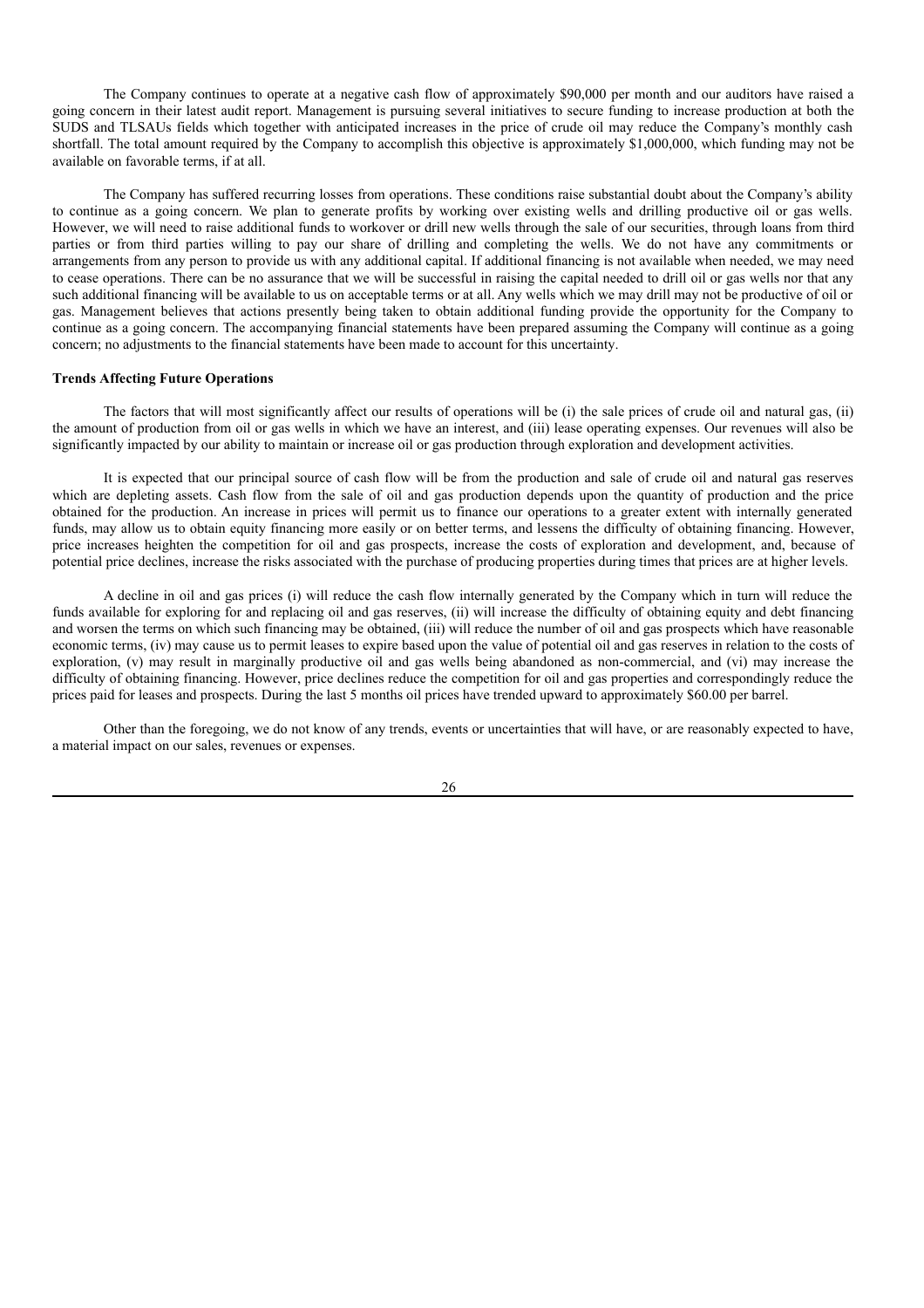#### **Critical Accounting Policies and New Accounting Pronouncements**

See Note 2 to the financial statements included in the 2017 Annual Report for a description of our critical accounting policies and the potential impact of the adoption of any new accounting pronouncements.

#### **Item 4. Controls and Procedures.**

(a) We maintain a system of controls and procedures designed to ensure that information required to be disclosed in reports filed or submitted under the Exchange Act , is recorded, processed, summarized and reported within time periods specified in the SEC's rules and forms and to ensure that information required to be disclosed by us in the reports that we file or submit under the Exchange Act is accumulated and communicated to our management, including our Principal Executive and Financial Officer, as appropriate to allow timely decisions regarding required disclosure. As of March 31, 2018, our Principal Executive Officer and Principal Financial Officer evaluated the effectiveness of the design and operation of our disclosure controls and procedures. Based on that evaluation, our Principal Executive Officer and Principal Financial Officer concluded that our disclosure controls and procedures were not effective. Such disclosure controls and procedures were deemed ineffective due to a material weakness in connection with disclosure and related issues associated with related party transactions involving the Company and its officers and directors.

(b) *Changes in Internal Controls*. There were no changes in our internal controls over financial reporting during the quarter ended March 31, 2018 that materially affected, or are reasonably likely to materially affect, our internal control over financial reporting, provided that we did engage a new CFO during the three months ended March 31, 2018, Tariq Chaudhary.

#### **Part II Other Information**

#### **Item 6. Exhibits**

See the Exhibit Index following the signature page to this Quarterly Report on Form 10-Q/A for a list of exhibits filed or furnished with this report, which Exhibit Index is incorporated herein by reference.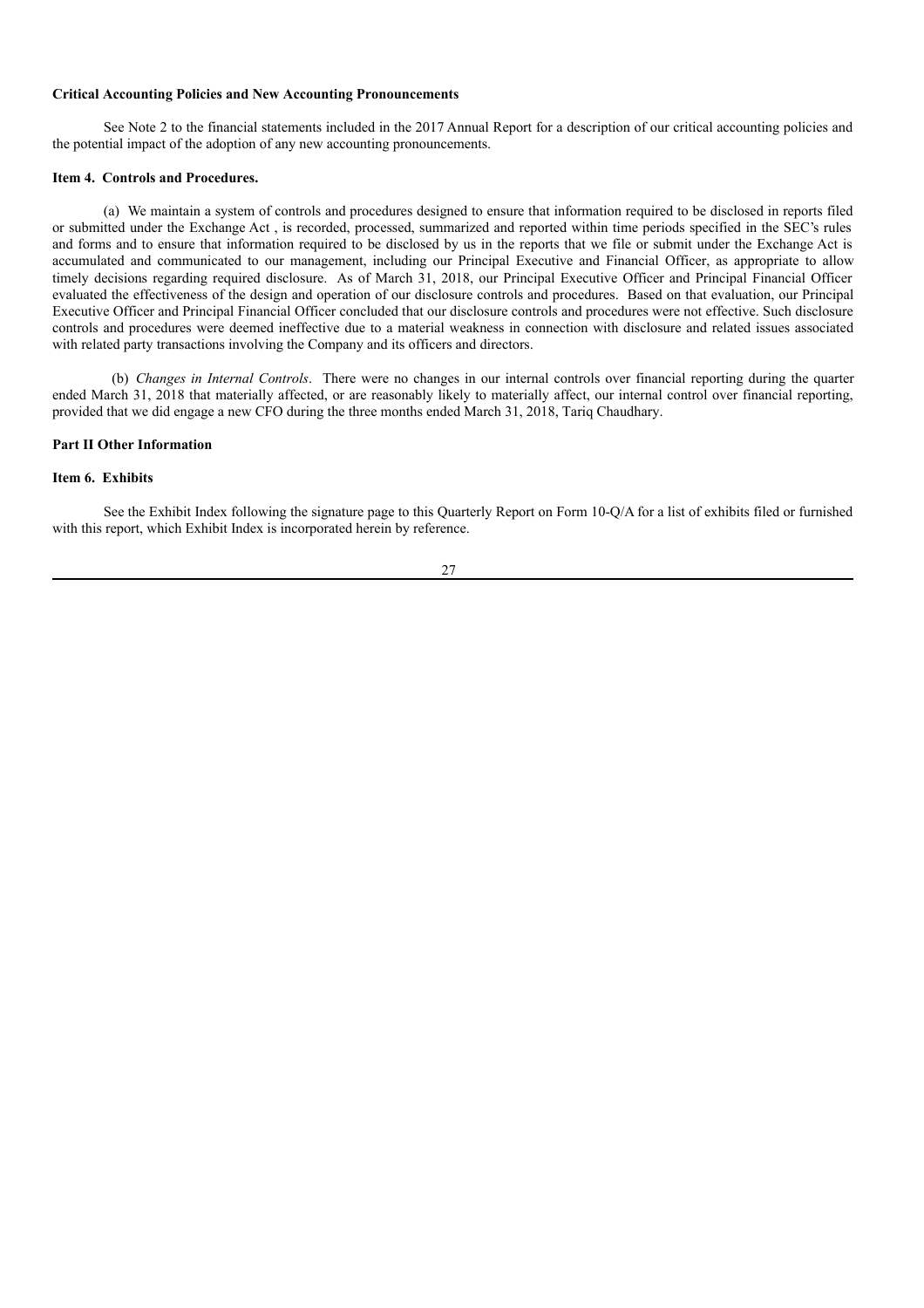## **SIGNATURES**

Pursuant to the requirements of the Securities Exchange Act of 1934, the registrant has duly caused this report to be signed on its behalf by the undersigned thereunto duly authorized.

**PETROLIA ENERGY CORPORATION**

Zel C. Khan Chief Executive Officer (Principal Executive Officer)

28

September 26, 2018 By: /s/ Zel C. Khan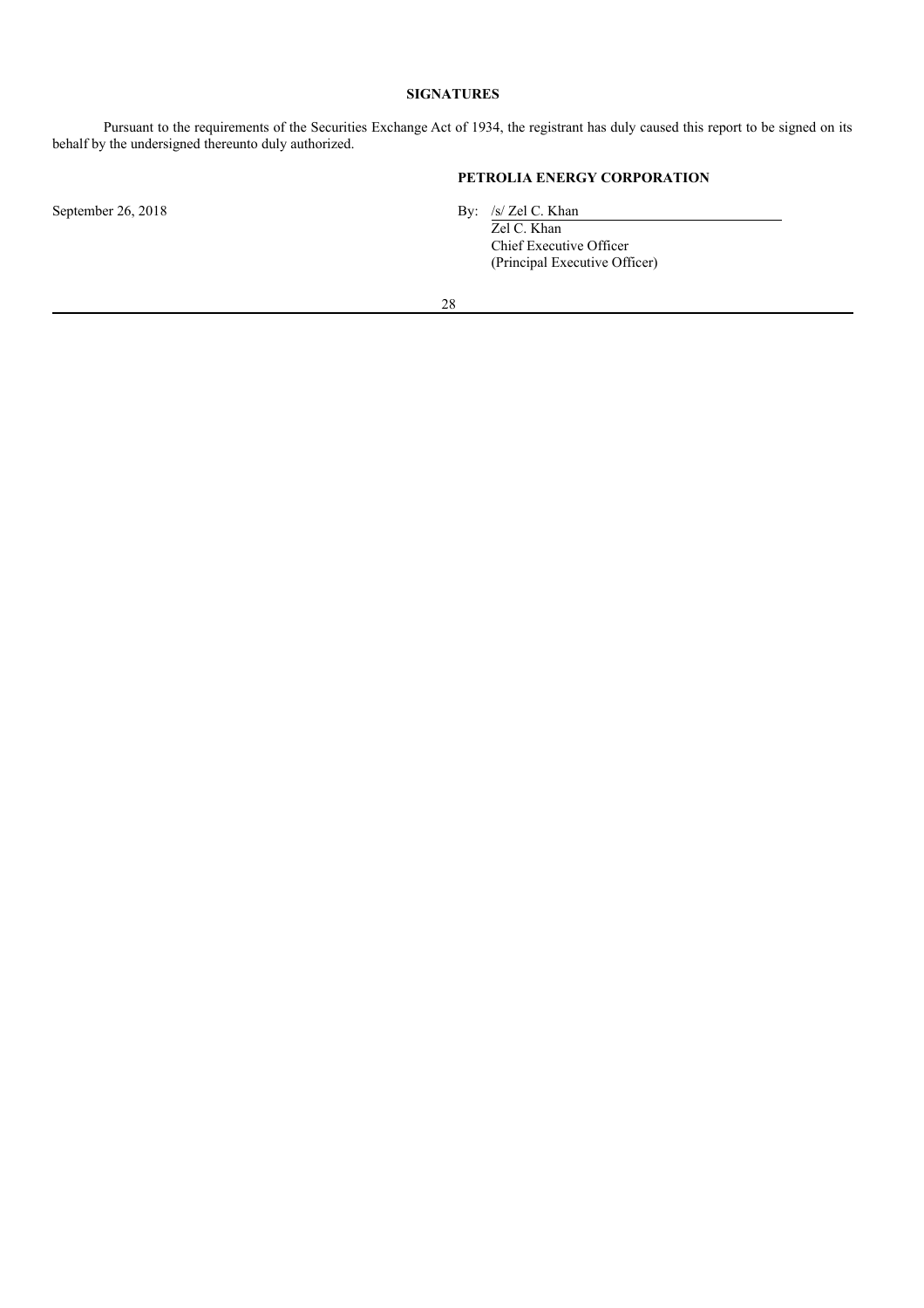## **EXHIBIT INDEX**

|                          |                                                                                                                                                                                                                                                                                           |                                     |        | <b>Incorporated by Reference</b><br><b>Filing</b> |                                   |           |
|--------------------------|-------------------------------------------------------------------------------------------------------------------------------------------------------------------------------------------------------------------------------------------------------------------------------------------|-------------------------------------|--------|---------------------------------------------------|-----------------------------------|-----------|
|                          |                                                                                                                                                                                                                                                                                           | <b>Filed or</b>                     |        |                                                   | Date/                             |           |
| Exhibit<br><b>Number</b> |                                                                                                                                                                                                                                                                                           | <b>Furnished</b><br><b>Herewith</b> |        | Form Number                                       | <b>Exhibit Period End</b><br>Date | File No.  |
|                          |                                                                                                                                                                                                                                                                                           |                                     |        |                                                   |                                   |           |
| 2.1                      | Arrangement Agreement, dated November 30, 2017 by and between<br>the Company and Bow Energy Ltd.                                                                                                                                                                                          |                                     | $8-K$  | 10.1                                              | 12/5/2017                         | 000-52690 |
| $2.2*$                   | Bukit Energy Inc. Share Purchase Agreement Dated May 16, 2017                                                                                                                                                                                                                             | #                                   |        |                                                   |                                   |           |
| $3.1*$                   | Certificate of Amendment to Certificate of Formation to Increase the<br>Company's Authorized Shares of Common Stock to 400,000,000<br>Shares and to amend the par value of the Preferred Stock to \$0.001<br>per share, filed with the Secretary of State of Texas on November 9,<br>2017 | #                                   |        |                                                   |                                   |           |
| 10.1                     | \$500,000 Convertible Promissory Note dated April 1, 2018 entered<br>into with Blue Sky International Holdings Inc.                                                                                                                                                                       |                                     | $10-K$ | 10.28                                             | 12/31/2017                        | 000-52690 |
| 10.2                     | <b>Amended Revolving Line of Credit Agreement with Jovian Petroleum</b><br>Corporation dated February 9, 2018 and amended April 12, 2018                                                                                                                                                  |                                     | $10-K$ | 10.29                                             | 12/31/2017                        | 000-52690 |
| 10.3                     | Separation and Release Agreement dated April 19, 2018, by and<br>between James E. Burns and Petrolia Energy Corporation                                                                                                                                                                   |                                     | $8-K$  | 10.1                                              | 5/1/2018                          | 000-52690 |
| 10.4                     | Chairman Offer Letter dated April 20, 2018, by and between James E.<br><b>Burns and Petrolia Energy Corporation</b>                                                                                                                                                                       |                                     | $8-K$  | 10.2                                              | 5/1/2018                          | 000-52690 |
| 10.5                     | Warrant to Purchase Common Stock, evidencing warrants to purchase<br>5,000,000 shares of common stock granted to James E. Burns on April<br>19, 2018                                                                                                                                      |                                     | $8-K$  | 10.3                                              | 5/1/2018                          | 000-52690 |
| $10.6*$                  | Tariq Chaudhary Offer Letter dated January 12, 2018                                                                                                                                                                                                                                       | $\#$                                |        |                                                   |                                   |           |
| $10.7*$                  | Bukit Energy Inc. \$500,000 Promissory Note dated August 31, 2017<br>and amendment                                                                                                                                                                                                        | $\#$                                |        |                                                   |                                   |           |
| 14.1                     | <b>Whistleblower Protection Policy</b>                                                                                                                                                                                                                                                    |                                     | $8-K$  | 14.1                                              | 5/24/2018                         | 000-52690 |
| $31.1*$                  | Certification pursuant to Section 302 of the Sarbanes-Oxley Act of<br>2002                                                                                                                                                                                                                | X                                   |        |                                                   |                                   |           |
| $31.2*$                  | Certification pursuant to Section 302 of the Sarbanes-Oxley Act of<br>2002                                                                                                                                                                                                                | X                                   |        |                                                   |                                   |           |
| $32.1**$                 | Certification pursuant to Section 906 of the Sarbanes-Oxley Act                                                                                                                                                                                                                           | X                                   |        |                                                   |                                   |           |
| $32.2**$                 | Certification pursuant to Section 906 of the Sarbanes-Oxley Act                                                                                                                                                                                                                           | X                                   |        |                                                   |                                   |           |
| 99.1                     | <b>Charter of the Audit Committee</b>                                                                                                                                                                                                                                                     |                                     | 8-K    | 99.1                                              | 5/24/2018                         | 000-52690 |
| 99.2                     | <b>Charter of the Compensation Committee</b>                                                                                                                                                                                                                                              |                                     | $8-K$  | 99.2                                              | 5/24/2018                         | 000-52690 |
| 99.3                     | <b>Charter of the Nominating and Corporate Governance Committee</b>                                                                                                                                                                                                                       |                                     | 8-K    | 99.3                                              | 5/24/2018                         | 000-52690 |
| $101.$ INS*              | <b>XBRL</b> Instance Document                                                                                                                                                                                                                                                             | X                                   |        |                                                   |                                   |           |
|                          | 101.SCH* XBRL Taxonomy Extension Schema Document                                                                                                                                                                                                                                          | X                                   |        |                                                   |                                   |           |
|                          | 101.CAL* XBRL Taxonomy Extension Calculation Linkbase Document                                                                                                                                                                                                                            | X                                   |        |                                                   |                                   |           |
|                          | 101.DEF* XBRL Taxonomy Extension Definition Linkbase Document                                                                                                                                                                                                                             | $\mathbf X$                         |        |                                                   |                                   |           |
|                          | 101.LAB* XBRL Taxonomy Extension Label Linkbase Document                                                                                                                                                                                                                                  | X                                   |        |                                                   |                                   |           |
|                          | 101.PRE* XBRL Taxonomy Presentation Linkbase Document                                                                                                                                                                                                                                     | X                                   |        |                                                   |                                   |           |

\* Filed herewith.

\*\* Furnished herewith.

# Filed with the original Form 10-Q.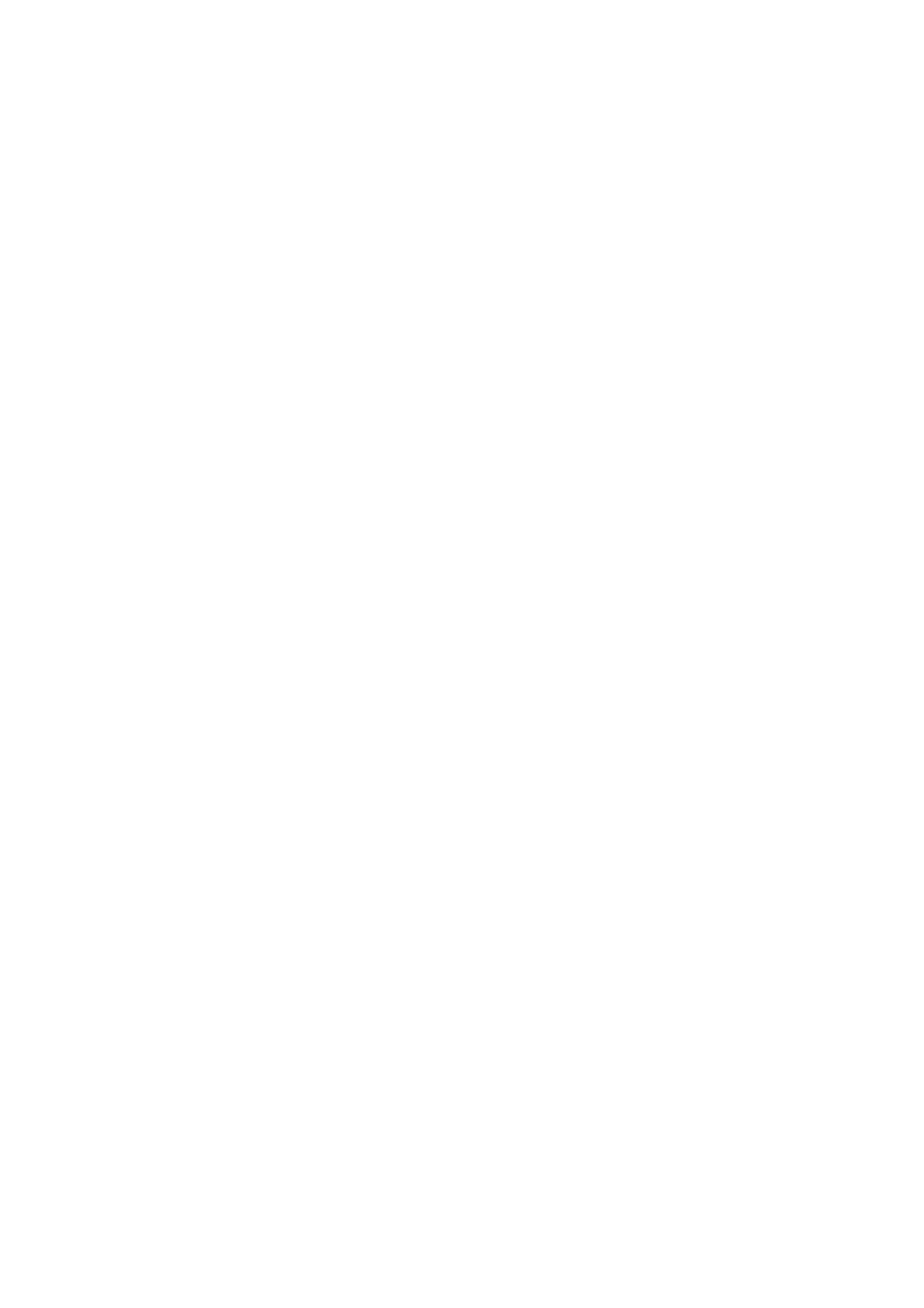## **CERTIFICATION**

I, Zel C. Khan, certify that;

1. I have reviewed this Quarterly Report on Form 10-Q/A of Petrolia Energy Corporation;

2. Based on my knowledge, this report, does not contain any untrue statement of a material fact or omit to state a material fact necessary to make the statements made, in light of the circumstances under which such statements were made, not misleading with respect to the period covered by this report;

3. Based on my knowledge, the financial statements, and other financial information included in this report, fairly present in all material respects the financial condition, results of operations and cash flows of the registrant as of, and for, the periods presented in this report;

4. The registrant's other certifying officer and I are responsible for establishing and maintaining disclosure controls and procedures (as defined in Exchange Act Rules 13a-15(e)) and internal control over financial reporting (as defined in Exchange Act Rules 13a-15(f) and 15d-15(f)) for the registrant and have:

a) Designed such disclosure controls and procedures, or caused such disclosure controls and procedures to be designed under our supervision, to ensure that material information relating to the registrant, including its consolidated subsidiaries, is made known to us by others within those entities, particularly during the period in which this report is being prepared;

b) Designed such internal control over financial reporting, or caused such internal control over financial reporting to be designed under our supervision, to provide reasonable assurance regarding the reliability of financial reporting and the preparation of financial statements for external purposes in accordance with generally accepted accounting principles;

c) Evaluated the effectiveness of the registrant's disclosure controls and procedures and presented in this report our conclusions about the effectiveness of the disclosure controls and procedures, as of the end of the period covered by this report based on such evaluation; and

Disclosed in this report any change in the registrant's internal control over financial reporting that occurred during the registrant's most recent fiscal quarter (the registrant's fourth fiscal quarter in the case of an annual report) that has materially affected, or is reasonably likely to materially affect, the registrant's internal control over financial reporting; and

5. The registrant's other certifying officer and I have disclosed, based on our most recent evaluation of internal control over financial reporting, to the registrant's auditors and the audit committee of the registrant's board of directors (or persons performing the equivalent functions):

a) All significant deficiencies and material weaknesses in the design or operation of internal control over financial reporting which are reasonably likely to adversely affect the registrant's ability to record, process, summarize and report financial information; and

b) Any fraud, whether or not material, that involves management or other employees who have a significant role in the registrant's internal control over financial reporting.

September 26, 2018

By: /s/ Zel C. Khan Zel C. Khan Chief Executive Officer (Principal Executive Officer)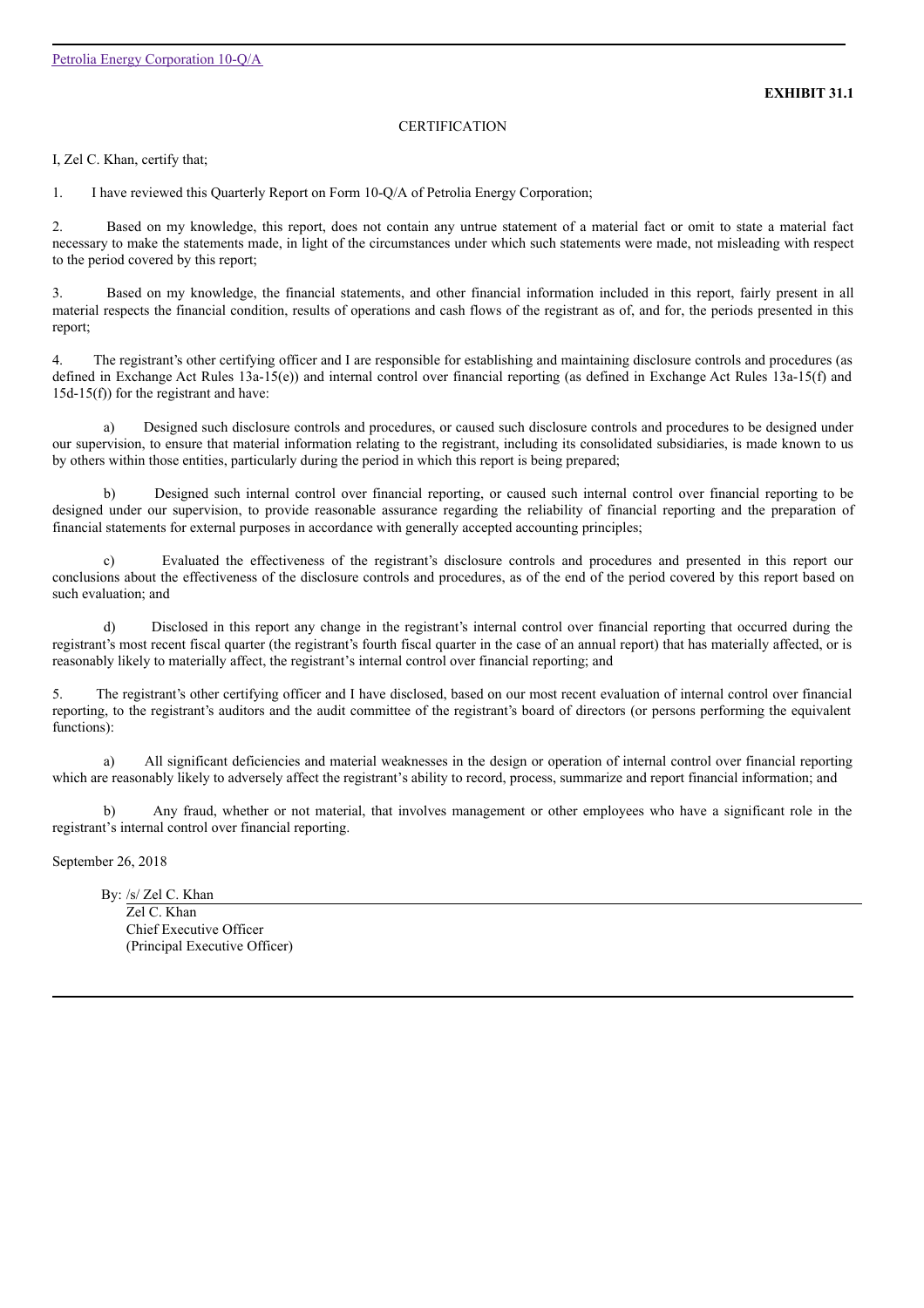## **CERTIFICATION**

I, Tariq Chaudhary, certify that;

1. I have reviewed this Quarterly Report on Form 10-Q/A of Petrolia Energy Corporation;

2. Based on my knowledge, this report, does not contain any untrue statement of a material fact or omit to state a material fact necessary to make the statements made, in light of the circumstances under which such statements were made, not misleading with respect to the period covered by this report;

3. Based on my knowledge, the financial statements, and other financial information included in this report, fairly present in all material respects the financial condition, results of operations and cash flows of the registrant as of, and for, the periods presented in this report;

4. The registrant's other certifying officer and I are responsible for establishing and maintaining disclosure controls and procedures (as defined in Exchange Act Rules 13a-15(e)) and internal control over financial reporting (as defined in Exchange Act Rules 13a-15(f) and 15d-15(f)) for the registrant and have:

a) Designed such disclosure controls and procedures, or caused such disclosure controls and procedures to be designed under our supervision, to ensure that material information relating to the registrant, including its consolidated subsidiaries, is made known to us by others within those entities, particularly during the period in which this report is being prepared;

b) Designed such internal control over financial reporting, or caused such internal control over financial reporting to be designed under our supervision, to provide reasonable assurance regarding the reliability of financial reporting and the preparation of financial statements for external purposes in accordance with generally accepted accounting principles;

c) Evaluated the effectiveness of the registrant's disclosure controls and procedures and presented in this report our conclusions about the effectiveness of the disclosure controls and procedures, as of the end of the period covered by this report based on such evaluation; and

d) Disclosed in this report any change in the registrant's internal control over financial reporting that occurred during the registrant's most recent fiscal quarter (the registrant's fourth fiscal quarter in the case of an annual report) that has materially affected, or is reasonably likely to materially affect, the registrant's internal control over financial reporting; and

5. The registrant's other certifying officer and I have disclosed, based on our most recent evaluation of internal control over financial reporting, to the registrant's auditors and the audit committee of the registrant's board of directors (or persons performing the equivalent functions):

a) All significant deficiencies and material weaknesses in the design or operation of internal control over financial reporting which are reasonably likely to adversely affect the registrant's ability to record, process, summarize and report financial information; and

b) Any fraud, whether or not material, that involves management or other employees who have a significant role in the registrant's internal control over financial reporting.

September 26, 2018

By: /s/ *Tariq Chaudhary* Tariq Chaudhary Chief Financial Officer (Principal Financial/Accounting Officer)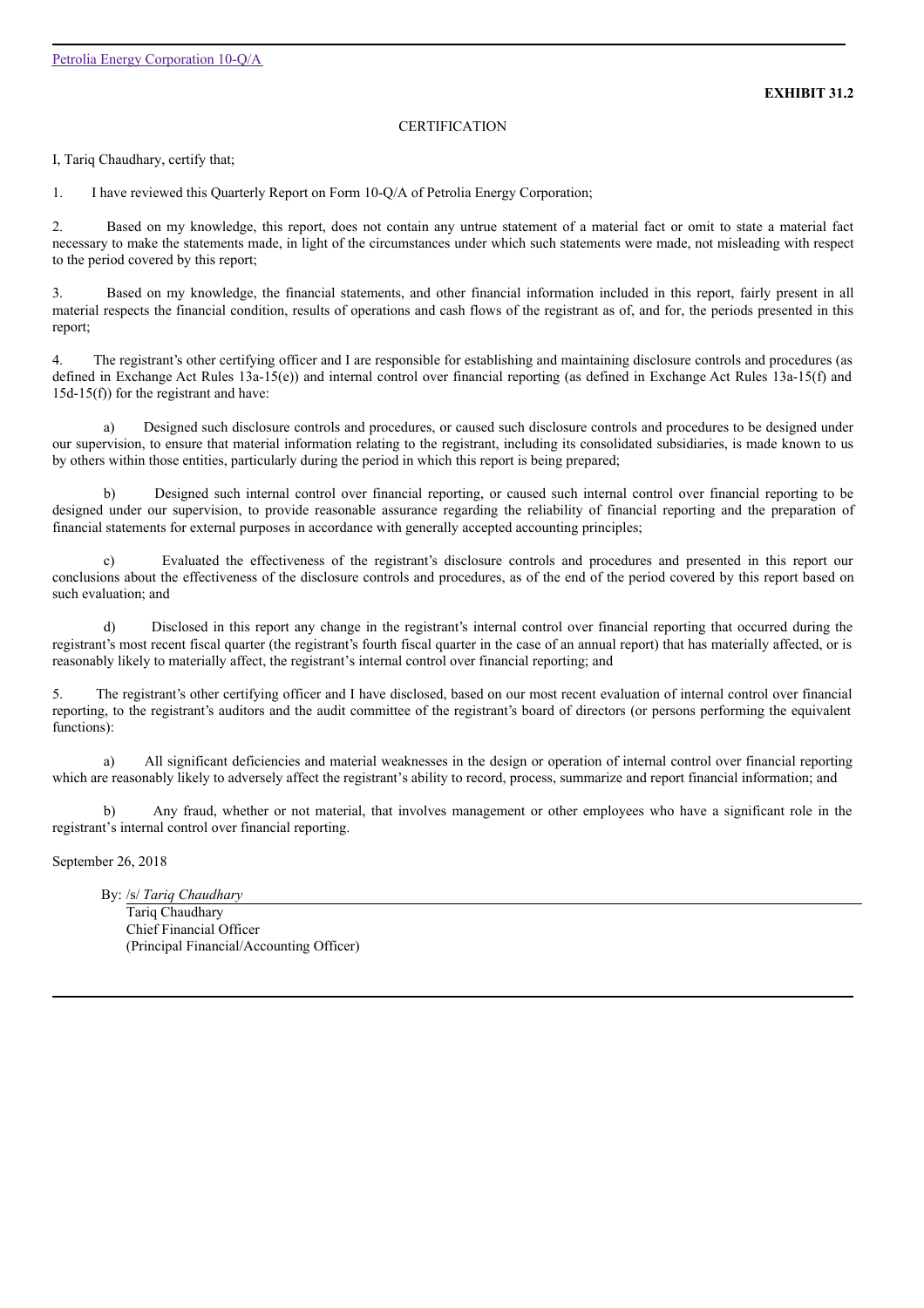#### **CERTIFICATION OF PRINCIPAL EXECUTIVE OFFICER PURSUANT TO 18 U.S.C. SECTION 1350, AS ADOPTED PURSUANT TO SECTION 906 OF THE SARBANES-OXLEY ACT OF 2002**

In connection with the Quarterly Report of Petrolia Energy Corporation (the "Company") on Form 10-Q/A for the quarter ending March 31, 2018 as filed with the Securities and Exchange Commission (the "Report"), Zel C. Khan, the Principal Executive Officer of the Company hereby certifies, pursuant to 18 U.S.C. Section 1350, as adopted pursuant to Section 906 of the Sarbanes-Oxley Act of 2002, that:

- (1) The Report fully complies with the requirements of Section 13(a) or 15(d) of the Securities Exchange Act of 1934; and
- (2) The information contained in the Report fairly presents, in all material respects the financial condition and results of operations of the Company.

September 26, 2018

By: /s/ Zel C. Khan

Zel C. Khan Chief Executive Officer (Principal Executive Officer)